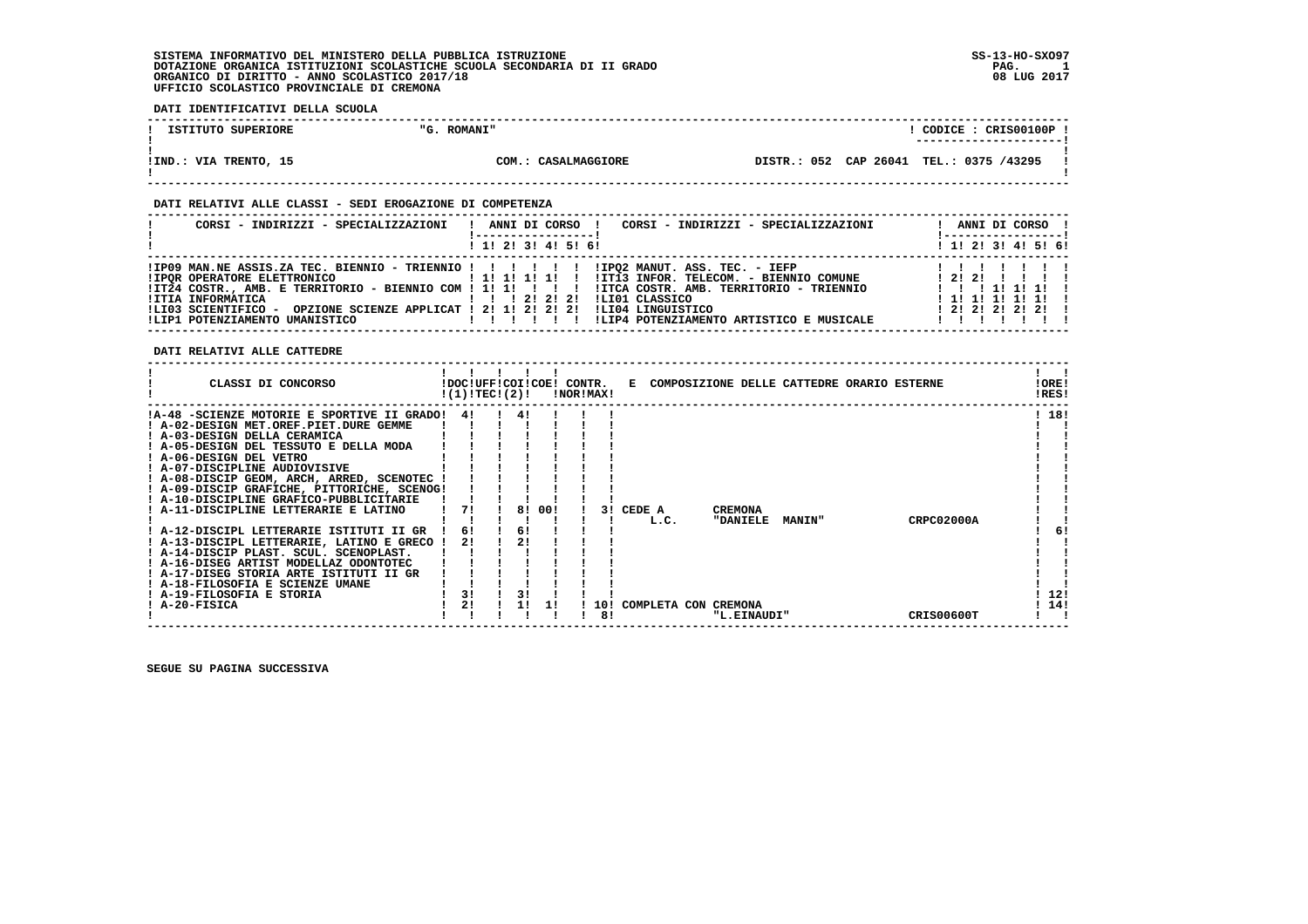**DATI IDENTIFICATIVI DELLA SCUOLA**

| ISTITUTO SUPERIORE    | "G. ROMANI"         | $\degree$ CODICE : CRIS00100P :<br>---------------------- |
|-----------------------|---------------------|-----------------------------------------------------------|
| !IND.: VIA TRENTO, 15 | COM.: CASALMAGGIORE | DISTR.: 052 CAP 26041 TEL.: 0375 /43295                   |

 **------------------------------------------------------------------------------------------------------------------------------------**

### **DATI RELATIVI ALLE CATTEDRE**

| CLASSI DI CONCORSO                                                | !DOC!UFF!COI!COE! CONTR.<br>!(1)!TEC!(2)! |    | !NOR!MAX! |     |                          | E COMPOSIZIONE DELLE CATTEDRE ORARIO ESTERNE |                   | !ORE!<br>!RES! |
|-------------------------------------------------------------------|-------------------------------------------|----|-----------|-----|--------------------------|----------------------------------------------|-------------------|----------------|
|                                                                   |                                           |    |           |     | 4! CEDE A                | <b>CREMONA</b>                               |                   |                |
| ! A-21-GEOGRAFIA                                                  |                                           |    |           |     |                          | "ANTONIO STRADIVARI"                         | <b>CRIS00800D</b> |                |
| ! A-24-LINGUA E CULT STRANIERA (INGLESE)                          | 71                                        | 71 |           |     |                          |                                              |                   | 18!            |
| A-24-LINGUA E CULT STRANIERA (FRANCESE) !                         | 11                                        | 11 |           |     | 17! COMPLETA CON CREMONA |                                              |                   |                |
|                                                                   |                                           |    |           | 3!  |                          | "L.EINAUDI"                                  | CRIS00600T        |                |
| ! A-24-LINGUA E CULT STRANIERA (SPAGNOLO) !                       |                                           | 1! |           |     |                          |                                              |                   |                |
| ! A-24-LINGUA E CULT STRANIERA (TEDESCO) !                        | 1!                                        | 2! |           |     |                          |                                              |                   |                |
| ! A-26-MATEMATICA                                                 | 71                                        | 71 |           |     |                          |                                              |                   | 18!            |
| ! A-27-MATEMATICA E FISICA                                        | 21                                        | 21 |           |     |                          |                                              |                   |                |
| ! A-29-MUSICA ISTITUTI II GRADO                                   |                                           |    |           |     |                          |                                              |                   |                |
| A-32-SCIENZE GEOLOGIA MINERALOGIA                                 |                                           |    |           |     |                          |                                              |                   |                |
| A-34-SCIENZE E TECNOLOGIE CHIMICHE                                | 11                                        | 1! |           |     |                          |                                              |                   |                |
| A-37-COSTRUZ TECNOL E TECN RAPPR GRAFICA!                         | 4!                                        | 41 |           |     |                          |                                              |                   | 17!            |
| A-38-TECNOL COSTR AERONAUTICHE                                    |                                           |    |           |     |                          |                                              |                   |                |
| A-40-TECNOLOGIE ELETTRICHE ELETTRONICHE                           | 2!                                        | 21 |           |     |                          |                                              |                   | 1!             |
| A-41-SCIENZE E TECNOLOGIE INFORMATICHE                            | 11                                        | 41 |           |     |                          |                                              |                   | 52!            |
| A-42-SCIENZE E TECNOLOGIE MECCANICHE                              |                                           |    |           |     |                          |                                              |                   |                |
| A-46-SCIENZE GIURIDICO-ECONOMICHE                                 | 2!                                        |    |           |     |                          |                                              |                   |                |
| ! A-47-SCIENZE MATEMATICHE APPLICATE                              |                                           |    |           |     |                          |                                              |                   |                |
| ! A-50-SCIENZE NAT, CHIM E BIOLOG                                 | 4!                                        | 4! |           |     |                          |                                              |                   | 13!            |
| ! A-51-SCIENZE, TECNOL E TECN AGR                                 | 1!                                        |    |           |     |                          |                                              |                   | 11!            |
| ! A-54-STORIA DELL'ARTE                                           | 11                                        | 11 |           |     |                          |                                              |                   | 18!            |
| ! A-61-TECNOL E TECN COMUNICAZ MULTIMEDIA !                       |                                           |    |           |     |                          |                                              |                   |                |
| ! A-62-TECNOL E TECNICHE PER LA GRAFICA                           |                                           |    |           |     |                          |                                              |                   |                |
| ! A-66-TRATT TESTI DATI APPLIC INFORMATICA!                       |                                           |    |           |     |                          |                                              |                   |                |
| ! B-02-CONV LINGUA STRANIERA (FRANCESE)                           |                                           |    |           |     |                          |                                              |                   | 51             |
| ! B-02-CONV LINGUA STRANIERA (INGLESE)                            |                                           |    |           |     |                          |                                              |                   | 10!            |
| ! B-02-CONV LINGUA STRANIERA (SPAGNOLO)                           |                                           |    |           |     | 5! CEDE A                | <b>CREMONA</b>                               |                   |                |
|                                                                   |                                           |    |           |     | L.C.                     | "DANIELE MANIN"                              | <b>CRPC02000A</b> |                |
| B-02-CONV LINGUA STRANIERA (TEDESCO)<br>B-03-LABORATORI DI FISICA | 1!                                        | 1! |           | 12! | COMPLETA CON CREMONA     |                                              |                   | 10!            |
|                                                                   |                                           |    |           | 41  |                          | "L.EINAUDI"                                  | CRIS00600T        |                |
|                                                                   |                                           |    |           |     |                          |                                              |                   |                |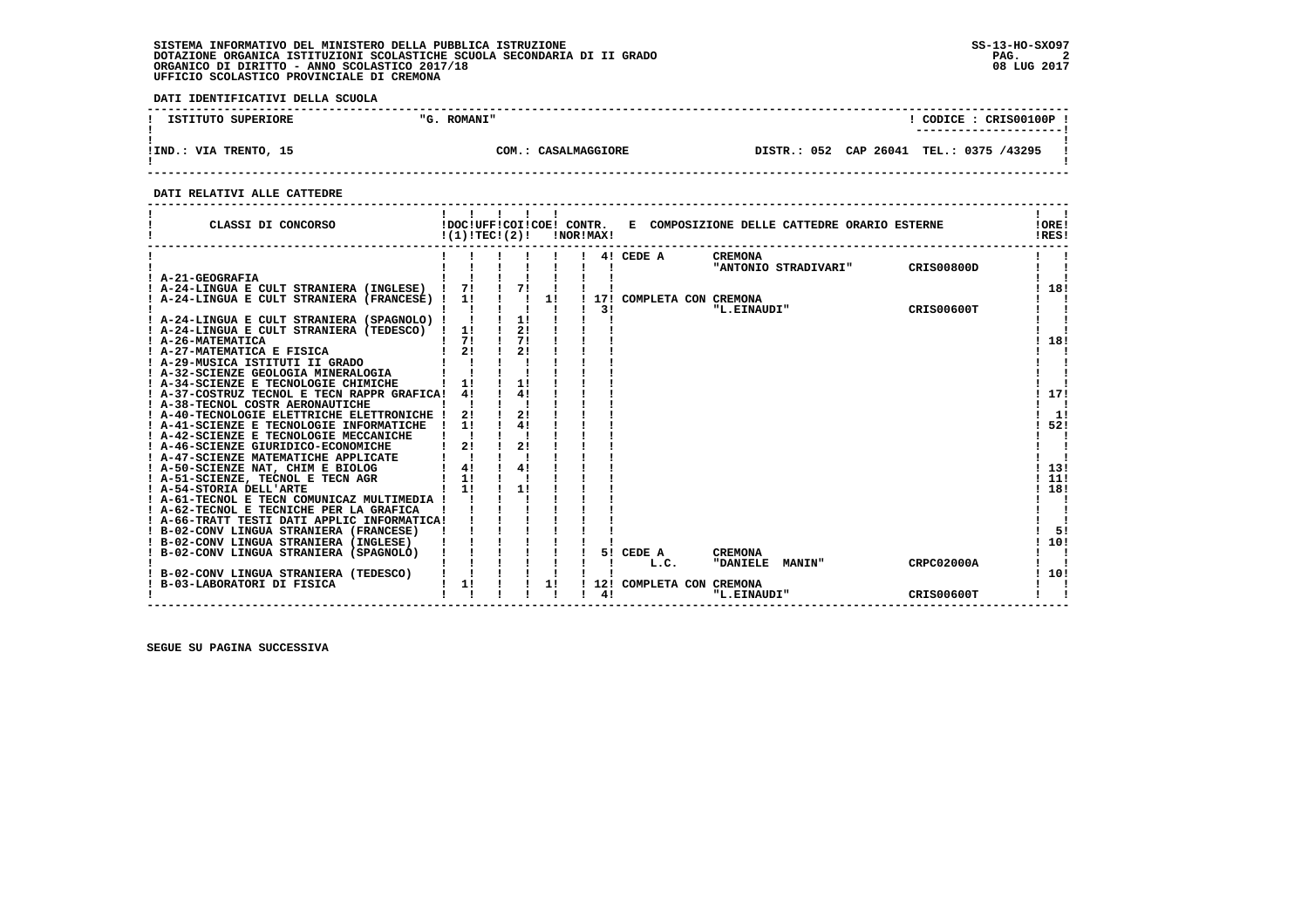**DATI IDENTIFICATIVI DELLA SCUOLA**

| ISTITUTO SUPERIORE    | "G. ROMANI"         | CODICE: CRIS00100P!<br>---------------------- |
|-----------------------|---------------------|-----------------------------------------------|
| !IND.: VIA TRENTO, 15 | COM.: CASALMAGGIORE | DISTR.: 052 CAP 26041 TEL.: 0375 /43295       |

 **------------------------------------------------------------------------------------------------------------------------------------**

### **DATI RELATIVI ALLE CATTEDRE**

| CLASSI DI CONCORSO                                                                                                                                                                                                                                                                                                                                                                                                                                                   |          | !DOC!UFF!COI!COE!<br>!(1)!TECI(2)! |  | !NOR!MAX! | CONTR. |  |       |  |                | E COMPOSIZIONE DELLE CATTEDRE ORARIO ESTERNE |                   |  | !ORE!<br>!RES! |                 |
|----------------------------------------------------------------------------------------------------------------------------------------------------------------------------------------------------------------------------------------------------------------------------------------------------------------------------------------------------------------------------------------------------------------------------------------------------------------------|----------|------------------------------------|--|-----------|--------|--|-------|--|----------------|----------------------------------------------|-------------------|--|----------------|-----------------|
| B-04-LABORATORI DI LIUTERIA<br>! B-07-LABORATORIO DI OTTICA<br>! B-08-LAB PRODUZ INDUSTR ARTIG CERAMICA<br>! B-10-LAB SCIENZE E TECNOL COSTR AERON<br>! B-12-LAB SCIENZE E TECNOL CHIM MICROBIOL!<br>B-14-LAB SCIENZE E TECNOL COSTRUZIONI<br>! B-15-LAB SC E TECNOL ELETTR ELETTRONIC<br>! B-16-LAB SCIENZE E TECNOL INFORMATICHE<br>! B-17-LAB SCIENZE E TECNOL MECCANICHE<br>! B-18-LAB SC E TECNOL TESS ABBIGL MODA<br>B-22-LAB TECNOL E TECN COMUNICAZ MULTIME! | 11<br>11 |                                    |  |           |        |  | E CON |  | <b>CREMONA</b> | "A. GHISLERI - BELTRAMI"                     | <b>CRIS00300A</b> |  | 12!<br>16!     | -61<br>91<br>6! |
| ! B-24-LAB SCIENZE E TECNOL NAUTICHE<br>! B-25-LAB SCIENZE E TECNOLCOSTR NAVALI<br>B-26-LABORATORIO DI TECNOLOGIE DEL LEGNO!<br>! B-27-LABORATORIO DI TECNOLOGIE DEL MARMO!<br>B-28-LABORATORIO DI TECNOLOGIE ORAFE                                                                                                                                                                                                                                                  |          |                                    |  |           |        |  |       |  |                |                                              |                   |  |                |                 |

 **(1) TITOLARI/INCARICATI**

 **(2) CATTEDRE/POSTI POTENZ.**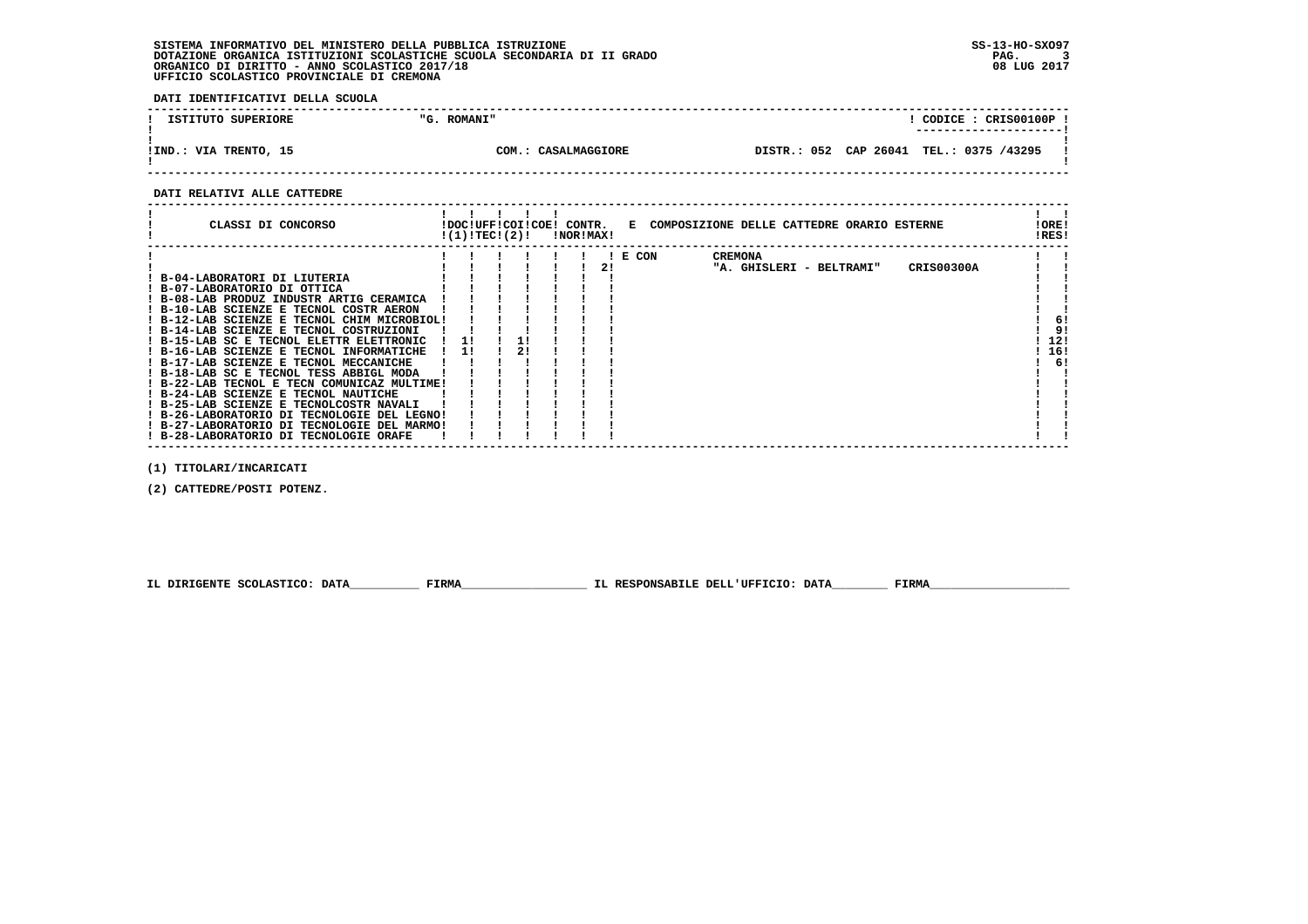$\mathbf{I}$ 

 $\mathbf{I}$ 

  **------------------------------------------------------------------------------------------------------------------------------------**! CODICE : CRIS00200E ! **1 ISTITUTO SUPERIORE | CONTRACTE | CONTRACTE : CONTRACTE : CONTRACTE : CONTRACTE : CONTRACTE : CONTRACTE : CONTRACTE : CONTRACTE : CONTRACTE : CONTRACTE : CONTRACTE : CONTRACTE : CONTRACTE : CONTRACTE : CONTRACTE : CONTRA ! ---------------------! ! ! !IND.: VIA MILANO, 24 COM.: CREMONA DISTR.: 051 CAP 26100 TEL.: 0372 / 22230 ! ! ! ------------------------------------------------------------------------------------------------------------------------------------ DATI RELATIVI ALLE CLASSI - SEDI EROGAZIONE DI COMPETENZA**

| CORSI - INDIRIZZI - SPECIALIZZAZIONI                                                                                                                            |  |   | ANNI DI CORSO !         | CORSI - INDIRIZZI - SPECIALIZZAZIONI                                                                                                                      |                                                                               |  | ANNI DI CORSO !<br>! ----------------- |  |
|-----------------------------------------------------------------------------------------------------------------------------------------------------------------|--|---|-------------------------|-----------------------------------------------------------------------------------------------------------------------------------------------------------|-------------------------------------------------------------------------------|--|----------------------------------------|--|
|                                                                                                                                                                 |  |   | $1$ , 1! 2! 3! 4! 5! 6! |                                                                                                                                                           |                                                                               |  | $1$ , 1! 2! 3! 4! 5! 6!                |  |
| IP01 SER.ZI AGRIC. S.PO RUR.LE BIEN. TRIEN. ! 4! 4! ! ! ! IPC1 INDIRIZZO A ELABORAZIONE MANUALE!<br>!IPOJ OPERATORE AGRICOLO<br>ILIP2 POTENZIAMENTO LINGUISTICO |  | . | 111111                  | !IPVP VAL. COMME. PROD. AGRIC. TERR. - OPZION<br>ITZ1 AGRARIA, AGROAL, E AGROIND.-BIENNIO COM ! 5! 5! ! ! ! !ITGA GESTIONE DELL'AMBIENTE E DEL TERRITORIO | $1 \quad 1 \quad 1 \quad 61 \quad 31 \quad 31 \quad 1$<br>1 1 1 4 1 3 1 3 1 1 |  |                                        |  |

 **DATI RELATIVI ALLE CATTEDRE**

 **DATI IDENTIFICATIVI DELLA SCUOLA**

| CLASSI DI CONCORSO<br>!DOC!UFF!COI!COE! CONTR. E COMPOSIZIONE DELLE CATTEDRE ORARIO ESTERNE<br>!(1)!TEC!(2)!<br><b>!NOR!MAX!</b> | !ORE!<br>!RES! |
|----------------------------------------------------------------------------------------------------------------------------------|----------------|
| !A-48 -SCIENZE MOTORIE E SPORTIVE II GRADO!<br>-61<br>41                                                                         | 21             |
| ! 15!<br>! A-12-DISCIPL LETTERARIE ISTITUTI II GR<br>1 14 1                                                                      |                |
| ! A-18-FILOSOFIA E SCIENZE UMANE                                                                                                 |                |
| ! A-19-FILOSOFIA E STORIA<br>1!                                                                                                  |                |
| ! A-20-FISICA                                                                                                                    |                |
| ! A-21-GEOGRAFIA<br>CEDE A<br><b>CREMONA</b><br>41                                                                               |                |
| "A. GHISLERI - BELTRAMI"<br><b>CRIS00300A</b>                                                                                    |                |
| 8!<br>6!<br>! A-24-LINGUA E CULT STRANIERA (INGLESE)                                                                             | 2!             |
| ! A-24-LINGUA E CULT STRANIERA (FRANCESE) !                                                                                      |                |
| ! A-24-LINGUA E CULT STRANIERA (SPAGNOLO) !                                                                                      |                |
| ! A-24-LINGUA E CULT STRANIERA (TEDESCO)                                                                                         |                |
| ! A-24-LINGUA E CULT STRANIERA (RUSSO)                                                                                           |                |
| 2!<br>31<br>! A-26-MATEMATICA                                                                                                    | 14!            |
| 6!<br>8!<br>! A-27-MATEMATICA E FISICA                                                                                           | 19!            |
| ! A-31-SCIENZE DEGLI ALIMENTI                                                                                                    |                |
| 2!<br>4!<br>! A-34-SCIENZE E TECNOLOGIE CHIMICHE                                                                                 |                |
| 31<br>31<br>! A-37-COSTRUZ TECNOL E TECN RAPPR GRAFICA!                                                                          | 6!             |
| ! A-40-TECNOLOGIE ELETTRICHE ELETTRONICHE !                                                                                      |                |
| 1!<br>! A-41-SCIENZE E TECNOLOGIE INFORMATICHE                                                                                   | 11             |
| ! A-45-SCIENZE ECONOMICO-AZIENDALI                                                                                               |                |
| 3!<br>3!<br>! A-46-SCIENZE GIURIDICO-ECONOMICHE                                                                                  |                |
| ! A-47-SCIENZE MATEMATICHE APPLICATE                                                                                             |                |
| ! A-50-SCIENZE NAT, CHIM E BIOLOG<br>4!<br>4!                                                                                    | 4!             |
| ! 21!<br>! 18!<br>! A-51-SCIENZE, TECNOL E TECN AGR                                                                              | 26!            |
| 2!<br>11<br>! A-52-SCIENZE, TECNOL E TECN PROD ANIMALI!                                                                          | 10!            |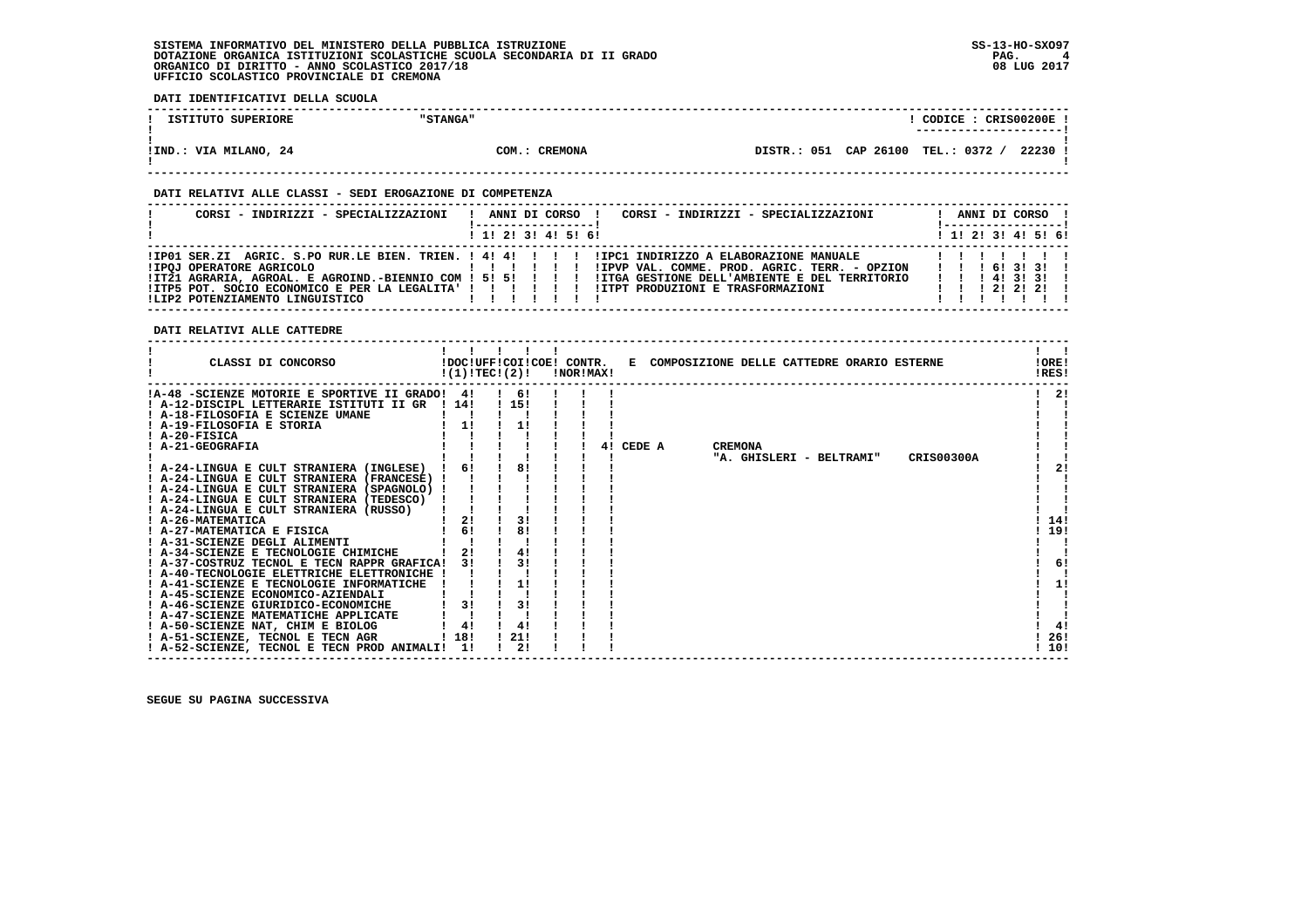**DATI IDENTIFICATIVI DELLA SCUOLA**

| ISTITUTO SUPERIORE    | "STANGA"           | CODICE: CRIS00200E<br>---------------------- |
|-----------------------|--------------------|----------------------------------------------|
| !IND.: VIA MILANO, 24 | .: CREMONA<br>COM. | DISTR.: 051 CAP 26100 TEL.: 0372 /<br>22230  |

 **------------------------------------------------------------------------------------------------------------------------------------**

### **DATI RELATIVI ALLE CATTEDRE**

| CLASSI DI CONCORSO                                                                                                                                                                                                                                                                                                                                                                                                                                                                                                                                                         |       | 11111<br>$!(1)!TEC!(2)!$ $ NORIMAX $ |  |  | IDOCIUFFICOIICOEI CONTR. E COMPOSIZIONE DELLE CATTEDRE ORARIO ESTERNE |  |  |              | IORE!<br>IRES!   |
|----------------------------------------------------------------------------------------------------------------------------------------------------------------------------------------------------------------------------------------------------------------------------------------------------------------------------------------------------------------------------------------------------------------------------------------------------------------------------------------------------------------------------------------------------------------------------|-------|--------------------------------------|--|--|-----------------------------------------------------------------------|--|--|--------------|------------------|
|                                                                                                                                                                                                                                                                                                                                                                                                                                                                                                                                                                            |       |                                      |  |  |                                                                       |  |  |              |                  |
| ! A-65-TEORIA E TECNICA COMUNICAZIONE<br>! A-66-TRATT TESTI DATI APPLIC INFORMATICA!<br>! B-02-CONV LINGUA STRANIERA (FRANCESE)<br>! B-02-CONV LINGUA STRANIERA (INGLESE)<br>! B-02-CONV LINGUA STRANIERA (TEDESCO)<br>! B-02-CONV LINGUA STRANIERA (RUSSO)<br>! B-03-LABORATORI DI FISICA<br>! B-04-LABORATORI DI LIUTERIA<br>! B-07-LABORATORIO DI OTTICA<br>! B-08-LAB PRODUZ INDUSTR ARTIG CERAMICA ! !<br>! B-11-LAB SCIENZE E TECNOL AGRARIE<br>- DI CUI UFFICIO TECNICO !!<br>! B-22-LAB TECNOL E TECN COMUNICAZ MULTIME!<br>! B-28-LABORATORIO DI TECNOLOGIE ORAFE |       | 11                                   |  |  |                                                                       |  |  |              | 9!<br>10!<br>10! |
|                                                                                                                                                                                                                                                                                                                                                                                                                                                                                                                                                                            |       |                                      |  |  |                                                                       |  |  |              |                  |
| (1) TITOLARI/INCARICATI                                                                                                                                                                                                                                                                                                                                                                                                                                                                                                                                                    |       |                                      |  |  |                                                                       |  |  |              |                  |
| (2) CATTEDRE/POSTI POTENZ.<br>IL DIRIGENTE SCOLASTICO: DATA                                                                                                                                                                                                                                                                                                                                                                                                                                                                                                                | FIRMA |                                      |  |  | IL RESPONSABILE DELL'UFFICIO: DATA                                    |  |  | <b>FIRMA</b> |                  |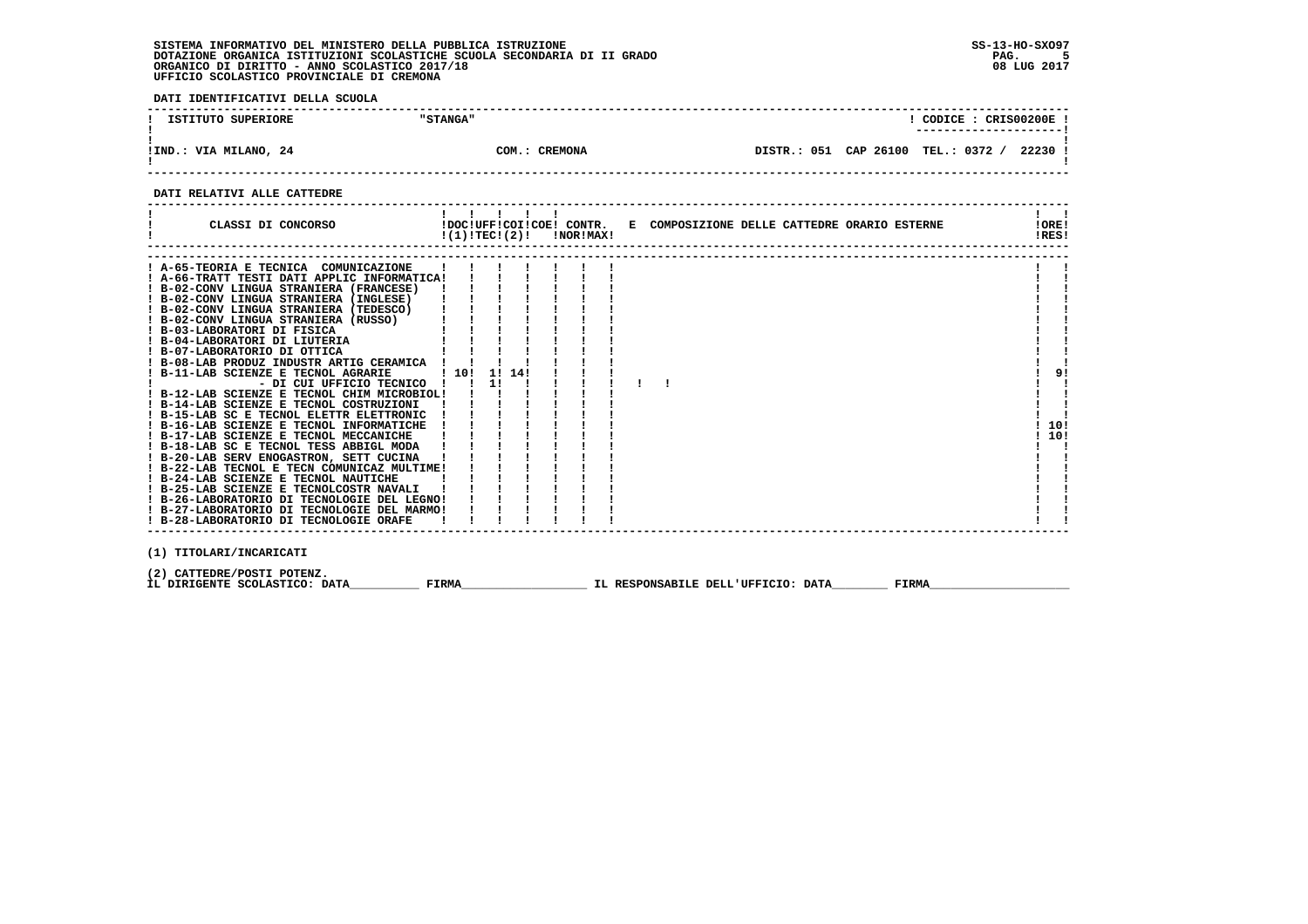**DATI IDENTIFICATIVI DELLA SCUOLA**

| ISTITUTO SUPERIORE      | "A. GHISLERI - BELTRAMI" | CODICE: CRIS00300A!<br>----------------------- |  |
|-------------------------|--------------------------|------------------------------------------------|--|
| IIND.: VIA PALESTRO, 35 | COM.: CREMONA            | DISTR.: 051 CAP 26100 TEL.: 0372 /28788        |  |

### **DATI RELATIVI ALLE CLASSI - SEDI EROGAZIONE DI COMPETENZA**

| CORSI - INDIRIZZI - SPECIALIZZAZIONI                                                                                                                                          | CORSI - INDIRIZZI - SPECIALIZZAZIONI<br>ANNI DI CORSO !                                                                                                                                         | ANNI DI CORSO !<br>  ----------------- |
|-------------------------------------------------------------------------------------------------------------------------------------------------------------------------------|-------------------------------------------------------------------------------------------------------------------------------------------------------------------------------------------------|----------------------------------------|
|                                                                                                                                                                               | ! 1! 2! 3! 4! 5! 6!                                                                                                                                                                             | 1 1 2 2 1 3 1 4 1 5 1 6 1              |
| !ITAF AMM.NE FINAN. E MARKETING - TRIENNIO       3! 3! 2!<br>!ITGT GEOTECNICO<br>!ITRI REL. INTERNAZIONALI PER IL MARKETING   ! ! 2! 3! 3!<br>ILIP2 POTENZIAMENTO LINGUISTICO | !ITO1 AMM. FINAN. MARKETING - BIENNIO COMUNE ! 5! 5! ! ! !!IT24 COSTR., AMB. E TERRITORIO - BIENNIO COM<br>!ITP5 POT. SOCIO ECONOMICO E PER LA LEGALITA'<br>!ITSI SISTEMI INFORMATIVI AZIENDALI | 111111111<br>1 1 1 1 1 1 2 1           |

 **DATI RELATIVI ALLE CATTEDRE**

| CLASSI DI CONCORSO                                                               |     | !DOC!UFF!COI!COE! CONTR.<br>!(1)!TEC!(2)! |    | !NOR!MAX! |     | Е                        | COMPOSIZIONE DELLE CATTEDRE ORARIO ESTERNE |                   | !ORE!<br>!RES! |
|----------------------------------------------------------------------------------|-----|-------------------------------------------|----|-----------|-----|--------------------------|--------------------------------------------|-------------------|----------------|
| !A-48 -SCIENZE MOTORIE E SPORTIVE II GRADO!                                      | 31  | 51                                        |    |           |     |                          |                                            |                   |                |
| ! A-12-DISCIPL LETTERARIE ISTITUTI II GR                                         | 13! | 12!                                       |    |           |     |                          |                                            |                   |                |
| ! A-18-FILOSOFIA E SCIENZE UMANE                                                 |     |                                           |    |           |     |                          |                                            |                   |                |
| ! A-19-FILOSOFIA E STORIA                                                        | 1!  | 11                                        |    |           |     |                          |                                            |                   |                |
| ! A-20-FISICA                                                                    | 1!  |                                           |    |           | 16! | COMPLETA CON CREMONA     |                                            |                   |                |
|                                                                                  |     |                                           |    |           | 21  |                          | "ANTONIO STRADIVARI"                       | <b>CRIS00800D</b> |                |
| A-21-GEOGRAFIA                                                                   | 2!  | 11                                        | 11 |           |     | 13! COMPLETA CON CREMONA |                                            |                   |                |
|                                                                                  |     |                                           |    |           | 41  |                          | <b>"STANGA"</b>                            | <b>CRIS00200E</b> |                |
|                                                                                  |     |                                           |    |           |     | E CON                    | <b>CREMONA</b>                             |                   |                |
|                                                                                  |     |                                           |    |           | 31  |                          | "L.EINAUDI"                                | CRIS00600T        |                |
| A-24-LINGUA E CULT STRANIERA (FRANCESE)                                          | 31  | 21                                        | 11 |           | 151 | COMPLETA CON             | CREMONA                                    |                   |                |
|                                                                                  | 6!  | 71                                        |    |           | 31  | I.M.                     | L.SC.UMANE"S. ANGUISSOLA"                  | <b>CRPM02000E</b> |                |
| A-24-LINGUA E CULT STRANIERA (INGLESE)<br>A-24-LINGUA E CULT STRANIERA (TEDESCO) | 11  |                                           |    |           | 51  | CEDE A                   | <b>CREMONA</b>                             |                   | 71             |
|                                                                                  |     |                                           |    |           |     |                          | "L.EINAUDI"                                | CRIS00600T        |                |
| A-24-LINGUA E CULT STRANIERA (SPAGNOLO)                                          | 11  | 1!                                        |    |           | 3 I | CEDE A                   | <b>CREMONA</b>                             |                   |                |
|                                                                                  |     |                                           |    |           |     | I.M.                     | L.SC.UMANE"S. ANGUISSOLA"                  | <b>CRPM02000E</b> |                |
| ! A-24-LINGUA E CULT STRANIERA (RUSSO)                                           |     |                                           |    |           |     |                          |                                            |                   |                |
| ! A-26-MATEMATICA                                                                |     |                                           |    |           |     |                          |                                            |                   | 8!             |
| A-27-MATEMATICA E FISICA                                                         |     |                                           |    |           |     |                          |                                            |                   |                |
| ! A-32-SCIENZE GEOLOGIA MINERALOGIA                                              |     |                                           |    |           |     |                          |                                            |                   |                |
|                                                                                  |     |                                           |    |           |     |                          |                                            |                   |                |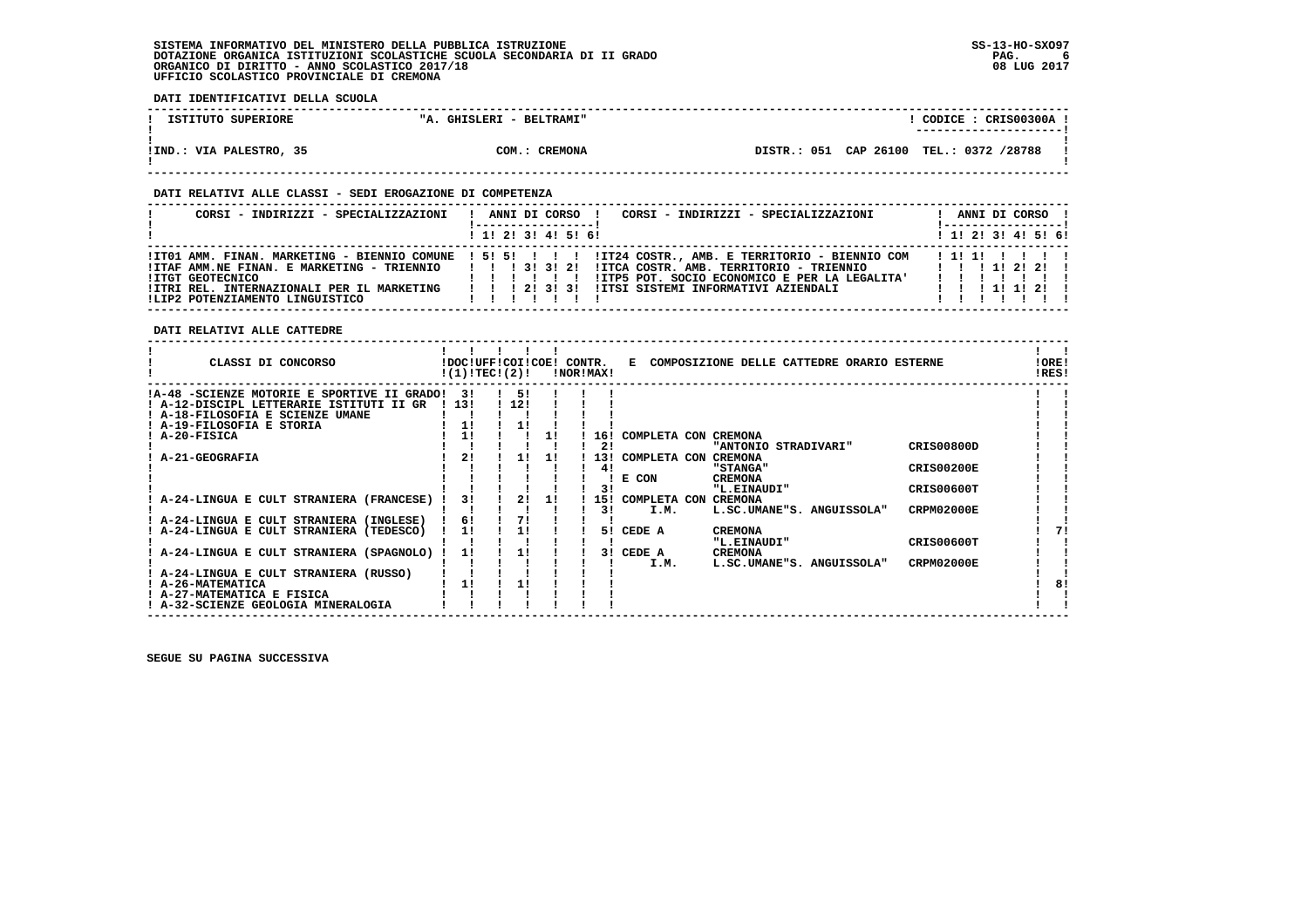**DATI IDENTIFICATIVI DELLA SCUOLA**

| ISTITUTO SUPERIORE      | "A. GHISLERI - BELTRAMI" | CODICE: CRIS00300A<br>---------------------- |
|-------------------------|--------------------------|----------------------------------------------|
| !IND.: VIA PALESTRO, 35 | COM.: CREMONA            | DISTR.: 051 CAP 26100 TEL.: 0372 /28788      |

 **------------------------------------------------------------------------------------------------------------------------------------**

### **DATI RELATIVI ALLE CATTEDRE**

| A-34-SCIENZE E TECNOLOGIE CHIMICHE<br>COMPLETA CON CREMONA<br>16!<br>CRIS00600T<br>21<br>"L.EINAUDI"<br>3!<br>A-37-COSTRUZ TECNOL E TECN RAPPR GRAFICA! |     |
|---------------------------------------------------------------------------------------------------------------------------------------------------------|-----|
|                                                                                                                                                         |     |
|                                                                                                                                                         |     |
|                                                                                                                                                         | -61 |
| A-40-TECNOLOGIE ELETTRICHE ELETTRONICHE                                                                                                                 |     |
| A-41-SCIENZE E TECNOLOGIE INFORMATICHE                                                                                                                  | 10! |
| A-42-SCIENZE E TECNOLOGIE MECCANICHE<br>1!<br>11<br>COMPLETA CON CREMONA<br>12!                                                                         |     |
| 6!<br><b>CRIS00800D</b><br>"ANTONIO STRADIVARI"                                                                                                         |     |
| 8!<br>7!<br>! A-45-SCIENZE ECONOMICO-AZIENDALI                                                                                                          | 71  |
| 81<br>8!<br>A-46-SCIENZE GIURIDICO-ECONOMICHE                                                                                                           | 17! |
| 5!<br>6!<br>A-47-SCIENZE MATEMATICHE APPLICATE                                                                                                          | 71  |
| 1!<br>! A-50-SCIENZE NAT, CHIM E BIOLOG                                                                                                                 | 6!  |
| 1!<br>! A-51-SCIENZE, TECNOL E TECN AGR                                                                                                                 |     |
| ! A-65-TEORIA E TECNICA<br>COMUNICAZIONE                                                                                                                |     |
| A-66-TRATT TESTI DATI APPLIC INFORMATICA!                                                                                                               |     |
| ! B-02-CONV LINGUA STRANIERA (FRANCESE)                                                                                                                 |     |
| ! B-02-CONV LINGUA STRANIERA (INGLESE)                                                                                                                  |     |
| ! B-02-CONV LINGUA STRANIERA (TEDESCO)                                                                                                                  |     |
| B-02-CONV LINGUA STRANIERA (RUSSO)                                                                                                                      |     |
| B-03-LABORATORI DI FISICA<br>2!<br>CEDE A<br>11<br>CASALMAGGIORE                                                                                        |     |
| 1!<br><b>CRIS00100P</b><br>- DI CUI UFFICIO TECNICO<br>"G. ROMANI"                                                                                      |     |
| ! B-12-LAB SCIENZE E TECNOL CHIM MICROBIOL!                                                                                                             | 2!  |
| B-14-LAB SCIENZE E TECNOL COSTRUZIONI                                                                                                                   | 10! |
| B-16-LAB SCIENZE E TECNOL INFORMATICHE<br>1!<br>1!<br>COMPLETA CON CREMONA<br>14!                                                                       |     |
| 4!<br><b>CRIS00600T</b><br>"L.EINAUDI"                                                                                                                  |     |
| ! B-17-LAB SCIENZE E TECNOL MECCANICHE                                                                                                                  | 2!  |

 **(1) TITOLARI/INCARICATI**

 **(2) CATTEDRE/POSTI POTENZ.**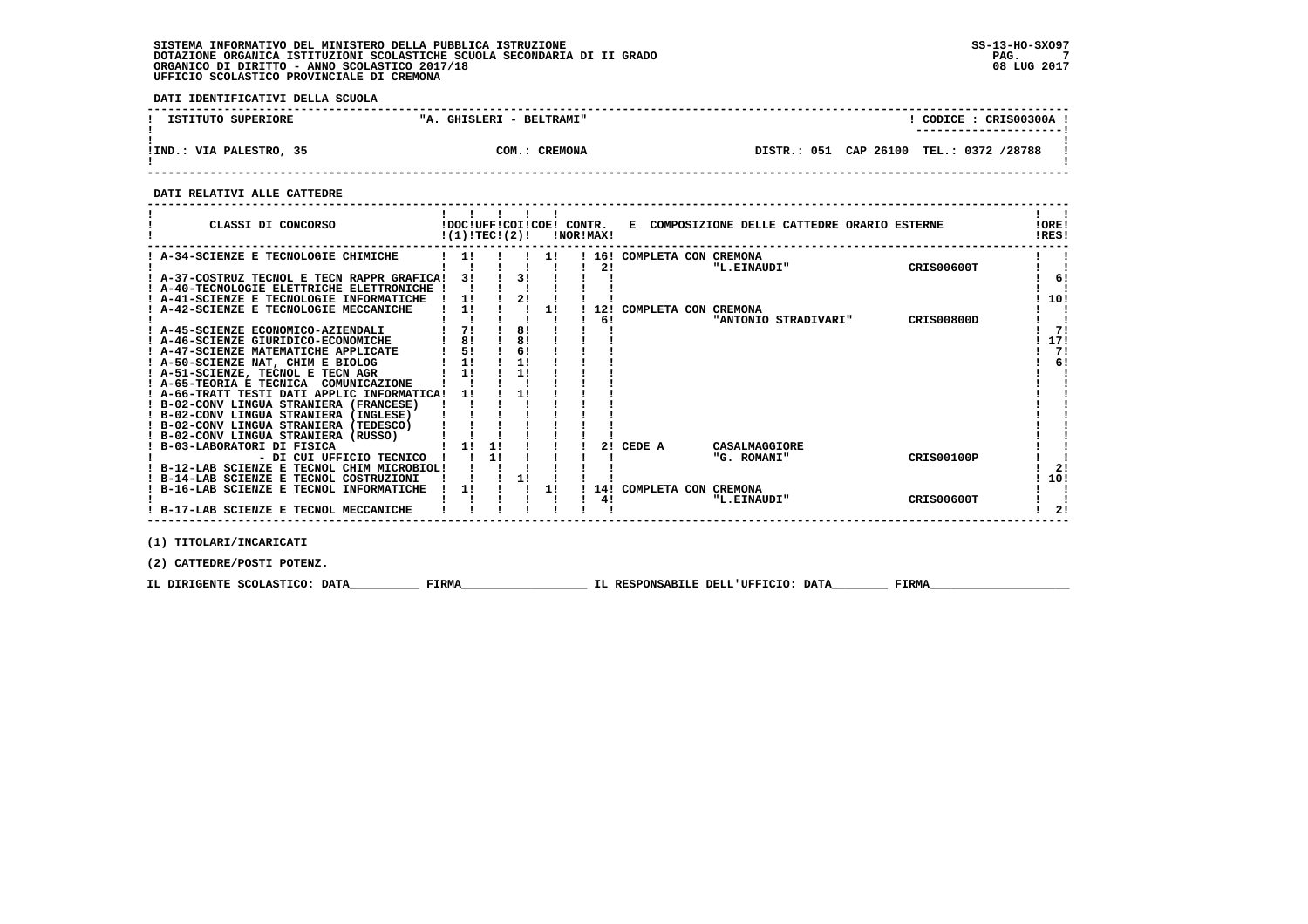**DATI IDENTIFICATIVI DELLA SCUOLA**

| ISTITUTO SUPERIORE          | <b>TORRIANI"</b><br>п,т | CODICE: CRIS004006                               |
|-----------------------------|-------------------------|--------------------------------------------------|
| !IND.: VIA SEMINARIO, 17/19 | COM.: CREMONA           | 28380 !<br>CAP 26100 TEL.: 0372 /<br>DISTR.: 051 |

### **DATI RELATIVI ALLE CLASSI - SEDI EROGAZIONE DI COMPETENZA**

| CORSI - INDIRIZZI - SPECIALIZZAZIONI                                                                                                                 | ANNI DI CORSO !<br>CORSI - INDIRIZZI - SPECIALIZZAZIONI                                                      | ANNI DI CORSO !     |
|------------------------------------------------------------------------------------------------------------------------------------------------------|--------------------------------------------------------------------------------------------------------------|---------------------|
|                                                                                                                                                      | ! 1! 2! 3! 4! 5! 6!                                                                                          | ! 1! 2! 3! 4! 5! 6! |
|                                                                                                                                                      | IIP09 MAN.NE ASSIS.ZA TEC. BIENNIO - TRIENNIO ! 1! 1! ! ! ! ! IIPAI APP. IMP. SER. TEC. IND. CIV. - OPZIONE! | 111<br>.            |
| !IPC1 INDIRIZZO A ELABORAZIONE MANUALE                                                                                                               | !IPID INDUSTRIA - TRIENNIO<br>.                                                                              |                     |
| !IPMM MAN.NE DEI MEZZI DI TRASPORTO - OPZIONE !!!!!!!!!!                                                                                             | IIPQ2 MANUT. ASS. TEC. - IEFP                                                                                |                     |
| <b>!IPOP OPERATORE MECCANICO</b><br>1121111                                                                                                          | !IT05 MECC. MECCATRON. ENER. - BIENNIO COMUNE                                                                | 1 2 1 2 1           |
| !IT10 ELETTR. ED ELETTROTEC.- BIENNIO COMUNE                                                                                                         | !IT13 INFOR. TELECOM. - BIENNIO COMUNE<br>! 2! 2!<br>.                                                       | 13!4!               |
| !IT16 CHIM. MATER. BIOTECN. - BIENNIO COMUNE                                                                                                         | ! 2! 1!<br><b>!ITAT AUTOMAZIONE</b>                                                                          |                     |
| $\mathbf{1}$ and $\mathbf{1}$ and $\mathbf{1}$ and $\mathbf{1}$ and $\mathbf{1}$ and $\mathbf{1}$ and $\mathbf{1}$<br>!ITBA BIOTECNOLOGIE AMBIENTALI | <b>!ITBS BIOTECNOLOGIE SANITARIE</b>                                                                         | -11                 |
| !ITCM CHIMICA E MATERIALI                                                                                                                            | !ITEC ELETTRONICA<br>! 1! 1! 1!                                                                              |                     |
| <b>!ITEN ENERGIA</b>                                                                                                                                 | !ITET ELETTROTECNICA<br>! 1! 1! 1!                                                                           |                     |
| !ITIA INFORMATICA                                                                                                                                    | 1 3 1 2 1 3 1<br>!ITMM MECCANICA E MECCATRONICA                                                              | 2121<br>-21         |
| !ITP5 POT. SOCIO ECONOMICO E PER LA LEGALITA' !!!!!                                                                                                  | !ITTL TELECOMUNICAZIONI                                                                                      |                     |
| OPZIONE SCIENZE APPLICAT ! 2! 2! 2! 2! 2!<br>!LI03 SCIENTIFICO -                                                                                     | !LI15 LICEO SCIENTIFICO - SEZIONE SPORTIVA                                                                   | ! 1!                |
| ILILS LICEO SPORTIVO                                                                                                                                 | !LIP1 POTENZIAMENTO UMANISTICO                                                                               |                     |
| !LIP4 POTENZIAMENTO ARTISTICO E MUSICALE                                                                                                             |                                                                                                              |                     |

 **DATI RELATIVI ALLE CATTEDRE**

| CLASSI DI CONCORSO                          | $!(1)!TEC!(2)!$ $INORIMAX!$ |      |  |  | !DOC!UFF!COI!COE! CONTR. E COMPOSIZIONE DELLE CATTEDRE ORARIO ESTERNE | !ORE!<br>!RES! |     |
|---------------------------------------------|-----------------------------|------|--|--|-----------------------------------------------------------------------|----------------|-----|
| !A-48 -SCIENZE MOTORIE E SPORTIVE II GRADO! | 71                          | 81   |  |  |                                                                       |                |     |
| ! A-02-DESIGN MET.OREF.PIET.DURE GEMME      |                             |      |  |  |                                                                       |                |     |
| ! A-03-DESIGN DELLA CERAMICA                |                             |      |  |  |                                                                       |                |     |
| ! A-05-DESIGN DEL TESSUTO E DELLA MODA      |                             |      |  |  |                                                                       |                |     |
| ! A-06-DESIGN DEL VETRO                     |                             |      |  |  |                                                                       |                |     |
| ! A-07-DISCIPLINE AUDIOVISIVE               |                             |      |  |  |                                                                       |                |     |
| ! A-08-DISCIP GEOM, ARCH, ARRED, SCENOTEC ! |                             |      |  |  |                                                                       |                |     |
| ! A-09-DISCIP GRAFICHE, PITTORICHE, SCENOG! |                             |      |  |  |                                                                       |                |     |
| ! A-10-DISCIPLINE GRAFICO-PUBBLICITARIE     |                             |      |  |  |                                                                       |                |     |
| ! A-11-DISCIPLINE LETTERARIE E LATINO       |                             |      |  |  |                                                                       |                |     |
| ! A-12-DISCIPL LETTERARIE ISTITUTI II GR    | ! 19!                       | 1211 |  |  |                                                                       | 13!            |     |
| ! A-13-DISCIPL LETTERARIE, LATINO E GRECO   |                             |      |  |  |                                                                       |                |     |
| ! A-14-DISCIP PLAST. SCUL. SCENOPLAST.      |                             |      |  |  |                                                                       |                |     |
| ! A-15-DISCIPLINE SANITARIE                 |                             |      |  |  |                                                                       |                | 6!  |
| ! A-16-DISEG ARTIST MODELLAZ ODONTOTEC      |                             |      |  |  |                                                                       |                |     |
| ! A-17-DISEG STORIA ARTE ISTITUTI II GR     |                             |      |  |  |                                                                       |                | -21 |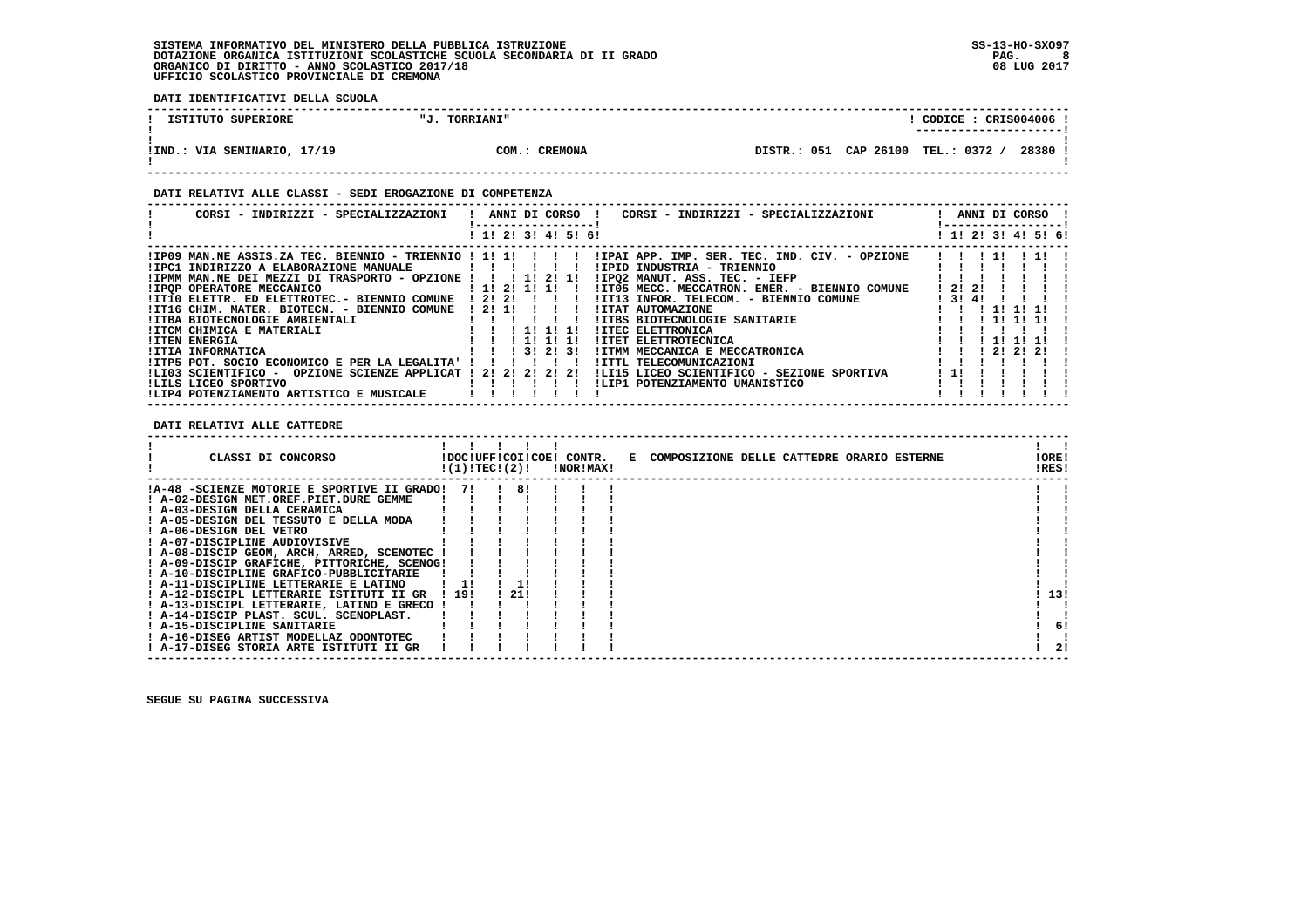**DATI IDENTIFICATIVI DELLA SCUOLA**

| SUPERIORE<br>ISTITUTO<br>- 50. | <b>TORRIANI"</b>             |                |           | CODICE :   | CRIS004006 |  |
|--------------------------------|------------------------------|----------------|-----------|------------|------------|--|
|                                |                              |                |           |            |            |  |
| VIA SEMINARIO, 17/19<br>!IND.  | <b>CREMONA</b><br>$\neg$ OM. | 051<br>DISTR.: | CAP 26100 | TEL.: 0372 | 28380      |  |

 **------------------------------------------------------------------------------------------------------------------------------------**

 **DATI RELATIVI ALLE CATTEDRE**

| CLASSI DI CONCORSO                                                                            | $!(1)!TEC!(2)!$ $INORIMAX!$                                             |                                           |          |    |              |      | !DOC!UFF!COI!COE! CONTR. E COMPOSIZIONE DELLE CATTEDRE ORARIO ESTERNE |            | !ORE!<br>!RES! |
|-----------------------------------------------------------------------------------------------|-------------------------------------------------------------------------|-------------------------------------------|----------|----|--------------|------|-----------------------------------------------------------------------|------------|----------------|
| A-18-FILOSOFIA E SCIENZE UMANE                                                                | $1 \quad 2! \quad 1 \quad 1! \quad 1!$<br>$\mathbf{I}$ $\mathbf{I}$     | $\frac{1}{2}$ $\frac{1}{2}$ $\frac{1}{2}$ |          |    | $1 \quad 61$ | I.M. | ! 12! COMPLETA CON CREMONA<br>L.SC.UMANE"S. ANGUISSOLA" CRPM02000E    |            |                |
|                                                                                               | $\begin{array}{ccccccc}\n1 & 1 & 1 & 1 \\ 1 & 51 & 1 & 51\n\end{array}$ |                                           |          |    |              |      |                                                                       |            |                |
| ! A-19-FILOSOFIA E STORIA<br>! A-20-FISICA<br>! A-21-GEOGRAFIA                                |                                                                         |                                           |          |    |              |      |                                                                       |            | 111            |
|                                                                                               | $\mathbf{I}$ $\mathbf{I}$                                               |                                           |          |    |              |      |                                                                       |            |                |
| ! A-24-LINGUA E CULT STRANIERA (INGLESE) ! 11!                                                |                                                                         | $\frac{1}{1}$                             |          |    |              |      |                                                                       |            | 81             |
| ! A-24-LINGUA E CULT STRANIERA (FRANCESE) !                                                   |                                                                         |                                           |          |    |              |      |                                                                       |            |                |
| A-24-LINGUA E CULT STRANIERA (SPAGNOLO) !                                                     |                                                                         |                                           |          |    |              |      |                                                                       |            |                |
| ! A-24-LINGUA E CULT STRANIERA (TEDESCO) !                                                    |                                                                         |                                           |          |    |              |      |                                                                       |            |                |
| ! A-26-MATEMATICA                                                                             | 1141                                                                    | 1 15!                                     |          |    |              |      |                                                                       |            | 2!             |
| ! A-27-MATEMATICA E FISICA                                                                    | $1 \quad 11$                                                            | $\frac{1}{1}$                             |          |    |              |      |                                                                       |            |                |
| A-29-MUSICA ISTITUTI II GRADO                                                                 | $1 \quad 11$                                                            |                                           | 11       |    |              |      |                                                                       |            |                |
| ! A-31-SCIENZE DEGLI ALIMENTI<br>! A-34-SCIENZE E TECNOLOGIE CHIMICHE                         |                                                                         |                                           |          |    |              |      |                                                                       |            |                |
|                                                                                               | 5!                                                                      |                                           |          |    |              |      |                                                                       |            |                |
| ! A-37-COSTRUZ TECNOL E TECN RAPPR GRAFICA! 4!                                                |                                                                         |                                           | 41       |    |              |      |                                                                       |            |                |
| ! A-38-TECNOL COSTR AERONAUTICHE                                                              |                                                                         |                                           |          |    |              |      |                                                                       |            |                |
| ! A-40-TECNOLOGIE ELETTRICHE ELETTRONICHE ! 9!                                                |                                                                         | 1 10 1                                    |          |    |              |      |                                                                       |            |                |
| ! A-41-SCIENZE E TECNOLOGIE INFORMATICHE ! 7!                                                 |                                                                         |                                           | 91       |    |              |      |                                                                       |            | 13!            |
| ! A-42-SCIENZE E TECNOLOGIE MECCANICHE                                                        | 112!                                                                    | ! 12!                                     |          |    |              |      |                                                                       |            | 14!            |
| ! A-44-TECNOL TESSILI, ABBIGL E MODA<br>! A-45-SCIENZE ECONOMICO-AZIENDALI                    |                                                                         |                                           |          |    |              |      |                                                                       |            |                |
|                                                                                               | $\mathbf{I}$                                                            | $\frac{1}{1}$                             |          |    |              |      |                                                                       |            |                |
| ! A-46-SCIENZE GIURIDICO-ECONOMICHE                                                           | 51                                                                      |                                           | 3!       | 1! |              |      | 11! COMPLETA CON CREMONA                                              |            |                |
|                                                                                               |                                                                         |                                           |          |    | 71           |      | "L.EINAUDI"                                                           | CRIS00600T |                |
| ! A-47-SCIENZE MATEMATICHE APPLICATE                                                          |                                                                         |                                           |          |    |              |      |                                                                       |            |                |
| ! A-48-SCIENZE MOTORIE E SPORTIVE II GRADO! 7!                                                |                                                                         |                                           | 8!<br>71 |    |              |      |                                                                       |            |                |
| 1 71<br>! A-50-SCIENZE NAT, CHIM E BIOLOG<br>! A-54-STORIA DELL'ARTE                          |                                                                         |                                           |          |    |              |      |                                                                       |            |                |
| ! A-61-TECNOL E TECN COMUNICAZ MULTIMEDIA !                                                   |                                                                         |                                           |          |    |              |      |                                                                       |            |                |
|                                                                                               |                                                                         |                                           |          |    |              |      |                                                                       |            |                |
| ! A-62-TECNOL E TECNICHE PER LA GRAFICA<br>! A-65-TEORIA E TECNICA COMUNICAZIONE              |                                                                         |                                           |          |    |              |      |                                                                       |            |                |
| ! A-66-TRATT TESTI DATI APPLIC INFORMATICA!                                                   |                                                                         |                                           |          |    |              |      |                                                                       |            |                |
|                                                                                               | $1 \quad 11$                                                            |                                           | 11       |    |              |      |                                                                       |            |                |
| ! B-03-LABORATORI DI FISICA<br>! B-04-LABORATORI DI LIUTERIA<br>! B-04-LABORATORI DI LIUTERIA |                                                                         |                                           |          |    |              |      |                                                                       |            |                |
| ! B-07-LABORATORIO DI OTTICA                                                                  |                                                                         |                                           |          |    |              |      |                                                                       |            |                |
| ! B-08-LAB PRODUZ INDUSTR ARTIG CERAMICA                                                      |                                                                         |                                           |          |    |              |      |                                                                       |            |                |
|                                                                                               |                                                                         |                                           |          |    |              |      |                                                                       |            |                |

 **------------------------------------------------------------------------------------------------------------------------------------**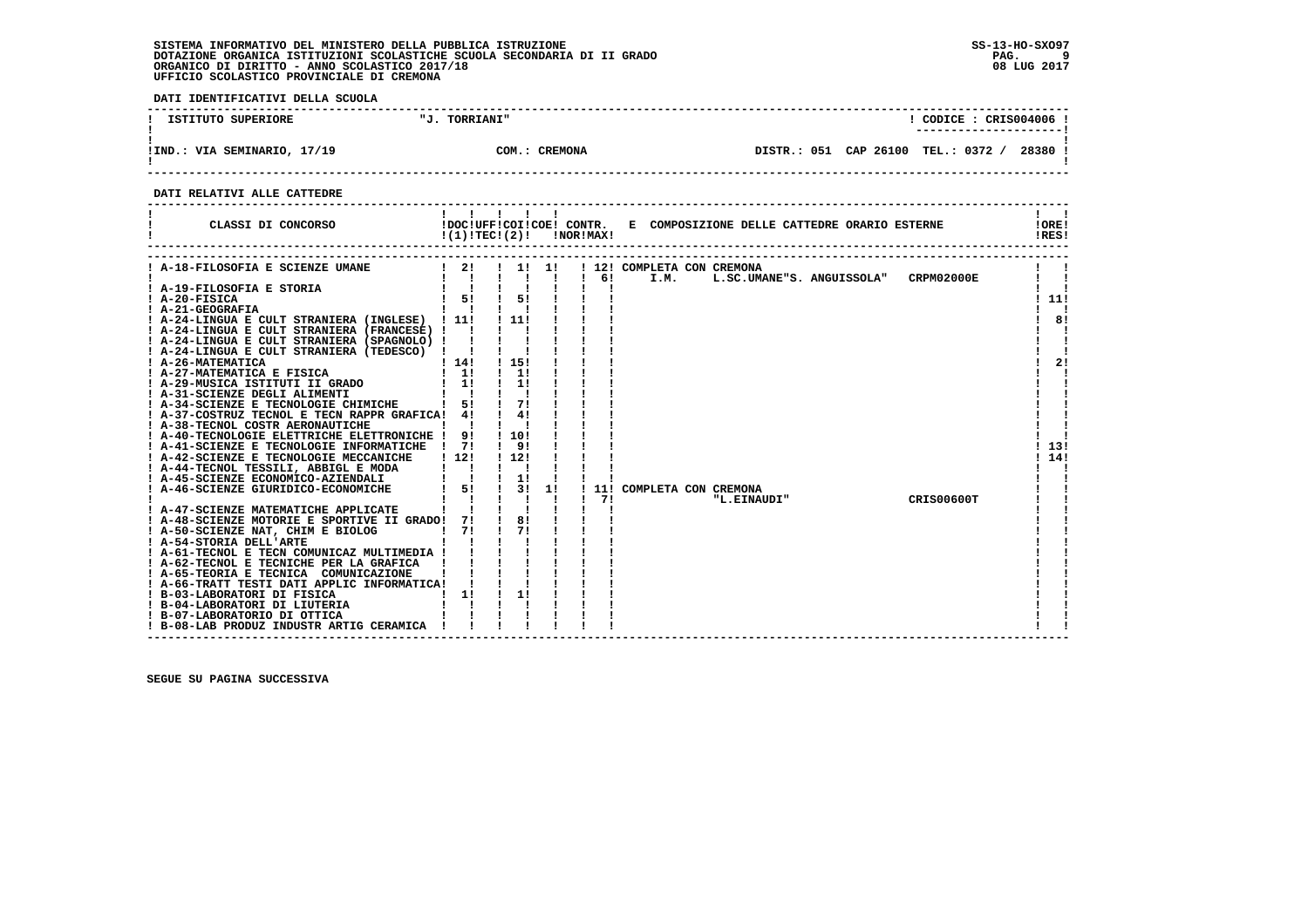**DATI IDENTIFICATIVI DELLA SCUOLA**

| ISTITUTO SUPERIORE            | <b>TORRIANI"</b> | CODICE: CRIS004006!                                |
|-------------------------------|------------------|----------------------------------------------------|
| VIA SEMINARIO, 17/19<br>!IND. | CREMONA<br>COM.: | 28380<br>TEL.: 0372<br>CAP 26100<br>051<br>DISTR.: |

 **------------------------------------------------------------------------------------------------------------------------------------**

### **DATI RELATIVI ALLE CATTEDRE**

|                         | CLASSI DI CONCORSO                                                                                                                                                                                                                                                                                                                                                                                                                                                                                                                                                                                                                                              |                                                   |          |                                | $!(1)!TEC!(2)!$ $INORIMAX!$ |  | !DOC!UFF!COI!COE! CONTR. E COMPOSIZIONE DELLE CATTEDRE ORARIO ESTERNE |  |  | !ORE!<br>!RES!  |
|-------------------------|-----------------------------------------------------------------------------------------------------------------------------------------------------------------------------------------------------------------------------------------------------------------------------------------------------------------------------------------------------------------------------------------------------------------------------------------------------------------------------------------------------------------------------------------------------------------------------------------------------------------------------------------------------------------|---------------------------------------------------|----------|--------------------------------|-----------------------------|--|-----------------------------------------------------------------------|--|--|-----------------|
|                         | ! B-10-LAB SCIENZE E TECNOL COSTR AERON<br>! B-12-LAB SCIENZE E TECNOL CHIM MICROBIOL!<br>! B-14-LAB SCIENZE E TECNOL COSTRUZIONI<br>! B-15-LAB SC E TECNOL ELETTR ELETTRONIC<br>! B-16-LAB SCIENZE E TECNOL INFORMATICHE<br>! B-17-LAB SCIENZE E TECNOL MECCANICHE<br>- DI CUI UFFICIO TECNICO<br>! B-18-LAB SC E TECNOL TESS ABBIGL MODA<br>! B-20-LAB SERV ENOGASTRON, SETT CUCINA<br>! B-22-LAB TECNOL E TECN COMUNICAZ MULTIME!<br>! B-24-LAB SCIENZE E TECNOL NAUTICHE<br>! B-25-LAB SCIENZE E TECNOLCOSTR NAVALI<br>! B-26-LABORATORIO DI TECNOLOGIE DEL LEGNO!<br>! B-27-LABORATORIO DI TECNOLOGIE DEL MARMO!<br>! B-28-LABORATORIO DI TECNOLOGIE ORAFE | 21<br>$\frac{1}{4}$<br>21<br>9!<br>$\blacksquare$ | 21<br>21 | $1 \quad 31$<br>61<br>4!<br>81 |                             |  |                                                                       |  |  | 21<br>8!<br>16! |
| (1) TITOLARI/INCARICATI |                                                                                                                                                                                                                                                                                                                                                                                                                                                                                                                                                                                                                                                                 |                                                   |          |                                |                             |  |                                                                       |  |  |                 |

 **(2) CATTEDRE/POSTI POTENZ.**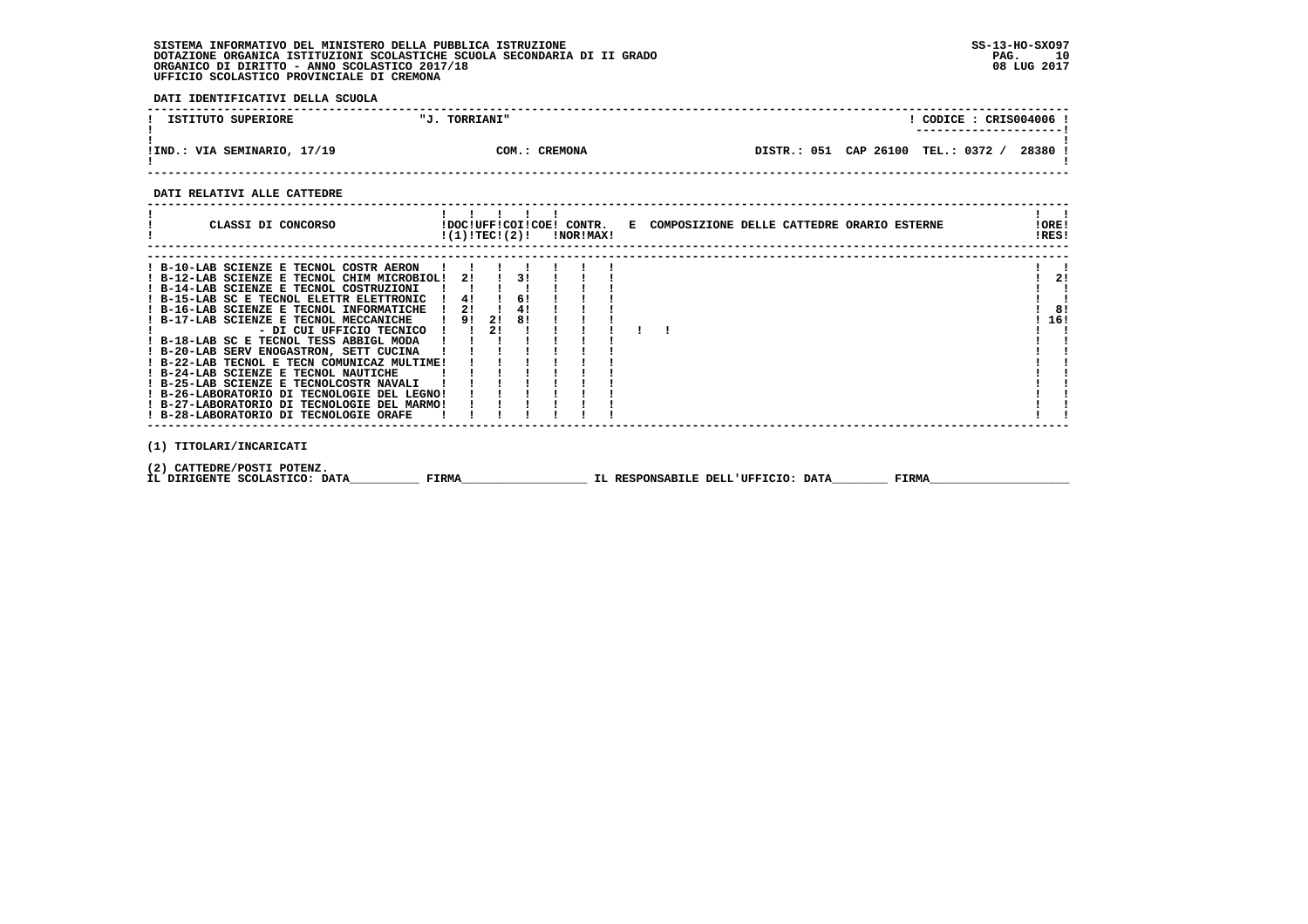$\mathbf{I}$ 

  **------------------------------------------------------------------------------------------------------------------------------------**! CODICE: CRIS00600T ! **1 ISTITUTO SUPERIORE : ISTITUTO II.EINAUDI" ! ---------------------! ! ! !IND.: VIA BISSOLATI, 96 COM.: CREMONA DISTR.: 051 CAP 26100 TEL.: 0372 /458053 ! ! ! ------------------------------------------------------------------------------------------------------------------------------------ DATI RELATIVI ALLE CLASSI - SEDI EROGAZIONE DI COMPETENZA**

| CORSI - INDIRIZZI - SPECIALIZZAZIONI                                                                                                                                        | CORSI - INDIRIZZI - SPECIALIZZAZIONI<br>ANNI DI CORSO !                                                                                                                                                                                                                                          |                                                                      |  | ANNI DI CORSO !                  |  |
|-----------------------------------------------------------------------------------------------------------------------------------------------------------------------------|--------------------------------------------------------------------------------------------------------------------------------------------------------------------------------------------------------------------------------------------------------------------------------------------------|----------------------------------------------------------------------|--|----------------------------------|--|
|                                                                                                                                                                             | 1 1 1 2 1 3 1 4 1 5 1 6 1                                                                                                                                                                                                                                                                        |                                                                      |  | ! 1! 2! 3! 4! 5! 6!              |  |
| !IP06 SERVIZI DI SALA E DI VENDITA - TRIENNIO !!! 2! 2! 2!<br>!IPC1 INDIRIZZO A ELABORAZIONE MANUALE<br>!IT04 TURISMO BIENNIO - TRIENNIO<br>!LIP2 POTENZIAMENTO LINGUISTICO | IIP02 SERVIZI SOCIO-SANITARI BIENNIO-TRIENNIO ! 2! 2! 2! 2! 2! IIP05 SER. ENOG. OSP. ALBERG. - BIENNIO COMUN<br>!IP08 SERVIZI COMMERCIALI BIENNIO - TRIENNIO<br>!IPEN ENOGASTRONOMIA - TRIENNIO<br>!IT15 GRAF. E COM.NE BIENNIO - TRIENNIO<br>!LIP4 POTENZIAMENTO ARTISTICO E MUSICALE<br>111111 | $1 \quad 1 \quad 1 \quad 21 \quad 21 \quad 21$<br>$1$ 2! 2! 2! 1! 2! |  | 14141111<br>$1$ 1! 1! 1! 1! 1! 1 |  |

 **DATI RELATIVI ALLE CATTEDRE**

 **DATI IDENTIFICATIVI DELLA SCUOLA**

| <b>CREMONA</b><br>6!<br>!A-48 -SCIENZE MOTORIE E SPORTIVE II GRADO!<br>51<br>51<br>2! CEDE A<br>CRPM02000E<br>I.M.<br>L.SC.UMANE"S. ANGUISSOLA"<br>! A-02-DESIGN MET.OREF.PIET.DURE GEMME<br>! A-03-DESIGN DELLA CERAMICA<br>! A-05-DESIGN DEL TESSUTO E DELLA MODA<br>! A-06-DESIGN DEL VETRO<br>! A-07-DISCIPLINE AUDIOVISIVE<br>! A-08-DISCIP GEOM, ARCH, ARRED, SCENOTEC !<br>! A-09-DISCIP GRAFICHE, PITTORICHE, SCENOG!<br>11<br>! A-10-DISCIPLINE GRAFICO-PUBBLICITARIE<br>41<br>41<br>91<br>24!<br>15!<br>114!<br>! A-12-DISCIPL LETTERARIE ISTITUTI II GR<br>! A-14-DISCIP PLAST. SCUL. SCENOPLAST.<br>6!<br>! A-15-DISCIPLINE SANITARIE<br>! A-16-DISEG ARTIST MODELLAZ ODONTOTEC<br>4!<br>! A-17-DISEG STORIA ARTE ISTITUTI II GR<br>3!<br>31<br>31<br>! A-18-FILOSOFIA E SCIENZE UMANE<br>2!<br>! A-20-FISICA<br>CEDE A<br>CASALMAGGIORE<br>81<br><b>CRIS00100P</b><br>"G. ROMANI"<br>A-21-GEOGRAFIA<br>CEDE A<br>31<br><b>CREMONA</b><br><b>CRIS00300A</b><br>"A. GHISLERI - BELTRAMI"<br>11!<br>4!<br>CEDE A<br>A-24-LINGUA E CULT STRANIERA (FRANCESE)<br>4!<br>CASALMAGGIORE<br>31 | CLASSI DI CONCORSO | !(1)!TECI(2)! |  | !NOR!MAX! |  | !DOC!UFF!COI!COE! CONTR. E COMPOSIZIONE DELLE CATTEDRE ORARIO ESTERNE |            | !ORE!<br>!RES! |
|----------------------------------------------------------------------------------------------------------------------------------------------------------------------------------------------------------------------------------------------------------------------------------------------------------------------------------------------------------------------------------------------------------------------------------------------------------------------------------------------------------------------------------------------------------------------------------------------------------------------------------------------------------------------------------------------------------------------------------------------------------------------------------------------------------------------------------------------------------------------------------------------------------------------------------------------------------------------------------------------------------------------------------------------------------------------------------------------------|--------------------|---------------|--|-----------|--|-----------------------------------------------------------------------|------------|----------------|
|                                                                                                                                                                                                                                                                                                                                                                                                                                                                                                                                                                                                                                                                                                                                                                                                                                                                                                                                                                                                                                                                                                    |                    |               |  |           |  |                                                                       |            |                |
|                                                                                                                                                                                                                                                                                                                                                                                                                                                                                                                                                                                                                                                                                                                                                                                                                                                                                                                                                                                                                                                                                                    |                    |               |  |           |  |                                                                       |            |                |
|                                                                                                                                                                                                                                                                                                                                                                                                                                                                                                                                                                                                                                                                                                                                                                                                                                                                                                                                                                                                                                                                                                    |                    |               |  |           |  |                                                                       |            |                |
|                                                                                                                                                                                                                                                                                                                                                                                                                                                                                                                                                                                                                                                                                                                                                                                                                                                                                                                                                                                                                                                                                                    |                    |               |  |           |  |                                                                       |            |                |
|                                                                                                                                                                                                                                                                                                                                                                                                                                                                                                                                                                                                                                                                                                                                                                                                                                                                                                                                                                                                                                                                                                    |                    |               |  |           |  |                                                                       |            |                |
|                                                                                                                                                                                                                                                                                                                                                                                                                                                                                                                                                                                                                                                                                                                                                                                                                                                                                                                                                                                                                                                                                                    |                    |               |  |           |  |                                                                       |            |                |
|                                                                                                                                                                                                                                                                                                                                                                                                                                                                                                                                                                                                                                                                                                                                                                                                                                                                                                                                                                                                                                                                                                    |                    |               |  |           |  |                                                                       |            |                |
|                                                                                                                                                                                                                                                                                                                                                                                                                                                                                                                                                                                                                                                                                                                                                                                                                                                                                                                                                                                                                                                                                                    |                    |               |  |           |  |                                                                       |            |                |
|                                                                                                                                                                                                                                                                                                                                                                                                                                                                                                                                                                                                                                                                                                                                                                                                                                                                                                                                                                                                                                                                                                    |                    |               |  |           |  |                                                                       |            |                |
|                                                                                                                                                                                                                                                                                                                                                                                                                                                                                                                                                                                                                                                                                                                                                                                                                                                                                                                                                                                                                                                                                                    |                    |               |  |           |  |                                                                       |            |                |
|                                                                                                                                                                                                                                                                                                                                                                                                                                                                                                                                                                                                                                                                                                                                                                                                                                                                                                                                                                                                                                                                                                    |                    |               |  |           |  |                                                                       |            |                |
|                                                                                                                                                                                                                                                                                                                                                                                                                                                                                                                                                                                                                                                                                                                                                                                                                                                                                                                                                                                                                                                                                                    |                    |               |  |           |  |                                                                       |            |                |
|                                                                                                                                                                                                                                                                                                                                                                                                                                                                                                                                                                                                                                                                                                                                                                                                                                                                                                                                                                                                                                                                                                    |                    |               |  |           |  |                                                                       |            |                |
|                                                                                                                                                                                                                                                                                                                                                                                                                                                                                                                                                                                                                                                                                                                                                                                                                                                                                                                                                                                                                                                                                                    |                    |               |  |           |  |                                                                       |            |                |
|                                                                                                                                                                                                                                                                                                                                                                                                                                                                                                                                                                                                                                                                                                                                                                                                                                                                                                                                                                                                                                                                                                    |                    |               |  |           |  |                                                                       |            |                |
|                                                                                                                                                                                                                                                                                                                                                                                                                                                                                                                                                                                                                                                                                                                                                                                                                                                                                                                                                                                                                                                                                                    |                    |               |  |           |  |                                                                       |            |                |
|                                                                                                                                                                                                                                                                                                                                                                                                                                                                                                                                                                                                                                                                                                                                                                                                                                                                                                                                                                                                                                                                                                    |                    |               |  |           |  |                                                                       |            |                |
|                                                                                                                                                                                                                                                                                                                                                                                                                                                                                                                                                                                                                                                                                                                                                                                                                                                                                                                                                                                                                                                                                                    |                    |               |  |           |  |                                                                       |            |                |
|                                                                                                                                                                                                                                                                                                                                                                                                                                                                                                                                                                                                                                                                                                                                                                                                                                                                                                                                                                                                                                                                                                    |                    |               |  |           |  |                                                                       |            |                |
|                                                                                                                                                                                                                                                                                                                                                                                                                                                                                                                                                                                                                                                                                                                                                                                                                                                                                                                                                                                                                                                                                                    |                    |               |  |           |  |                                                                       |            |                |
|                                                                                                                                                                                                                                                                                                                                                                                                                                                                                                                                                                                                                                                                                                                                                                                                                                                                                                                                                                                                                                                                                                    |                    |               |  |           |  |                                                                       |            |                |
|                                                                                                                                                                                                                                                                                                                                                                                                                                                                                                                                                                                                                                                                                                                                                                                                                                                                                                                                                                                                                                                                                                    |                    |               |  |           |  | "G. ROMANI"                                                           | CRIS00100P |                |
| 81<br>81<br>21!<br>! A-24-LINGUA E CULT STRANIERA (INGLESE)                                                                                                                                                                                                                                                                                                                                                                                                                                                                                                                                                                                                                                                                                                                                                                                                                                                                                                                                                                                                                                        |                    |               |  |           |  |                                                                       |            |                |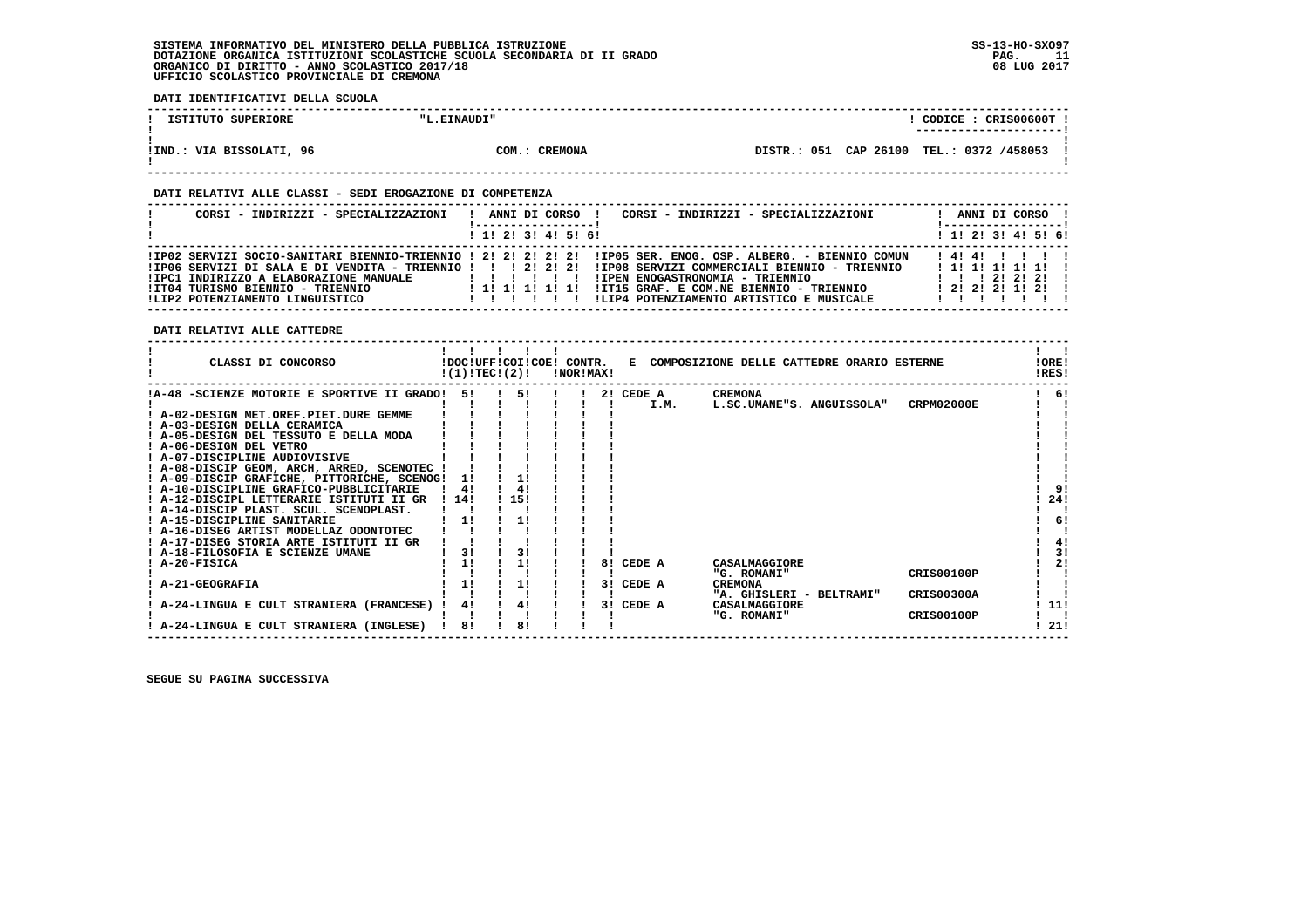**DATI IDENTIFICATIVI DELLA SCUOLA**

| ISTITUTO SUPERIORE          | "L.EINAUDI"            | CODICE: CRIS00600T                             |  |
|-----------------------------|------------------------|------------------------------------------------|--|
| VIA BISSOLATI, 96<br>! IND. | <b>CREMONA</b><br>COM. | DISTR.: 051 CAP 26100<br>0372 /458053<br>TEL.: |  |

 **------------------------------------------------------------------------------------------------------------------------------------**

 **DATI RELATIVI ALLE CATTEDRE**

| CLASSI DI CONCORSO                                                                    | !(1)!TECI(2)! |    |       | !NOR!MAX! |    |                            | !DOC!UFF!COI!COE! CONTR. E COMPOSIZIONE DELLE CATTEDRE ORARIO ESTERNE |                   | !ORE!<br>!RES! |
|---------------------------------------------------------------------------------------|---------------|----|-------|-----------|----|----------------------------|-----------------------------------------------------------------------|-------------------|----------------|
| ! A-24-LINGUA E CULT STRANIERA (TEDESCO) !                                            | 21            |    | 1! 1! |           |    | ! 13! COMPLETA CON CREMONA |                                                                       |                   |                |
|                                                                                       |               |    |       |           | 51 |                            | "A. GHISLERI - BELTRAMI"                                              | <b>CRIS00300A</b> |                |
| ! A-24-LINGUA E CULT STRANIERA (SPAGNOLO) !<br>! A-24-LINGUA E CULT STRANIERA (RUSSO) |               |    |       |           |    |                            |                                                                       |                   |                |
| ! A-26-MATEMATICA                                                                     | 9!            | 9! |       |           |    | 4! CEDE A                  | <b>CREMONA</b>                                                        |                   | 22!            |
|                                                                                       |               |    |       |           |    |                            | "ANTONIO STRADIVARI"                                                  | CRIS00800D        |                |
| ! A-27-MATEMATICA E FISICA                                                            |               |    |       |           |    |                            |                                                                       |                   |                |
| ! A-29-MUSICA ISTITUTI II GRADO                                                       | $1 \quad 1!$  | 1! |       |           |    |                            |                                                                       |                   |                |
| ! A-31-SCIENZE DEGLI ALIMENTI                                                         | $1 \quad 11$  | 3! |       |           |    |                            |                                                                       |                   |                |
| ! A-34-SCIENZE E TECNOLOGIE CHIMICHE                                                  | 11            | 1! |       |           |    | 2! CEDE A                  | <b>CREMONA</b><br>"A. GHISLERI - BELTRAMI"                            | <b>CRIS00300A</b> | 3!             |
| ! A-37-COSTRUZ TECNOL E TECN RAPPR GRAFICA!                                           |               |    |       |           |    |                            |                                                                       |                   | 12!            |
| ! A-40-TECNOLOGIE ELETTRICHE ELETTRONICHE !                                           |               |    |       |           |    |                            |                                                                       |                   |                |
| ! A-41-SCIENZE E TECNOLOGIE INFORMATICHE                                              |               |    |       |           |    |                            |                                                                       |                   | - 61           |
| ! A-45-SCIENZE ECONOMICO-AZIENDALI                                                    | 6!            | 6! |       |           |    |                            |                                                                       |                   | 20!            |
| ! A-46-SCIENZE GIURIDICO-ECONOMICHE                                                   | 51            | 51 |       |           | 71 | CEDE A                     | <b>CREMONA</b>                                                        |                   |                |
| ! A-47-SCIENZE MATEMATICHE APPLICATE                                                  |               |    |       |           |    |                            | "J. TORRIANI"                                                         | CRIS004006        |                |
| ! A-50-SCIENZE NAT, CHIM E BIOLOG                                                     | 2!            | 2! |       |           |    |                            |                                                                       |                   | 6!             |
| ! A-54-STORIA DELL'ARTE                                                               | 11            | 11 |       |           |    | 6! CEDE A                  | <b>CREMONA</b>                                                        |                   |                |
|                                                                                       |               |    |       |           |    |                            | "ANTONIO STRADIVARI"                                                  | CRIS00800D        |                |
| ! A-61-TECNOL E TECN COMUNICAZ MULTIMEDIA !                                           |               |    |       |           |    |                            |                                                                       |                   |                |
| ! A-62-TECNOL E TECNICHE PER LA GRAFICA                                               |               |    |       |           |    |                            |                                                                       |                   |                |
| ! A-65-TEORIA E TECNICA COMUNICAZIONE<br>! A-66-TRATT TESTI DATI APPLIC INFORMATICA!  | 11            | 11 |       |           |    |                            |                                                                       |                   |                |
| ! B-02-CONV LINGUA STRANIERA (FRANCESE)                                               |               |    |       |           |    |                            |                                                                       |                   |                |
| ! B-02-CONV LINGUA STRANIERA (INGLESE)                                                |               |    |       |           |    |                            |                                                                       |                   |                |
| ! B-02-CONV LINGUA STRANIERA (TEDESCO)                                                |               |    |       |           |    |                            |                                                                       |                   |                |
| ! B-02-CONV LINGUA STRANIERA (RUSSO)                                                  |               |    |       |           |    |                            |                                                                       |                   |                |
| ! B-03-LABORATORI DI FISICA                                                           |               |    |       |           |    | 4! CEDE A                  | CASALMAGGIORE                                                         |                   |                |
|                                                                                       |               |    |       |           |    |                            | "G. ROMANI"                                                           | <b>CRIS00100P</b> |                |
| B-04-LABORATORI DI LIUTERIA<br>! B-07-LABORATORIO DI OTTICA                           |               |    |       |           |    |                            |                                                                       |                   |                |
| ! B-08-LAB PRODUZ INDUSTR ARTIG CERAMICA                                              |               |    |       |           |    |                            |                                                                       |                   |                |
| ! B-12-LAB SCIENZE E TECNOL CHIM MICROBIOL!                                           |               |    |       |           |    |                            |                                                                       |                   | 41             |
| ! B-14-LAB SCIENZE E TECNOL COSTRUZIONI                                               |               |    |       |           |    |                            |                                                                       |                   |                |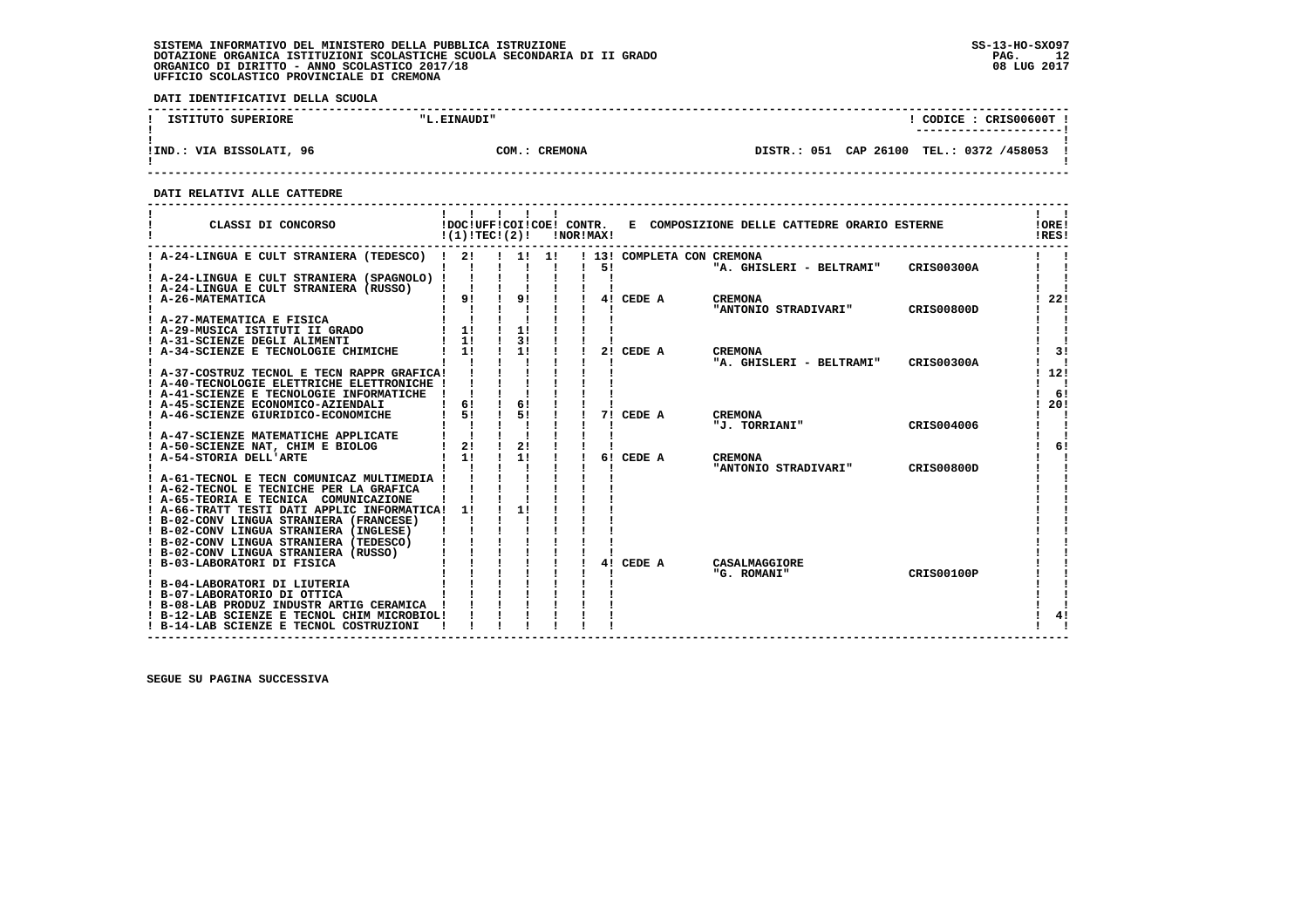**DATI IDENTIFICATIVI DELLA SCUOLA**

| ISTITUTO SUPERIORE       | "L.EINAUDI"             |                          | CODICE: CRIS00600T! |
|--------------------------|-------------------------|--------------------------|---------------------|
| !IND.: VIA BISSOLATI, 96 | <b>CREMONA</b><br>COM.: | CAP 26100<br>DISTR.: 051 | TEL.: 0372 /458053  |

 **------------------------------------------------------------------------------------------------------------------------------------**

 **DATI RELATIVI ALLE CATTEDRE**

| CLASSI DI CONCORSO                                                                                                                                                                                                                                                                                                                                                                                                                                                                                                                                                                                                                |              | $!(1)!TEC!(2)!$ $INORIMAX!$ |                      |  |           | !DOC!UFF!COI!COE! CONTR. E COMPOSIZIONE DELLE CATTEDRE ORARIO ESTERNE | !ORE!<br>!RES!        |
|-----------------------------------------------------------------------------------------------------------------------------------------------------------------------------------------------------------------------------------------------------------------------------------------------------------------------------------------------------------------------------------------------------------------------------------------------------------------------------------------------------------------------------------------------------------------------------------------------------------------------------------|--------------|-----------------------------|----------------------|--|-----------|-----------------------------------------------------------------------|-----------------------|
| ! B-15-LAB SC E TECNOL ELETTR ELETTRONIC<br>! B-16-LAB SCIENZE E TECNOL INFORMATICHE<br>! B-17-LAB SCIENZE E TECNOL MECCANICHE<br>! B-18-LAB SC E TECNOL TESS ABBIGL MODA<br>! B-19-LAB SERVIZI RICETTIVITA' ALBERGHIER!<br>! B-20-LAB SERV ENOGASTRON, SETT CUCINA<br>! B-21-LAB SERV ENOGASTRON, SETT SALA VEND!<br>! B-22-LAB TECNOL E TECN COMUNICAZ MULTIME!<br>! B-23-LAB SERVIZI SOCIO-SANITARI<br>! B-24-LAB SCIENZE E TECNOL NAUTICHE<br>! B-25-LAB SCIENZE E TECNOLCOSTR NAVALI<br>! B-26-LABORATORIO DI TECNOLOGIE DEL LEGNO!<br>! B-27-LABORATORIO DI TECNOLOGIE DEL MARMO!<br>! B-28-LABORATORIO DI TECNOLOGIE ORAFE |              | 11<br>21<br>21<br>11        | 4!<br>4!<br>2!<br>11 |  | 4! CEDE A | <b>CREMONA</b><br>CRIS00300A<br>"A. GHISLERI - BELTRAMI"              | 4!<br>16!<br>9!<br>4! |
| (1) TITOLARI/INCARICATI<br>(2) CATTEDRE/POSTI POTENZ.<br>IL DIRIGENTE SCOLASTICO: DATA                                                                                                                                                                                                                                                                                                                                                                                                                                                                                                                                            | <b>FIRMA</b> |                             |                      |  |           | FIRMA<br>IL RESPONSABILE DELL'UFFICIO: DATA                           |                       |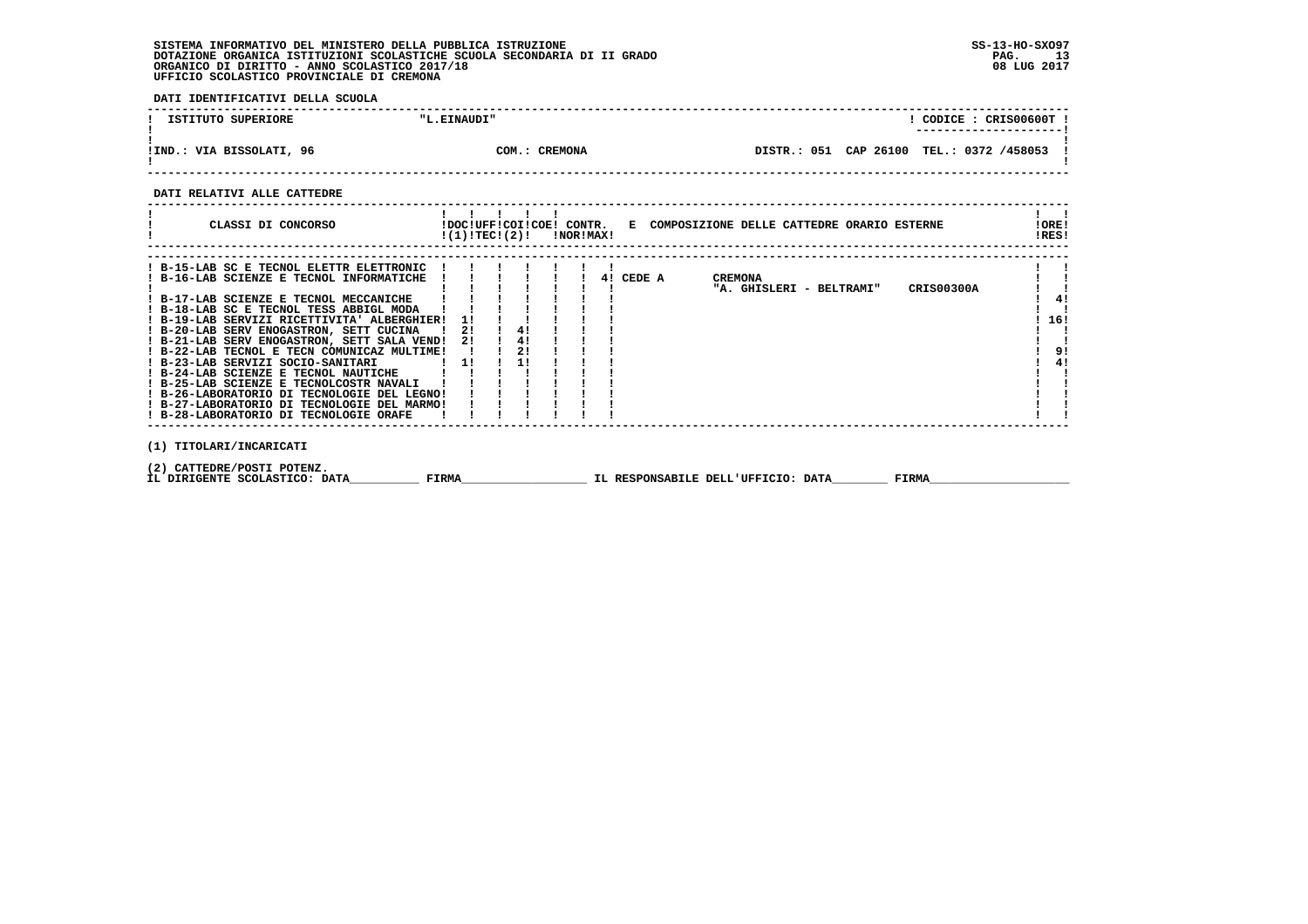**DATI IDENTIFICATIVI DELLA SCUOLA**

| ISTITUTO SUPERIORE    | "ANTONIO STRADIVARI" | CODICE: CRISO0800D<br>----------------------  |  |
|-----------------------|----------------------|-----------------------------------------------|--|
| IIND.: VIA COLLETTA,5 | COM.: CREMONA        | CAP 26100<br>TEL.: 0372 /38689<br>DISTR.: 051 |  |

 **------------------------------------------------------------------------------------------------------------------------------------**

### **DATI RELATIVI ALLE CLASSI - SEDI EROGAZIONE DI COMPETENZA**

| CORSI - INDIRIZZI - SPECIALIZZAZIONI                            | ANNI DI CORSO !<br>CORSI - INDIRIZZI - SPECIALIZZAZIONI | ANNI DI CORSO !<br>------------------ |
|-----------------------------------------------------------------|---------------------------------------------------------|---------------------------------------|
|                                                                 | ! 1! 2! 3! 4! 5! 6!                                     | ! 1! 2! 3! 4! 5! 6!                   |
|                                                                 | IIPAF ARREDI E FORNITURE DI INTERNI - OPZIONE           | 11111111                              |
| !IPAM AUTONOMIA                                                 | !IPAT PROD.NI ARTIG.LI DEL TERR.RIO - OPZIONE           | 1 1 1 2 1 2 1 2 1                     |
| !IPC1 INDIRIZZO A ELABORAZIONE MANUALE [ !!! !                  | !IPO1 PRODUZ. INDUSTR. ARTIG.- IEFP                     |                                       |
| !IPOA OPERATORE DELL'ABBIGLIAMENTO                   ! 1! 1! 1! | !IPOB OPERATORE DEL LEGNO                               | $1 \quad 1 \quad 11$                  |
| !IPTS PRODUZIONI TESSILI SARTORIALI - OPZIONE ! ! ! ! 1! 1!     | !IT19 SISTEMA MODA - BIENNIO COMUNE                     |                                       |
| !ITAM TESSILE, ABBIGLIAMENTO E MODA [ !!!!!!                    | !ITP5 POT, SOCIO ECONOMICO E PER LA LEGALITA!           |                                       |
| !LI00 ARTISTICO NUOVO ORDINAMENTO - BIENNIO C ! 3! 2! ! ! !     | !LI05 ARCHITETTURA E AMBIENTE                           | 111111                                |
| ILI07 AUDIOVISIVO MULTIMEDIA                                    | !LI08 SCENOGRAFIA                                       | 1 1 1 1 1 1 1 1 1                     |
| ILI10 GRAFICA                                                   | !LI13 MUSICALE E COREUTICO - SEZ. MUSICALE<br>1111      | 1 1 1 1 1 1 1 1 1                     |
| !LIA6 ARTI FIGURATIVE- PLAST. SCULT.                            | ILIA9 DESIGN- MET. OREFIC. CORALLO                      |                                       |
| !LIAI INDIRIZZO A ELABORAZIONE MANUALE                          | !LIC6 ARTI FIGURATIVE- PLAST. PITTOR.                   | 1 1 1 1 1 1 1 1                       |

 **DATI RELATIVI ALLE CATTEDRE**

| !A-48 -SCIENZE MOTORIE E SPORTIVE II GRADO!<br>31<br>! A-02-DESIGN MET.OREF.PIET.DURE GEMME<br>! A-03-DESIGN DELLA CERAMICA |
|-----------------------------------------------------------------------------------------------------------------------------|
|                                                                                                                             |
|                                                                                                                             |
|                                                                                                                             |
| ! A-04-DESIGN DEL LIBRO                                                                                                     |
| ! A-05-DESIGN DEL TESSUTO E DELLA MODA                                                                                      |
| ! A-06-DESIGN DEL VETRO                                                                                                     |
| ! A-07-DISCIPLINE AUDIOVISIVE                                                                                               |
| ! A-08-DISCIP GEOM, ARCH, ARRED, SCENOTEC !<br>4!<br>41                                                                     |
| 6!<br>! A-09-DISCIP GRAFICHE, PITTORICHE, SCENOG!<br>71                                                                     |
| ! A-10-DISCIPLINE GRAFICO-PUBBLICITARIE                                                                                     |
| ! A-11-DISCIPLINE LETTERARIE E LATINO                                                                                       |
| $-111$<br>8!<br>! A-12-DISCIPL LETTERARIE ISTITUTI II GR<br>! 11!                                                           |
| 3!<br>31<br>! A-14-DISCIP PLAST. SCUL. SCENOPLAST.                                                                          |
| 10!<br>! A-16-DISEG ARTIST MODELLAZ ODONTOTEC                                                                               |
| 12!<br>! A-17-DISEG STORIA ARTE ISTITUTI II GR                                                                              |
| ! A-18-FILOSOFIA E SCIENZE UMANE                                                                                            |
| 21<br>! A-19-FILOSOFIA E STORIA<br>4!                                                                                       |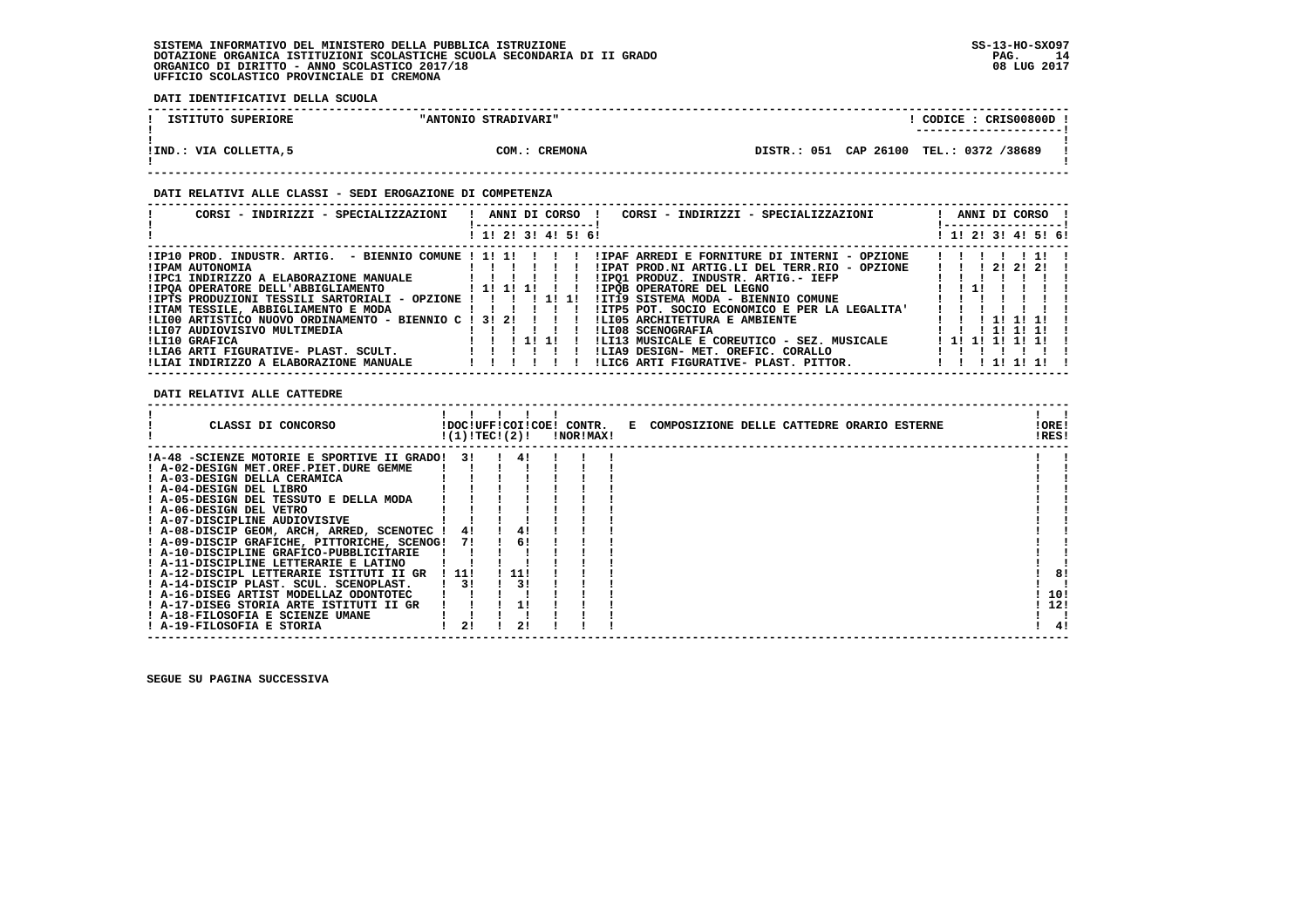**DATI IDENTIFICATIVI DELLA SCUOLA**

| ISTITUTO SUPERIORE     | "ANTONIO STRADIVARI" | CODICE: CRIS00800D<br>---------------------- |  |
|------------------------|----------------------|----------------------------------------------|--|
| IIND.: VIA COLLETTA, 5 | COM.: CREMONA        | DISTR.: 051 CAP 26100 TEL.: 0372 /38689      |  |

 **------------------------------------------------------------------------------------------------------------------------------------**

### **DATI RELATIVI ALLE CATTEDRE**

| CLASSI DI CONCORSO                                                          | !DOC!UFF!COI!COE! CONTR.<br>!(1)!TECI(2)! |    |    | !NOR!MAX! |     |                          | E COMPOSIZIONE DELLE CATTEDRE ORARIO ESTERNE    |                   | !ORE!<br>!RES! |
|-----------------------------------------------------------------------------|-------------------------------------------|----|----|-----------|-----|--------------------------|-------------------------------------------------|-------------------|----------------|
| ! A-20-FISICA                                                               |                                           |    |    |           | 4!  |                          | ! 14! COMPLETA CON CASALMAGGIORE<br>"G. ROMANI" | <b>CRIS00100P</b> |                |
|                                                                             |                                           |    |    |           |     | 2! CEDE A                | <b>CREMONA</b>                                  |                   |                |
|                                                                             |                                           |    |    |           |     |                          | "A. GHISLERI - BELTRAMI"                        | <b>CRIS00300A</b> |                |
| A-21-GEOGRAFIA                                                              |                                           |    |    |           |     |                          |                                                 |                   |                |
| A-24-LINGUA E CULT STRANIERA (INGLESE)                                      | 51                                        | 51 |    |           |     |                          |                                                 |                   | 9 <sub>1</sub> |
| ! A-24-LINGUA E CULT STRANIERA (FRANCESE) !                                 |                                           |    |    |           |     |                          |                                                 |                   |                |
| ! A-24-LINGUA E CULT STRANIERA (SPAGNOLO) !                                 |                                           |    |    |           |     |                          |                                                 |                   |                |
| ! A-24-LINGUA E CULT STRANIERA (TEDESCO)                                    |                                           |    |    |           |     |                          |                                                 |                   |                |
| ! A-26-MATEMATICA                                                           | 3!                                        | 2! | 1! |           |     | 14! COMPLETA CON CREMONA |                                                 |                   |                |
|                                                                             | 31                                        | 3! |    |           | 41  |                          | "L.EINAUDI"                                     | <b>CRIS00600T</b> | 11!            |
| A-27-MATEMATICA E FISICA<br>A-29-MUSICA ISTITUTI II GRADO                   |                                           | 1! |    |           |     |                          |                                                 |                   | 6!             |
| ! A-34-SCIENZE E TECNOLOGIE CHIMICHE                                        |                                           |    |    |           |     |                          |                                                 |                   |                |
| ! A-35-SCIENZE E TECNOL CALZATURA E MODA                                    |                                           |    |    |           |     |                          |                                                 |                   |                |
| ! A-37-COSTRUZ TECNOL E TECN RAPPR GRAFICA!                                 | 11                                        | 11 |    |           |     |                          |                                                 |                   | 4!             |
| A-40-TECNOLOGIE ELETTRICHE ELETTRONICHE                                     |                                           |    |    |           |     |                          |                                                 |                   |                |
| ! A-41-SCIENZE E TECNOLOGIE INFORMATICHE                                    |                                           |    |    |           |     |                          |                                                 |                   | 31             |
| ! A-42-SCIENZE E TECNOLOGIE MECCANICHE                                      |                                           |    |    |           | 6 ! | CEDE A                   | <b>CREMONA</b>                                  |                   |                |
|                                                                             |                                           |    |    |           |     |                          | "A. GHISLERI - BELTRAMI"                        | <b>CRIS00300A</b> |                |
| A-44-TECNOL TESSILI, ABBIGL E MODA                                          |                                           |    |    |           |     |                          |                                                 |                   | 8!             |
| ! A-45-SCIENZE ECONOMICO-AZIENDALI                                          |                                           |    |    |           |     |                          |                                                 |                   | 5!             |
| ! A-46-SCIENZE GIURIDICO-ECONOMICHE<br>! A-47-SCIENZE MATEMATICHE APPLICATE | 11                                        |    |    |           |     |                          |                                                 |                   | 10!            |
| ! A-50-SCIENZE NAT, CHIM E BIOLOG                                           | 1!                                        | 1! |    |           |     |                          |                                                 |                   | 30!            |
| ! A-53-STORIA DELLA MUSICA                                                  |                                           |    |    |           |     |                          |                                                 |                   | 10!            |
| A-54-STORIA DELL'ARTE                                                       | 31                                        | 21 | 1! | 131       |     |                          | COMPLETA CON CREMONA                            |                   |                |
|                                                                             |                                           |    |    |           | 6!  |                          | "L.EINAUDI"                                     | CRIS00600T        |                |
| ! A-61-TECNOL E TECN COMUNICAZ MULTIMEDIA !                                 |                                           |    |    |           |     |                          |                                                 |                   |                |
| ! A-62-TECNOL E TECNICHE PER LA GRAFICA                                     |                                           |    |    |           |     |                          |                                                 |                   |                |
| ! A-63-TECNOLOGIE MUSICALI                                                  |                                           |    |    |           |     |                          |                                                 |                   | 10!            |
| ! A-64-TEORIA, ANALISI E COMPOSIZIONE                                       |                                           |    |    |           |     |                          |                                                 |                   | 15!            |
| A-65-TEORIA E TECNICA COMUNICAZIONE                                         |                                           |    |    |           |     |                          |                                                 |                   |                |
| ! A-66-TRATT TESTI DATI APPLIC INFORMATICA!                                 |                                           |    |    |           |     |                          |                                                 |                   |                |
| ! B-03-LABORATORI DI FISICA<br>! B-04-LABORATORI DI LIUTERIA                | 71                                        | 8! |    |           |     |                          |                                                 |                   | 54!            |
|                                                                             |                                           |    |    |           |     |                          |                                                 |                   |                |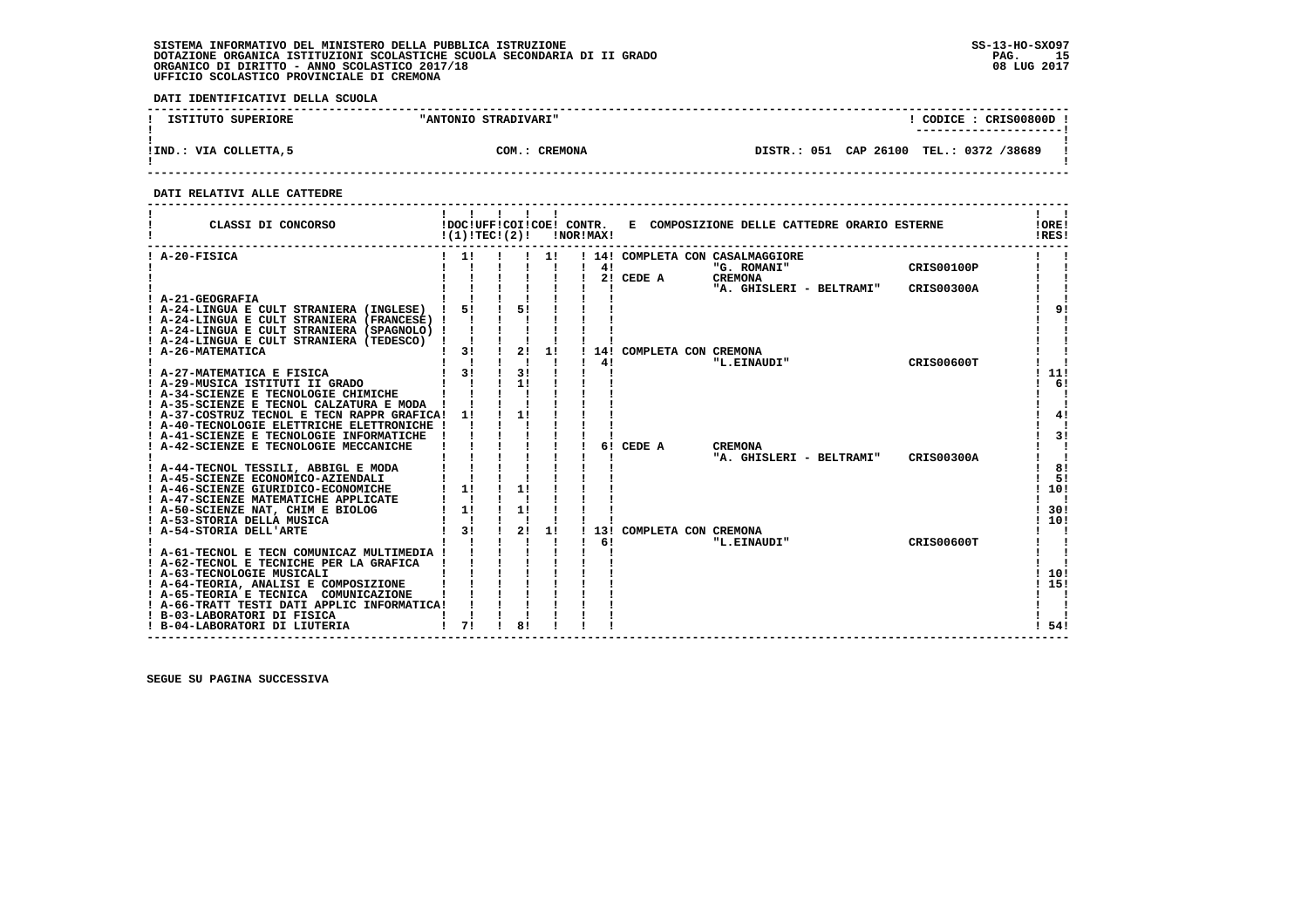**DATI IDENTIFICATIVI DELLA SCUOLA**

| ISTITUTO SUPERIORE     | "ANTONIO STRADIVARI" | CODICE: CRISO0800D !<br>---------------------- |
|------------------------|----------------------|------------------------------------------------|
| IIND.: VIA COLLETTA, 5 | COM.: CREMONA        | DISTR.: 051 CAP 26100 TEL.: 0372 /38689        |

 **------------------------------------------------------------------------------------------------------------------------------------**

#### **DATI RELATIVI ALLE CATTEDRE**

| CLASSI DI CONCORSO                                                                                                                                                                                                                                                                                                                                                                                                                                                                                                                                                     | !(1)!TEC!(2)! |    | !DOC!UFF!COI!COE! CONTR.<br>!NOR!MAX! | E COMPOSIZIONE DELLE CATTEDRE ORARIO ESTERNE | !ORE!<br>!RES! |
|------------------------------------------------------------------------------------------------------------------------------------------------------------------------------------------------------------------------------------------------------------------------------------------------------------------------------------------------------------------------------------------------------------------------------------------------------------------------------------------------------------------------------------------------------------------------|---------------|----|---------------------------------------|----------------------------------------------|----------------|
| ! B-07-LABORATORIO DI OTTICA<br>! B-08-LAB PRODUZ INDUSTR ARTIG CERAMICA<br>! B-09-LAB SCIENZE E TECNOL AERONAUTICHE<br>! B-12-LAB SCIENZE E TECNOL CHIM MICROBIOL!<br>! B-13-LAB SC E TECN CALZATURA E MODA<br>! B-14-LAB SCIENZE E TECNOL COSTRUZIONI<br>! B-15-LAB SC E TECNOL ELETTR ELETTRONIC<br>! B-16-LAB SCIENZE E TECNOL INFORMATICHE<br>! B-17-LAB SCIENZE E TECNOL MECCANICHE<br>! B-18-LAB SC E TECNOL TESS ABBIGL MODA<br>! B-20-LAB SERV ENOGASTRON, SETT CUCINA<br>! B-22-LAB TECNOL E TECN COMUNICAZ MULTIME!<br>! B-24-LAB SCIENZE E TECNOL NAUTICHE |               | 21 |                                       |                                              | 91             |
| ! B-25-LAB SCIENZE E TECNOLCOSTR NAVALI<br>! B-26-LABORATORIO DI TECNOLOGIE DEL LEGNO!<br>! B-27-LABORATORIO DI TECNOLOGIE DEL MARMO!<br>! B-28-LABORATORIO DI TECNOLOGIE ORAFE                                                                                                                                                                                                                                                                                                                                                                                        | 11            |    |                                       |                                              |                |

 **(1) TITOLARI/INCARICATI**

 **(2) CATTEDRE/POSTI POTENZ.**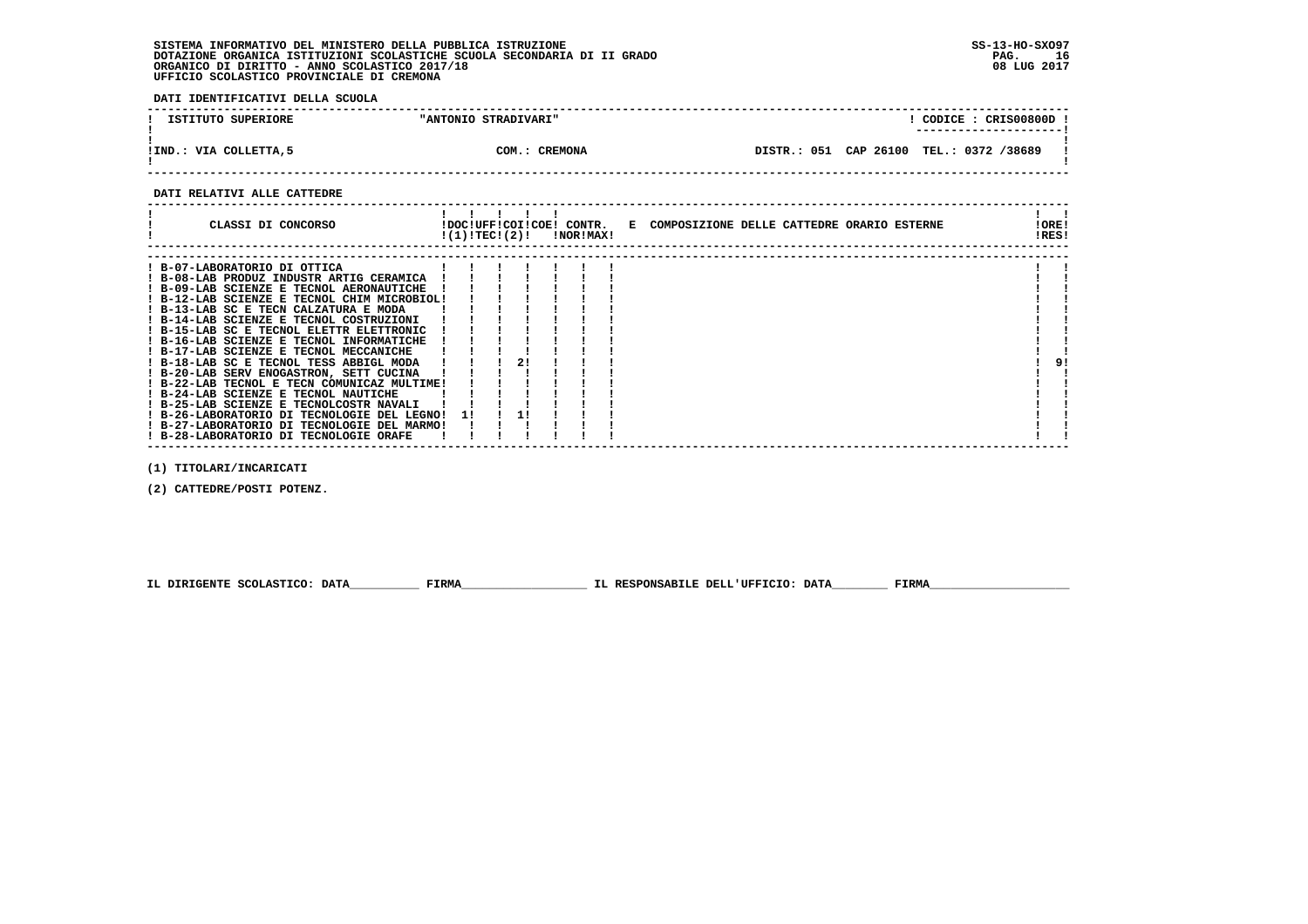**DATI IDENTIFICATIVI DELLA SCUOLA**

| ISTITUTO SUPERIORE                | "G. GALILEI" | $CODE: CRIS009009$ !                     |
|-----------------------------------|--------------|------------------------------------------|
| !IND.: VIA MATILDE DI CANOSSA, 21 | COM.: CREMA  | DISTR.: 053 CAP 26013 TEL.: 0373 /256939 |

### **DATI RELATIVI ALLE CLASSI - SEDI EROGAZIONE DI COMPETENZA**

| CORSI - INDIRIZZI - SPECIALIZZAZIONI                                                                                                                                                                                 | CORSI - INDIRIZZI - SPECIALIZZAZIONI<br>ANNI DI CORSO                                                                                                                                                                                                                                                                                                                                       | ANNI DI CORSO<br>-----------------                                               |
|----------------------------------------------------------------------------------------------------------------------------------------------------------------------------------------------------------------------|---------------------------------------------------------------------------------------------------------------------------------------------------------------------------------------------------------------------------------------------------------------------------------------------------------------------------------------------------------------------------------------------|----------------------------------------------------------------------------------|
|                                                                                                                                                                                                                      | ! 1! 2! 3! 4! 5! 6!                                                                                                                                                                                                                                                                                                                                                                         | ! 1! 2! 3! 4! 5! 6!                                                              |
| !IT16 CHIM. MATER. BIOTECN. - BIENNIO COMUNE ! 4! 4! ! ! ! !<br>!ITBS BIOTECNOLOGIE SANITARIE<br><b>!ITEN ENERGIA</b><br>!ITMM MECCANICA E MECCATRONICA<br>!ITTL TELECOMUNICAZIONI<br>!LIP1 POTENZIAMENTO UMANISTICO | ITT05 MECC. MECCATRON. ENER. - BIENNIO COMUNE ! 3! 3! ! ! !IT13 INFOR. TELECOM. - BIENNIO COMUNE<br>!ITBA BIOTECNOLOGIE AMBIENTALI<br>!ITCM CHIMICA E MATERIALI<br>111111<br>1 11 11 11<br>!ITIA INFORMATICA<br>!ITP5 POT. SOCIO ECONOMICO E PER LA LEGALITA'<br>1 1 1 2 1 3 1 2 1<br>ILI03 SCIENTIFICO -<br>OPZIONE SCIENZE APPLICAT<br>1 1 1 1 1 1 1 1<br>!LIP2 POTENZIAMENTO LINGUISTICO | 14151<br>1 11 11 11<br>1 1 1 2 1 2 1<br>1 1 1 2 1 3 1 2 1 1<br>! 5! 5! 4! 3! 6!! |

### **DATI RELATIVI ALLE CATTEDRE**

| CLASSI DI CONCORSO                           |          | !DOC!UFF!COI!COE! CONTR.<br>!(1)!TEC!(2)! |    | !NOR!MAX! |                    | E COMPOSIZIONE DELLE CATTEDRE ORARIO ESTERNE |            | !ORE!<br>!RES! |
|----------------------------------------------|----------|-------------------------------------------|----|-----------|--------------------|----------------------------------------------|------------|----------------|
| !A-48 -SCIENZE MOTORIE E SPORTIVE II GRADO!  | -81      | 91                                        |    |           |                    |                                              |            |                |
| ! A-11-DISCIPLINE LETTERARIE E LATINO        |          |                                           |    |           |                    |                                              |            |                |
| A-12-DISCIPL LETTERARIE ISTITUTI II GR       | -21!     | 24!                                       | 11 | 10!       | COMPLETA CON CREMA |                                              |            |                |
|                                              |          |                                           |    | 8!        |                    | "P.SRAFFA"                                   | CRIS011009 |                |
| ! A-13-DISCIPL LETTERARIE, LATINO E GRECO    |          |                                           |    |           |                    |                                              |            |                |
| ! A-15-DISCIPLINE SANITARIE                  |          |                                           |    |           |                    |                                              |            |                |
| ! A-16-DISEG ARTIST MODELLAZ ODONTOTEC       |          |                                           |    |           |                    |                                              |            |                |
| ! A-17-DISEG STORIA ARTE ISTITUTI II GR      |          |                                           |    |           |                    |                                              |            |                |
| A-18-FILOSOFIA E SCIENZE UMANE               |          | 2!                                        |    | 81        | CEDE A             | <b>CREMA</b>                                 |            |                |
|                                              |          |                                           |    |           |                    | "P.SRAFFA"                                   | CRIS011009 |                |
| ! A-19-FILOSOFIA E STORIA                    | 1!       | 1!                                        |    |           |                    |                                              |            |                |
| ! A-20-FISICA                                | 81       | 8!                                        |    |           |                    |                                              |            | -61            |
| ! A-21-GEOGRAFIA                             |          |                                           |    |           |                    |                                              |            | 11!            |
| ! A-24-LINGUA E CULT STRANIERA (INGLESE)     | ! 12!    | 13!                                       |    |           |                    |                                              |            |                |
| ! A-24-LINGUA E CULT STRANIERA<br>(FRANCESE) |          |                                           |    |           |                    |                                              |            |                |
| ! A-24-LINGUA E CULT STRANIERA (SPAGNOLO)    |          |                                           |    |           |                    |                                              |            |                |
| ! A-24-LINGUA E CULT STRANIERA (TEDESCO)     |          |                                           |    |           |                    |                                              |            |                |
| A-24-LINGUA E CULT STRANIERA (RUSSO)         |          |                                           |    |           |                    |                                              |            |                |
| ! A-26-MATEMATICA                            | 14!      | ! 15!                                     |    |           |                    |                                              |            | 15!            |
| ! A-27-MATEMATICA E FISICA                   | 1!       | 1!                                        |    |           |                    |                                              |            |                |
| ! A-31-SCIENZE DEGLI ALIMENTI                | 21<br>91 | 1!                                        |    |           |                    |                                              |            |                |
| A-34-SCIENZE E TECNOLOGIE CHIMICHE           |          | 12!                                       |    |           |                    |                                              |            | 7!             |
| ! A-37-COSTRUZ TECNOL E TECN RAPPR GRAFICA!  | 31       | 6!                                        |    |           |                    |                                              |            | 71             |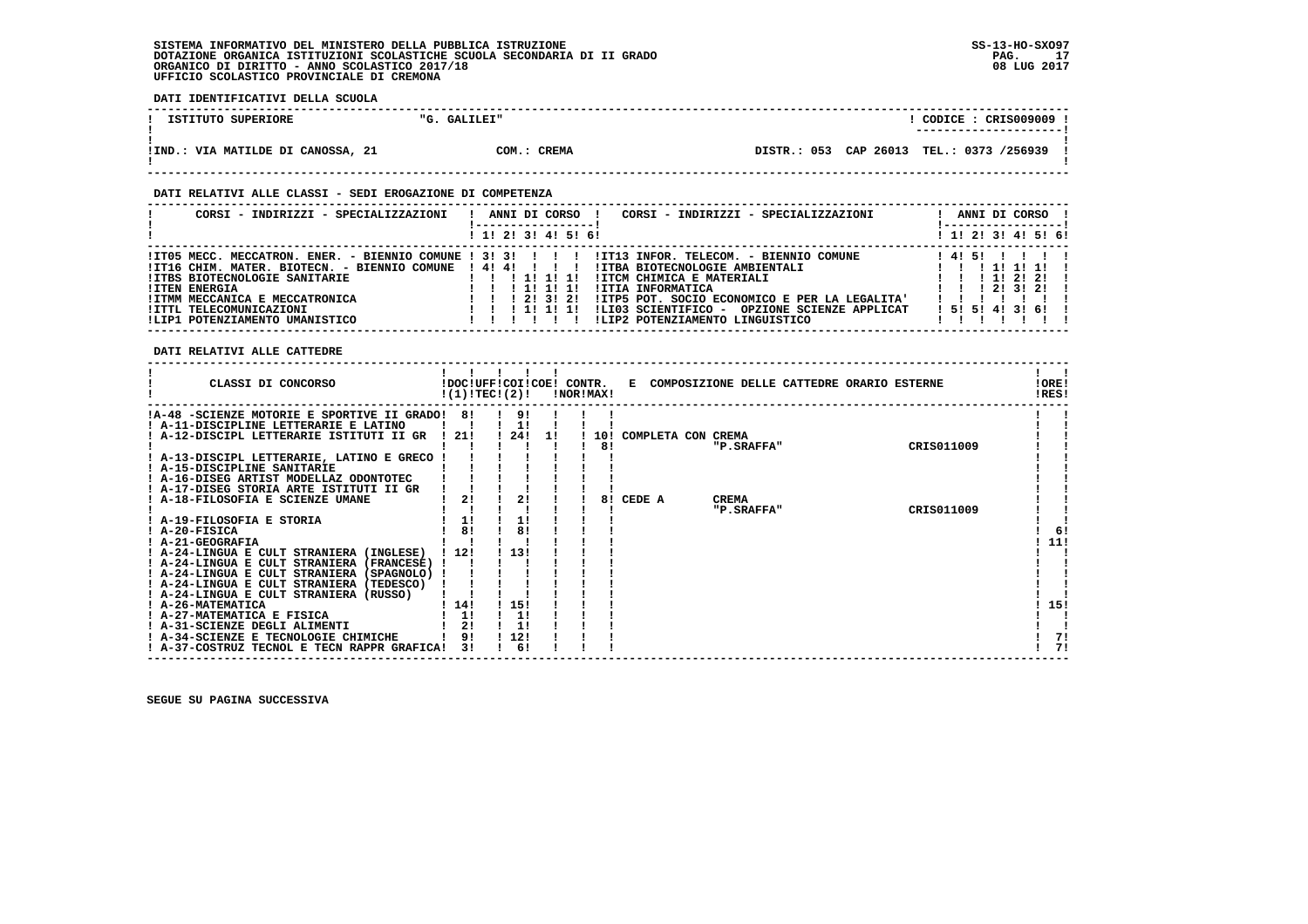**DATI IDENTIFICATIVI DELLA SCUOLA**

| ISTITUTO SUPERIORE                | "G. GALILEI" | CODICE: CRIS009009 !<br>---------------------- |
|-----------------------------------|--------------|------------------------------------------------|
| !IND.: VIA MATILDE DI CANOSSA, 21 | COM.: CREMA  | DISTR.: 053 CAP 26013 TEL.: 0373 /256939       |

 **------------------------------------------------------------------------------------------------------------------------------------**

 **DATI RELATIVI ALLE CATTEDRE**

| CLASSI DI CONCORSO                          | !(1)!TEC!(2)! |     | !DOC!UFF!COI!COE! CONTR. | !NOR!MAX! | Е      |                    |              | COMPOSIZIONE DELLE CATTEDRE ORARIO ESTERNE |            | !ORE!<br>!RES! |
|---------------------------------------------|---------------|-----|--------------------------|-----------|--------|--------------------|--------------|--------------------------------------------|------------|----------------|
|                                             |               |     |                          |           |        |                    |              |                                            |            |                |
| ! A-40-TECNOLOGIE ELETTRICHE ELETTRONICHE ! | 3 I           | 3 I |                          |           |        |                    |              |                                            |            | -41            |
| A-41-SCIENZE E TECNOLOGIE INFORMATICHE      | 10!           | 11! |                          |           |        |                    |              |                                            |            | 1!             |
| ! A-42-SCIENZE E TECNOLOGIE MECCANICHE      | 71            | 91  |                          |           |        |                    |              |                                            |            | 10!            |
| A-45-SCIENZE ECONOMICO-AZIENDALI            |               |     |                          |           |        |                    |              |                                            |            |                |
| A-46-SCIENZE GIURIDICO-ECONOMICHE           | 4!            | 41  |                          |           | CEDE A |                    | <b>CREMA</b> |                                            |            | 51             |
|                                             |               |     |                          |           |        |                    |              | RACCHETTI - DA VINCI                       | CRIS013001 |                |
| ! A-47-SCIENZE MATEMATICHE APPLICATE        |               |     |                          |           |        |                    |              |                                            |            |                |
| ! A-50-SCIENZE NAT, CHIM E BIOLOG           | 81            | 10! |                          |           |        |                    |              |                                            |            | 12!            |
| ! A-65-TEORIA E TECNICA<br>COMUNICAZIONE    |               |     |                          |           |        |                    |              |                                            |            |                |
| ! B-02-CONV LINGUA STRANIERA (FRANCESE)     |               |     |                          |           |        |                    |              |                                            |            |                |
| ! B-02-CONV LINGUA STRANIERA (INGLESE)      |               |     |                          |           |        |                    |              |                                            |            |                |
| ! B-02-CONV LINGUA STRANIERA (TEDESCO)      |               |     |                          |           |        |                    |              |                                            |            |                |
| B-02-CONV LINGUA STRANIERA (RUSSO)          |               |     |                          |           |        |                    |              |                                            |            |                |
| ! B-03-LABORATORI DI FISICA                 |               |     |                          |           |        |                    |              |                                            |            | 51             |
| B-12-LAB SCIENZE E TECNOL CHIM MICROBIOL!   | 6!            |     |                          |           |        |                    |              |                                            |            | 15!            |
| ! B-15-LAB SC E TECNOL ELETTR ELETTRONIC    | 21            |     |                          | 151       |        | COMPLETA CON CREMA |              |                                            |            |                |
|                                             |               |     |                          |           |        |                    | "P.SRAFFA"   |                                            | CRIS011009 |                |
| ! B-16-LAB SCIENZE E TECNOL INFORMATICHE    | 51            | 51  |                          |           |        |                    |              |                                            |            | 3!             |
| B-17-LAB SCIENZE E TECNOL MECCANICHE        |               | 6!  |                          |           |        |                    |              |                                            |            | 5!             |
| - DI CUI UFFICIO TECNICO                    |               |     |                          |           |        |                    |              |                                            |            |                |

 **(1) TITOLARI/INCARICATI**

 **(2) CATTEDRE/POSTI POTENZ.**

 **IL DIRIGENTE SCOLASTICO: DATA\_\_\_\_\_\_\_\_\_\_ FIRMA\_\_\_\_\_\_\_\_\_\_\_\_\_\_\_\_\_\_ IL RESPONSABILE DELL'UFFICIO: DATA\_\_\_\_\_\_\_\_ FIRMA\_\_\_\_\_\_\_\_\_\_\_\_\_\_\_\_\_\_\_\_**

 **------------------------------------------------------------------------------------------------------------------------------------**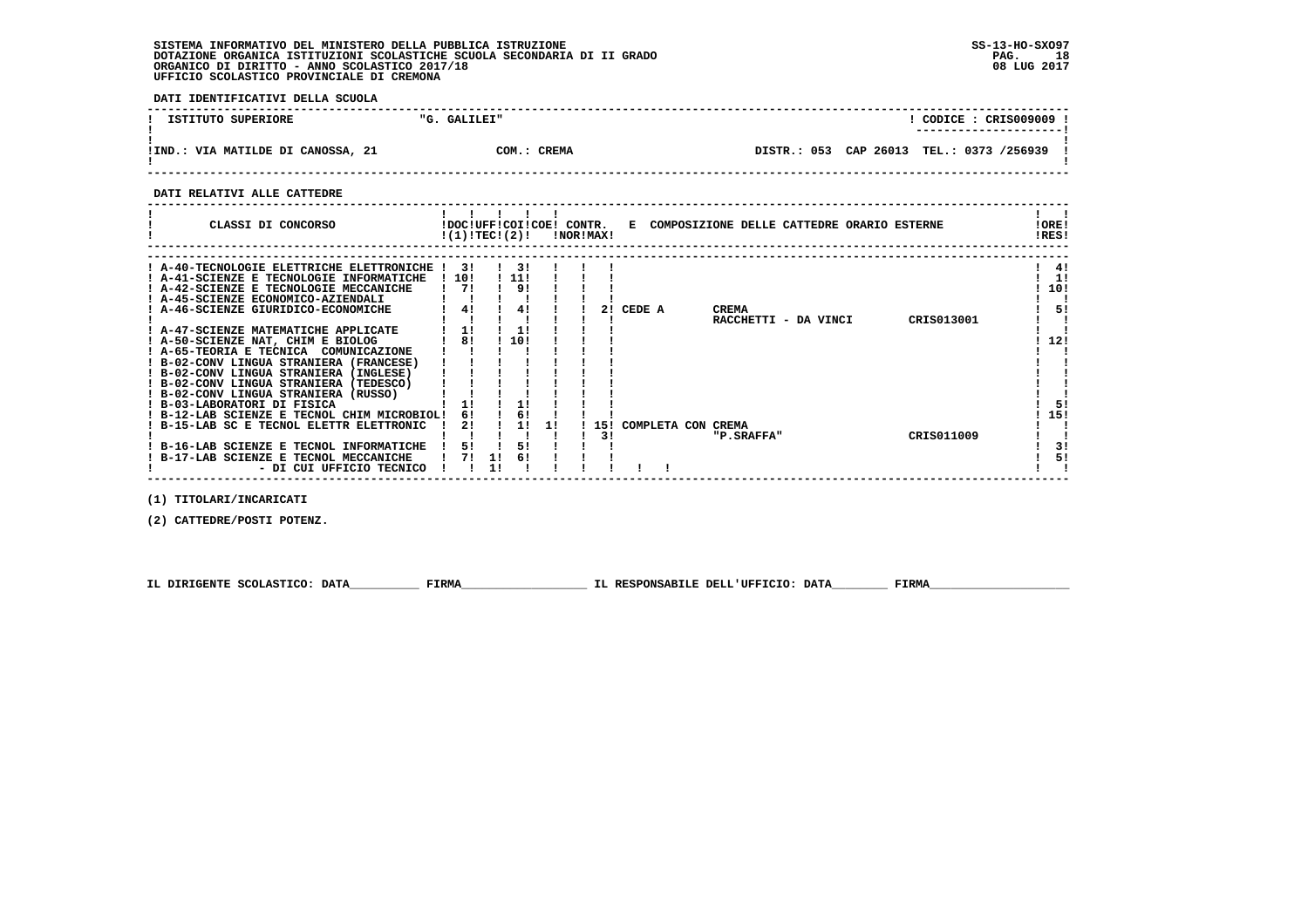**DATI IDENTIFICATIVI DELLA SCUOLA**

| ISTITUTO SUPERIORE       | "P.SRAFFA"  |                                          | $\texttt{CODE}: \texttt{CRIS011009}$ |
|--------------------------|-------------|------------------------------------------|--------------------------------------|
| !IND.: VIA PIACENZA 52/C | COM.: CREMA | DISTR.: 053 CAP 26013 TEL.: 0373 /257802 |                                      |

### **DATI RELATIVI ALLE CLASSI - SEDI EROGAZIONE DI COMPETENZA**

| CORSI - INDIRIZZI - SPECIALIZZAZIONI   !  ANNI DI CORSO  !     | CORSI - INDIRIZZI - SPECIALIZZAZIONI<br>-----------------                                             | ANNI DI CORSO !<br>!------------------!        |
|----------------------------------------------------------------|-------------------------------------------------------------------------------------------------------|------------------------------------------------|
|                                                                | ! 1! 2! 3! 4! 5! 6!                                                                                   | ! 1! 2! 3! 4! 5! 6!                            |
|                                                                | IIPO2 SERVIZI SOCIO-SANITARI BIENNIO-TRIENNIO ! 1! 1! 1! 1! 1! IIPO3 ODONTOTECNICO BIENNIO- TRIENNIO! | 11111                                          |
| IIP04 OTTICO BIENNIO - TRIENNIO                                | !IP05 SER. ENOG. OSP. ALBERG. - BIENNIO COMUN<br>$11!$ $11!$ $11!$ $11!$                              | 1314111                                        |
| $IIP06$ SERVIZI DI SALA E DI VENDITA - TRIENNIO !!! 2! 2! 2!   | !IP08 SERVIZI COMMERCIALI BIENNIO - TRIENNIO                                                          | 1 1 1 1 1 1 1 1 1                              |
| $IIP09$ MAN.NE ASSIS.ZA TEC. BIENNIO - TRIENNIO ! 1! 2! ! ! 1! | IIP10 PROD. INDUSTR. ARTIG. - BIENNIO COMUNE                                                          | 1111                                           |
| !IPAG ARTIGIANATO - TRIENNIO                                   | !IPAI APP. IMP. SER. TEC. IND. CIV. - OPZIONE                                                         | 11111111                                       |
|                                                                | !IPEN ENOGASTRONOMIA - TRIENNIO                                                                       | $1 \quad 1 \quad 1 \quad 21 \quad 21 \quad 21$ |
| !IPID INDUSTRIA - TRIENNIO                                     | !IPMM MAN.NE DEI MEZZI DI TRASPORTO - OPZIONE                                                         | 1 1 1 1 1 1 1 1                                |
| !IPPD PROD. DOL. ARTIG. IND.LI - OPZIONE                       | !IPO2 MANUT. ASS. TEC. - IEFP                                                                         |                                                |
|                                                                | <b>!IPOP OPERATORE MECCANICO</b>                                                                      | 1111111                                        |
| !IPTS PRODUZIONI TESSILI SARTORIALI - OPZIONE ! ! ! 1! 1! 1!   | !IT04 TURISMO BIENNIO - TRIENNIO                                                                      | 1 11 11 11 11 11                               |
| !LIP4 POTENZIAMENTO ARTISTICO E MUSICALE                       |                                                                                                       |                                                |

 **DATI RELATIVI ALLE CATTEDRE**

| CLASSI DI CONCORSO                          | !DOC!UFF!COI!COE! CONTR.<br>!(1)!TEC!(2)! |      |       | !NOR!MAX! |                          | E COMPOSIZIONE DELLE CATTEDRE ORARIO ESTERNE | !ORE!<br>!RES! |
|---------------------------------------------|-------------------------------------------|------|-------|-----------|--------------------------|----------------------------------------------|----------------|
| !A-48 -SCIENZE MOTORIE E SPORTIVE II GRADO! | 51                                        |      | 7! 1! |           | ! 16! COMPLETA CON CREMA |                                              |                |
|                                             |                                           |      |       | 21        |                          | CRIS013001<br>RACCHETTI - DA VINCI           |                |
| ! A-02-DESIGN MET.OREF.PIET.DURE GEMME      |                                           |      |       |           |                          |                                              |                |
| ! A-03-DESIGN DELLA CERAMICA                |                                           |      |       |           |                          |                                              |                |
| ! A-04-DESIGN DEL LIBRO                     |                                           |      |       |           |                          |                                              |                |
| ! A-05-DESIGN DEL TESSUTO E DELLA MODA      |                                           |      |       |           |                          |                                              |                |
| ! A-06-DESIGN DEL VETRO                     |                                           |      |       |           |                          |                                              |                |
| ! A-07-DISCIPLINE AUDIOVISIVE               |                                           |      |       |           |                          |                                              |                |
| ! A-08-DISCIP GEOM, ARCH, ARRED, SCENOTEC   |                                           |      |       |           |                          |                                              |                |
| ! A-09-DISCIP GRAFICHE, PITTORICHE, SCENOG! |                                           |      |       |           |                          |                                              |                |
| ! A-10-DISCIPLINE GRAFICO-PUBBLICITARIE     |                                           |      |       |           |                          |                                              |                |
| ! A-12-DISCIPL LETTERARIE ISTITUTI II GR    | 1141                                      | '16! |       | 81        | CEDE A                   | <b>CREMA</b>                                 | 11!            |
|                                             |                                           |      |       |           |                          | CRIS009009<br>"G. GALILEI"                   |                |
|                                             |                                           |      |       |           | 10! ED A                 | <b>CREMA</b>                                 |                |
|                                             |                                           |      |       |           | <b>IPSCT</b>             | CRRC01151N<br>I.P. "P. SRAFFA" SERALE        |                |
| ! A-14-DISCIP PLAST. SCUL. SCENOPLAST.      |                                           |      |       |           |                          |                                              |                |
| ! A-15-DISCIPLINE SANITARIE                 |                                           |      |       |           |                          |                                              | 16!            |
| ! A-16-DISEG ARTIST MODELLAZ ODONTOTEC      |                                           |      |       |           |                          |                                              | -21            |
| ! A-17-DISEG STORIA ARTE ISTITUTI II GR     |                                           |      |       |           |                          |                                              |                |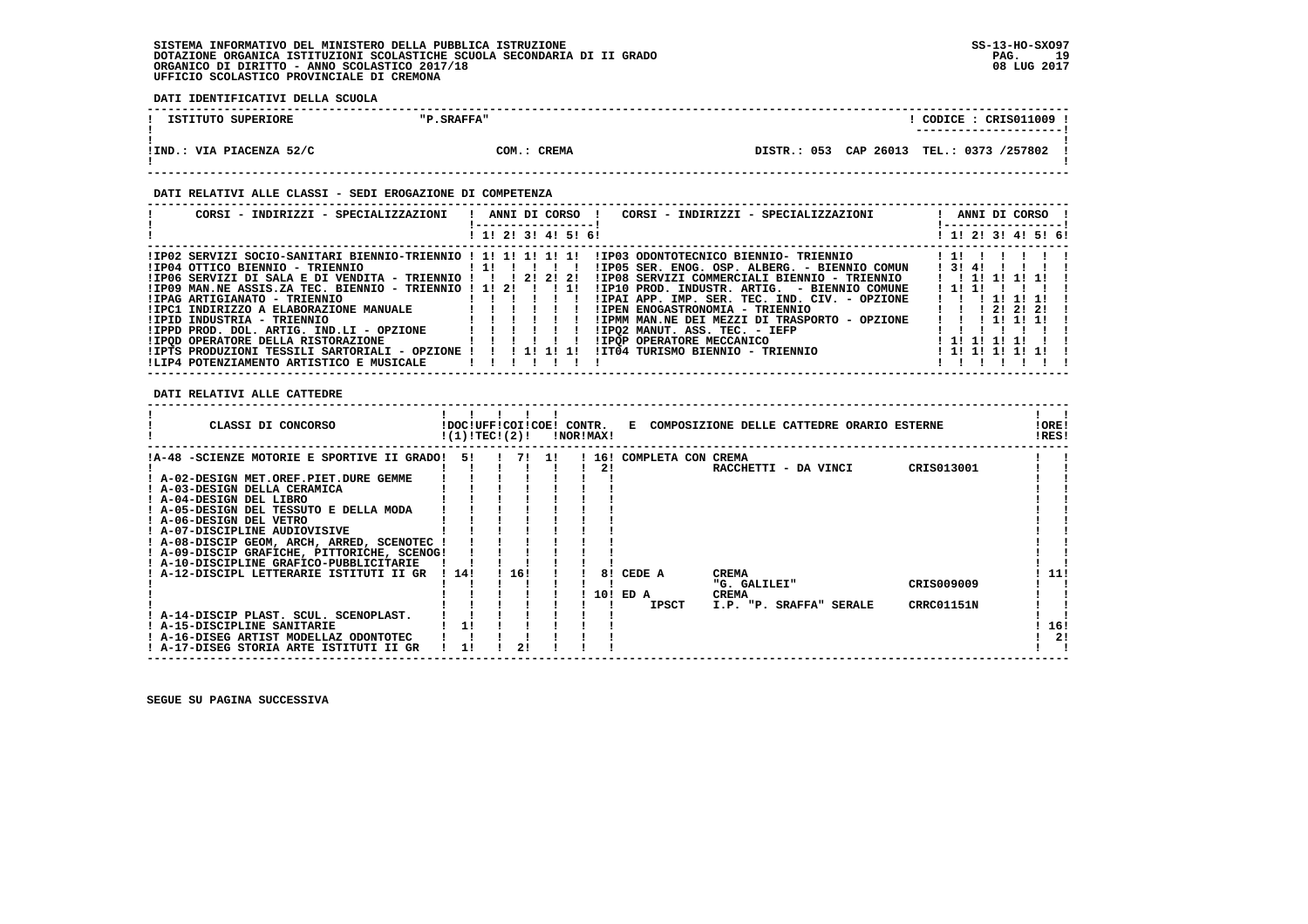**DATI IDENTIFICATIVI DELLA SCUOLA**

| ISTITUTO SUPERIORE       | "P.SRAFFA"  |  | CODICE: CRIS011009<br>---------------------- |  |
|--------------------------|-------------|--|----------------------------------------------|--|
| !IND.: VIA PIACENZA 52/C | COM.: CREMA |  | DISTR.: 053 CAP 26013 TEL.: 0373 /257802     |  |

 **------------------------------------------------------------------------------------------------------------------------------------**

 **DATI RELATIVI ALLE CATTEDRE**

| $1 \quad 2! \quad 1 \quad 2! \quad 1!$<br>A-18-FILOSOFIA E SCIENZE UMANE<br>! 10! COMPLETA CON CREMA<br>"G. GALILEI"<br>CRIS009009<br>$\blacksquare$<br>81<br>$1 \quad 11$<br>1!<br>$I$ A-20-FISICA<br>8!<br>1!<br>$\mathbf{I}$ $\mathbf{I}$<br><b>A-21-GEOGRAFIA</b><br>! A-24-LINGUA E CULT STRANIERA (INGLESE) ! 8!<br>8!<br>11!<br>1!<br>4!<br>! A-24-LINGUA E CULT STRANIERA (SPAGNOLO) !!<br>5!<br>A-24-LINGUA E CULT STRANIERA (FRANCESE) !<br>51<br>5! CEDE A<br><b>CREMA</b><br><b>IPSCT</b><br>I.P. "P. SRAFFA" SERALE<br>CRRC01151N<br>A-24-LINGUA E CULT STRANIERA (TEDESCO)<br>9!<br>91<br>15!<br>! A-26-MATEMATICA<br>$\mathbf{I}$ $\mathbf{I}$<br>A-27-MATEMATICA E FISICA<br>$1 \quad 11$<br>11<br>-21<br>A-29-MUSICA ISTITUTI II GRADO<br>31<br>31<br>A-31-SCIENZE DEGLI ALIMENTI<br>11<br>A-34-SCIENZE E TECNOLOGIE CHIMICHE<br>! A-37-COSTRUZ TECNOL E TECN RAPPR GRAFICA!<br>! A-38-TECNOL COSTR AERONAUTICHE<br>31<br>41<br>71<br>A-40-TECNOLOGIE ELETTRICHE ELETTRONICHE !<br>A-41-SCIENZE E TECNOLOGIE INFORMATICHE<br>41<br>4!<br>! A-42-SCIENZE E TECNOLOGIE MECCANICHE<br>10!<br>! A-44-TECNOL TESSILI, ABBIGL E MODA<br>71<br>71<br>2!<br>! A-45-SCIENZE ECONOMICO-AZIENDALI<br>6!<br>51<br>! A-46-SCIENZE GIURIDICO-ECONOMICHE<br>1!<br>16! COMPLETA CON CREMA<br>2!<br>"BRUNO MUNARI"<br>CRIS01600C<br>A-47-SCIENZE MATEMATICHE APPLICATE<br>3!<br>2!<br>A-50-SCIENZE NAT, CHIM E BIOLOG<br>11<br>11<br>6!<br>! A-54-STORIA DELL'ARTE<br>! A-61-TECNOL E TECN COMUNICAZ MULTIMEDIA !<br>! A-62-TECNOL E TECNICHE PER LA GRAFICA<br>! A-66-TRATT TESTI DATI APPLIC INFORMATICA!<br>11<br>11<br>! B-03-LABORATORI DI FISICA<br>B-04-LABORATORI DI LIUTERIA<br>4!<br>B-06-LABORATORIO DI ODONTOTECNICA<br>4!<br>! B-07-LABORATORIO DI OTTICA<br>! B-08-LAB PRODUZ INDUSTR ARTIG CERAMICA<br>! B-10-LAB SCIENZE E TECNOL COSTR AERON | CLASSI DI CONCORSO | !DOC!UFF!COI!COE! CONTR.<br>!(1)!TEC!(2)! |  |  | !NOR!MAX! |  | E COMPOSIZIONE DELLE CATTEDRE ORARIO ESTERNE |  | !ORE!<br>!RES! |
|---------------------------------------------------------------------------------------------------------------------------------------------------------------------------------------------------------------------------------------------------------------------------------------------------------------------------------------------------------------------------------------------------------------------------------------------------------------------------------------------------------------------------------------------------------------------------------------------------------------------------------------------------------------------------------------------------------------------------------------------------------------------------------------------------------------------------------------------------------------------------------------------------------------------------------------------------------------------------------------------------------------------------------------------------------------------------------------------------------------------------------------------------------------------------------------------------------------------------------------------------------------------------------------------------------------------------------------------------------------------------------------------------------------------------------------------------------------------------------------------------------------------------------------------------------------------------------------------------------------------------------------------------------------------------------------------------------------------------------------------------------------------------------------------------------------------------------------------------------------|--------------------|-------------------------------------------|--|--|-----------|--|----------------------------------------------|--|----------------|
|                                                                                                                                                                                                                                                                                                                                                                                                                                                                                                                                                                                                                                                                                                                                                                                                                                                                                                                                                                                                                                                                                                                                                                                                                                                                                                                                                                                                                                                                                                                                                                                                                                                                                                                                                                                                                                                               |                    |                                           |  |  |           |  |                                              |  |                |
|                                                                                                                                                                                                                                                                                                                                                                                                                                                                                                                                                                                                                                                                                                                                                                                                                                                                                                                                                                                                                                                                                                                                                                                                                                                                                                                                                                                                                                                                                                                                                                                                                                                                                                                                                                                                                                                               |                    |                                           |  |  |           |  |                                              |  |                |
|                                                                                                                                                                                                                                                                                                                                                                                                                                                                                                                                                                                                                                                                                                                                                                                                                                                                                                                                                                                                                                                                                                                                                                                                                                                                                                                                                                                                                                                                                                                                                                                                                                                                                                                                                                                                                                                               |                    |                                           |  |  |           |  |                                              |  |                |
|                                                                                                                                                                                                                                                                                                                                                                                                                                                                                                                                                                                                                                                                                                                                                                                                                                                                                                                                                                                                                                                                                                                                                                                                                                                                                                                                                                                                                                                                                                                                                                                                                                                                                                                                                                                                                                                               |                    |                                           |  |  |           |  |                                              |  |                |
|                                                                                                                                                                                                                                                                                                                                                                                                                                                                                                                                                                                                                                                                                                                                                                                                                                                                                                                                                                                                                                                                                                                                                                                                                                                                                                                                                                                                                                                                                                                                                                                                                                                                                                                                                                                                                                                               |                    |                                           |  |  |           |  |                                              |  |                |
|                                                                                                                                                                                                                                                                                                                                                                                                                                                                                                                                                                                                                                                                                                                                                                                                                                                                                                                                                                                                                                                                                                                                                                                                                                                                                                                                                                                                                                                                                                                                                                                                                                                                                                                                                                                                                                                               |                    |                                           |  |  |           |  |                                              |  |                |
|                                                                                                                                                                                                                                                                                                                                                                                                                                                                                                                                                                                                                                                                                                                                                                                                                                                                                                                                                                                                                                                                                                                                                                                                                                                                                                                                                                                                                                                                                                                                                                                                                                                                                                                                                                                                                                                               |                    |                                           |  |  |           |  |                                              |  |                |
|                                                                                                                                                                                                                                                                                                                                                                                                                                                                                                                                                                                                                                                                                                                                                                                                                                                                                                                                                                                                                                                                                                                                                                                                                                                                                                                                                                                                                                                                                                                                                                                                                                                                                                                                                                                                                                                               |                    |                                           |  |  |           |  |                                              |  |                |
|                                                                                                                                                                                                                                                                                                                                                                                                                                                                                                                                                                                                                                                                                                                                                                                                                                                                                                                                                                                                                                                                                                                                                                                                                                                                                                                                                                                                                                                                                                                                                                                                                                                                                                                                                                                                                                                               |                    |                                           |  |  |           |  |                                              |  |                |
|                                                                                                                                                                                                                                                                                                                                                                                                                                                                                                                                                                                                                                                                                                                                                                                                                                                                                                                                                                                                                                                                                                                                                                                                                                                                                                                                                                                                                                                                                                                                                                                                                                                                                                                                                                                                                                                               |                    |                                           |  |  |           |  |                                              |  |                |
|                                                                                                                                                                                                                                                                                                                                                                                                                                                                                                                                                                                                                                                                                                                                                                                                                                                                                                                                                                                                                                                                                                                                                                                                                                                                                                                                                                                                                                                                                                                                                                                                                                                                                                                                                                                                                                                               |                    |                                           |  |  |           |  |                                              |  |                |
|                                                                                                                                                                                                                                                                                                                                                                                                                                                                                                                                                                                                                                                                                                                                                                                                                                                                                                                                                                                                                                                                                                                                                                                                                                                                                                                                                                                                                                                                                                                                                                                                                                                                                                                                                                                                                                                               |                    |                                           |  |  |           |  |                                              |  |                |
|                                                                                                                                                                                                                                                                                                                                                                                                                                                                                                                                                                                                                                                                                                                                                                                                                                                                                                                                                                                                                                                                                                                                                                                                                                                                                                                                                                                                                                                                                                                                                                                                                                                                                                                                                                                                                                                               |                    |                                           |  |  |           |  |                                              |  |                |
|                                                                                                                                                                                                                                                                                                                                                                                                                                                                                                                                                                                                                                                                                                                                                                                                                                                                                                                                                                                                                                                                                                                                                                                                                                                                                                                                                                                                                                                                                                                                                                                                                                                                                                                                                                                                                                                               |                    |                                           |  |  |           |  |                                              |  |                |
|                                                                                                                                                                                                                                                                                                                                                                                                                                                                                                                                                                                                                                                                                                                                                                                                                                                                                                                                                                                                                                                                                                                                                                                                                                                                                                                                                                                                                                                                                                                                                                                                                                                                                                                                                                                                                                                               |                    |                                           |  |  |           |  |                                              |  |                |
|                                                                                                                                                                                                                                                                                                                                                                                                                                                                                                                                                                                                                                                                                                                                                                                                                                                                                                                                                                                                                                                                                                                                                                                                                                                                                                                                                                                                                                                                                                                                                                                                                                                                                                                                                                                                                                                               |                    |                                           |  |  |           |  |                                              |  |                |
|                                                                                                                                                                                                                                                                                                                                                                                                                                                                                                                                                                                                                                                                                                                                                                                                                                                                                                                                                                                                                                                                                                                                                                                                                                                                                                                                                                                                                                                                                                                                                                                                                                                                                                                                                                                                                                                               |                    |                                           |  |  |           |  |                                              |  |                |
|                                                                                                                                                                                                                                                                                                                                                                                                                                                                                                                                                                                                                                                                                                                                                                                                                                                                                                                                                                                                                                                                                                                                                                                                                                                                                                                                                                                                                                                                                                                                                                                                                                                                                                                                                                                                                                                               |                    |                                           |  |  |           |  |                                              |  |                |
|                                                                                                                                                                                                                                                                                                                                                                                                                                                                                                                                                                                                                                                                                                                                                                                                                                                                                                                                                                                                                                                                                                                                                                                                                                                                                                                                                                                                                                                                                                                                                                                                                                                                                                                                                                                                                                                               |                    |                                           |  |  |           |  |                                              |  |                |
|                                                                                                                                                                                                                                                                                                                                                                                                                                                                                                                                                                                                                                                                                                                                                                                                                                                                                                                                                                                                                                                                                                                                                                                                                                                                                                                                                                                                                                                                                                                                                                                                                                                                                                                                                                                                                                                               |                    |                                           |  |  |           |  |                                              |  |                |
|                                                                                                                                                                                                                                                                                                                                                                                                                                                                                                                                                                                                                                                                                                                                                                                                                                                                                                                                                                                                                                                                                                                                                                                                                                                                                                                                                                                                                                                                                                                                                                                                                                                                                                                                                                                                                                                               |                    |                                           |  |  |           |  |                                              |  |                |
|                                                                                                                                                                                                                                                                                                                                                                                                                                                                                                                                                                                                                                                                                                                                                                                                                                                                                                                                                                                                                                                                                                                                                                                                                                                                                                                                                                                                                                                                                                                                                                                                                                                                                                                                                                                                                                                               |                    |                                           |  |  |           |  |                                              |  |                |
|                                                                                                                                                                                                                                                                                                                                                                                                                                                                                                                                                                                                                                                                                                                                                                                                                                                                                                                                                                                                                                                                                                                                                                                                                                                                                                                                                                                                                                                                                                                                                                                                                                                                                                                                                                                                                                                               |                    |                                           |  |  |           |  |                                              |  |                |
|                                                                                                                                                                                                                                                                                                                                                                                                                                                                                                                                                                                                                                                                                                                                                                                                                                                                                                                                                                                                                                                                                                                                                                                                                                                                                                                                                                                                                                                                                                                                                                                                                                                                                                                                                                                                                                                               |                    |                                           |  |  |           |  |                                              |  |                |
|                                                                                                                                                                                                                                                                                                                                                                                                                                                                                                                                                                                                                                                                                                                                                                                                                                                                                                                                                                                                                                                                                                                                                                                                                                                                                                                                                                                                                                                                                                                                                                                                                                                                                                                                                                                                                                                               |                    |                                           |  |  |           |  |                                              |  |                |
|                                                                                                                                                                                                                                                                                                                                                                                                                                                                                                                                                                                                                                                                                                                                                                                                                                                                                                                                                                                                                                                                                                                                                                                                                                                                                                                                                                                                                                                                                                                                                                                                                                                                                                                                                                                                                                                               |                    |                                           |  |  |           |  |                                              |  |                |
|                                                                                                                                                                                                                                                                                                                                                                                                                                                                                                                                                                                                                                                                                                                                                                                                                                                                                                                                                                                                                                                                                                                                                                                                                                                                                                                                                                                                                                                                                                                                                                                                                                                                                                                                                                                                                                                               |                    |                                           |  |  |           |  |                                              |  |                |
|                                                                                                                                                                                                                                                                                                                                                                                                                                                                                                                                                                                                                                                                                                                                                                                                                                                                                                                                                                                                                                                                                                                                                                                                                                                                                                                                                                                                                                                                                                                                                                                                                                                                                                                                                                                                                                                               |                    |                                           |  |  |           |  |                                              |  |                |
|                                                                                                                                                                                                                                                                                                                                                                                                                                                                                                                                                                                                                                                                                                                                                                                                                                                                                                                                                                                                                                                                                                                                                                                                                                                                                                                                                                                                                                                                                                                                                                                                                                                                                                                                                                                                                                                               |                    |                                           |  |  |           |  |                                              |  |                |
|                                                                                                                                                                                                                                                                                                                                                                                                                                                                                                                                                                                                                                                                                                                                                                                                                                                                                                                                                                                                                                                                                                                                                                                                                                                                                                                                                                                                                                                                                                                                                                                                                                                                                                                                                                                                                                                               |                    |                                           |  |  |           |  |                                              |  |                |
|                                                                                                                                                                                                                                                                                                                                                                                                                                                                                                                                                                                                                                                                                                                                                                                                                                                                                                                                                                                                                                                                                                                                                                                                                                                                                                                                                                                                                                                                                                                                                                                                                                                                                                                                                                                                                                                               |                    |                                           |  |  |           |  |                                              |  |                |
|                                                                                                                                                                                                                                                                                                                                                                                                                                                                                                                                                                                                                                                                                                                                                                                                                                                                                                                                                                                                                                                                                                                                                                                                                                                                                                                                                                                                                                                                                                                                                                                                                                                                                                                                                                                                                                                               |                    |                                           |  |  |           |  |                                              |  |                |
|                                                                                                                                                                                                                                                                                                                                                                                                                                                                                                                                                                                                                                                                                                                                                                                                                                                                                                                                                                                                                                                                                                                                                                                                                                                                                                                                                                                                                                                                                                                                                                                                                                                                                                                                                                                                                                                               |                    |                                           |  |  |           |  |                                              |  |                |
|                                                                                                                                                                                                                                                                                                                                                                                                                                                                                                                                                                                                                                                                                                                                                                                                                                                                                                                                                                                                                                                                                                                                                                                                                                                                                                                                                                                                                                                                                                                                                                                                                                                                                                                                                                                                                                                               |                    |                                           |  |  |           |  |                                              |  |                |

 **------------------------------------------------------------------------------------------------------------------------------------**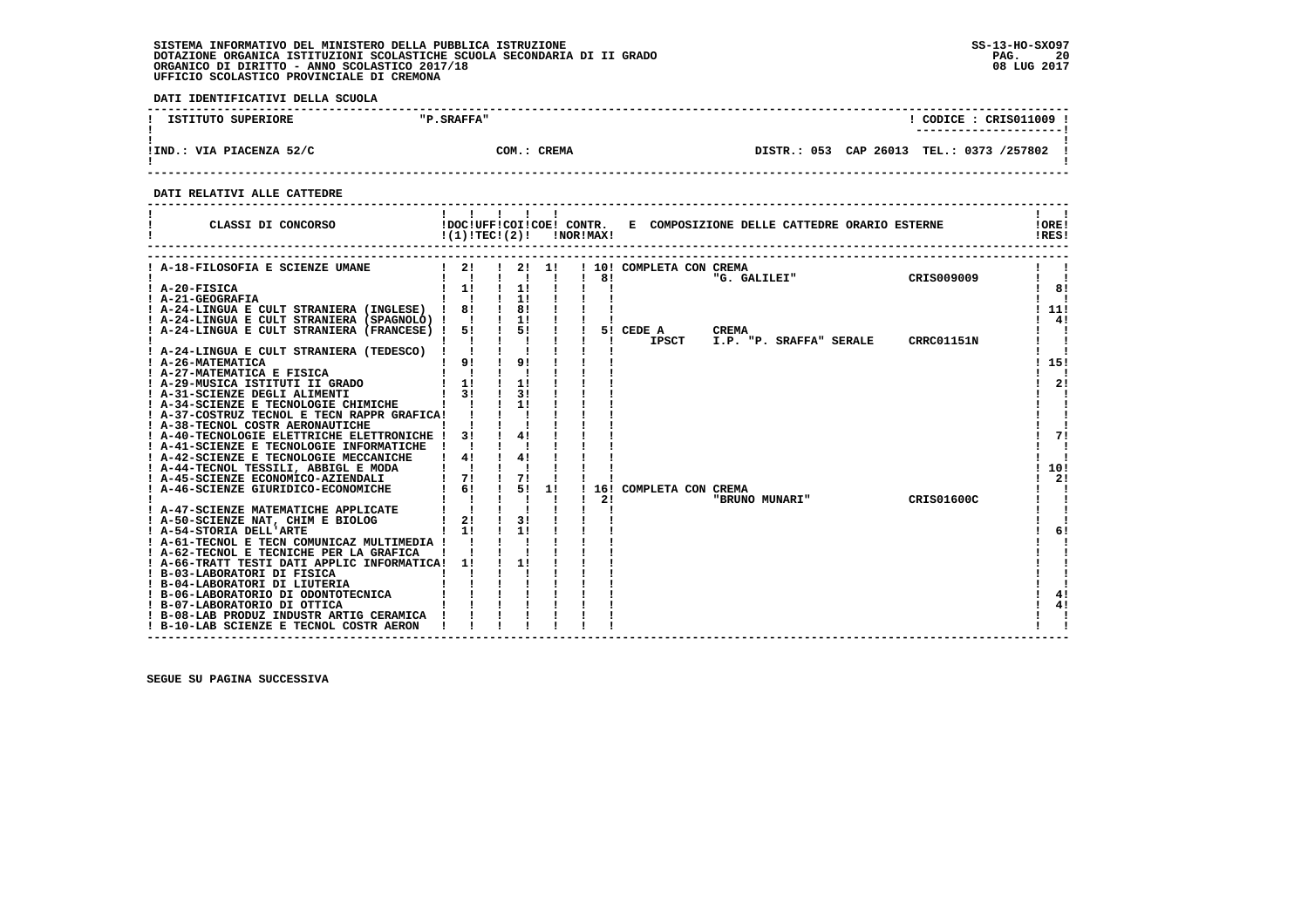**DATI IDENTIFICATIVI DELLA SCUOLA**

| ISTITUTO SUPERIORE       | "P.SRAFFA"  |  | CODICE: CRIS011009 !<br>---------------------- |
|--------------------------|-------------|--|------------------------------------------------|
| !IND.: VIA PIACENZA 52/C | COM.: CREMA |  | DISTR.: 053 CAP 26013 TEL.: 0373 /257802       |

 **------------------------------------------------------------------------------------------------------------------------------------**

### **DATI RELATIVI ALLE CATTEDRE**

| CLASSI DI CONCORSO                                                                         |    | !DOC!UFF!COI!COE! CONTR.<br>!(1)!TEC!(2)! |    |    | !NOR!MAX! |    |                        | E COMPOSIZIONE DELLE CATTEDRE ORARIO ESTERNE |            | ! ORE!<br>!RES! |
|--------------------------------------------------------------------------------------------|----|-------------------------------------------|----|----|-----------|----|------------------------|----------------------------------------------|------------|-----------------|
| ! B-12-LAB SCIENZE E TECNOL CHIM MICROBIOL!                                                |    |                                           |    |    |           |    |                        |                                              |            |                 |
| ! B-14-LAB SCIENZE E TECNOL COSTRUZIONI                                                    |    |                                           |    |    |           |    |                        |                                              |            |                 |
| ! B-15-LAB SC E TECNOL ELETTR ELETTRONIC                                                   | 21 |                                           | 21 |    |           |    | 3! CEDE A              | <b>CREMA</b>                                 |            | 14!             |
| ! B-16-LAB SCIENZE E TECNOL INFORMATICHE                                                   |    |                                           |    |    |           |    |                        | "G. GALILEI"                                 | CRIS009009 |                 |
| ! B-17-LAB SCIENZE E TECNOL MECCANICHE                                                     | 6! | 21                                        | 31 | 11 |           |    | 15! COMPLETA CON CREMA |                                              |            |                 |
| - DI CUI UFFICIO TECNICO                                                                   |    | 21                                        |    |    |           | 31 |                        | I.I.S LUCA PACIOLI                           | CRIS01400R |                 |
| ! B-18-LAB SC E TECNOL TESS ABBIGL MODA                                                    |    |                                           | 21 |    |           |    |                        |                                              |            | 11!             |
| ! B-19-LAB SERVIZI RICETTIVITA' ALBERGHIER!                                                | 11 |                                           |    |    |           |    |                        |                                              |            | 14!             |
| ! B-20-LAB SERV ENOGASTRON, SETT CUCINA                                                    | 11 |                                           |    |    |           |    |                        |                                              |            | 14!             |
| ! B-21-LAB SERV ENOGASTRON, SETT SALA VEND!                                                | 21 |                                           |    |    |           |    |                        |                                              |            | 14!             |
| ! B-22-LAB TECNOL E TECN COMUNICAZ MULTIME!                                                |    |                                           |    |    |           |    |                        |                                              |            |                 |
| ! B-23-LAB SERVIZI SOCIO-SANITARI                                                          |    |                                           |    |    |           |    |                        |                                              |            | -11!            |
| ! B-24-LAB SCIENZE E TECNOL NAUTICHE                                                       |    |                                           |    |    |           |    |                        |                                              |            |                 |
| ! B-25-LAB SCIENZE E TECNOLCOSTR NAVALI                                                    |    |                                           |    |    |           |    |                        |                                              |            |                 |
| ! B-26-LABORATORIO DI TECNOLOGIE DEL LEGNO!<br>! B-27-LABORATORIO DI TECNOLOGIE DEL MARMO! |    |                                           |    |    |           |    |                        |                                              |            |                 |
| ! B-28-LABORATORIO DI TECNOLOGIE ORAFE                                                     |    |                                           |    |    |           |    |                        |                                              |            |                 |
|                                                                                            |    |                                           |    |    |           |    |                        |                                              |            |                 |

 **(1) TITOLARI/INCARICATI**

 **(2) CATTEDRE/POSTI POTENZ.**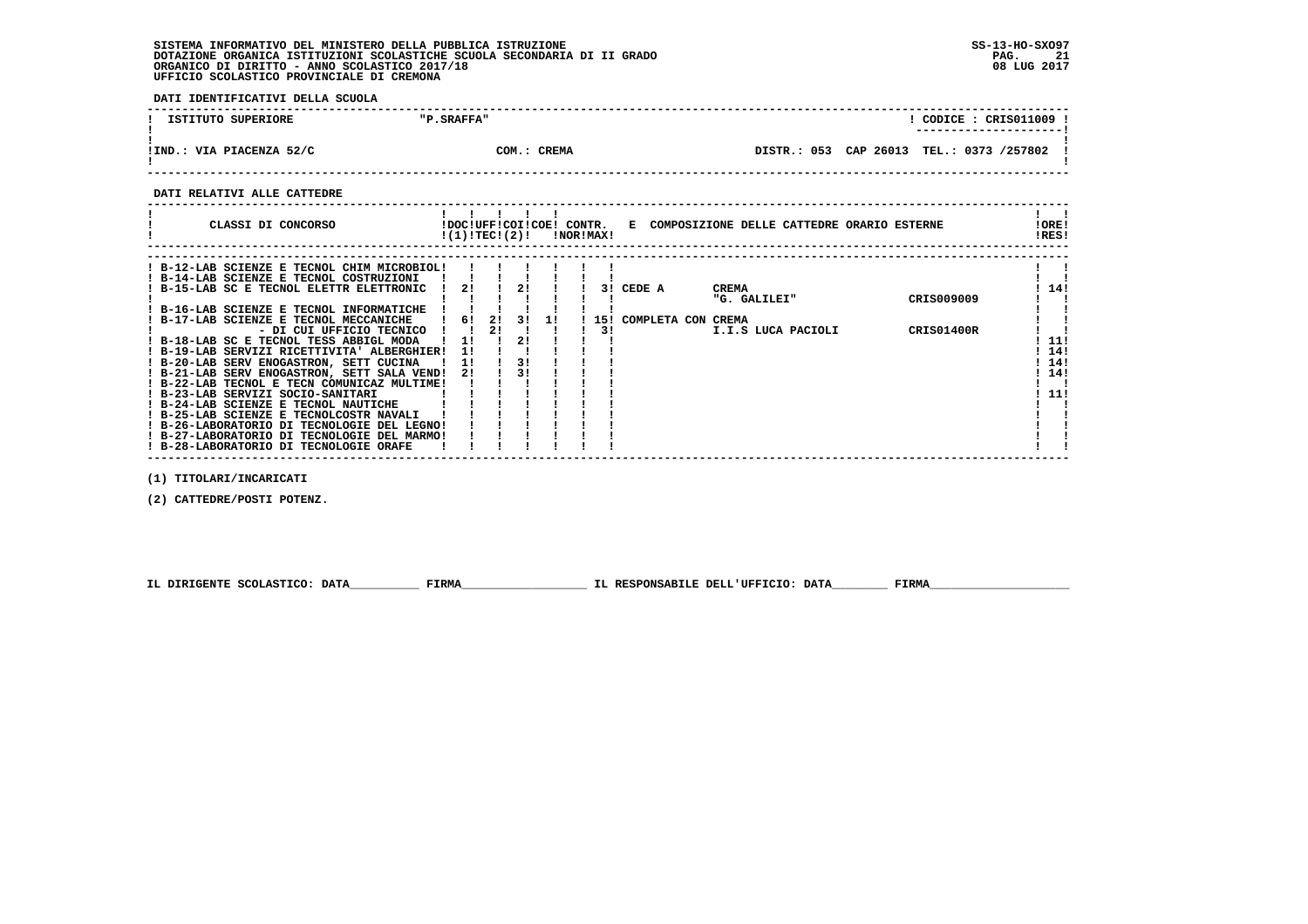**DATI IDENTIFICATIVI DELLA SCUOLA**

| ISTITUTO SUPERIORE                 | RACCHETTI - DA VINCI | CODICE : CRIS013001 !<br>----------------------- |
|------------------------------------|----------------------|--------------------------------------------------|
|                                    |                      |                                                  |
| !IND.: VIA U.<br><b>PALMIERI 4</b> | COM.: CREMA          | DISTR.: 053 CAP 26013 TEL.: 0373 /0256424 !      |

 **------------------------------------------------------------------------------------------------------------------------------------**

### **DATI RELATIVI ALLE CLASSI - SEDI EROGAZIONE DI COMPETENZA**

| CORSI - INDIRIZZI - SPECIALIZZAZIONI                                                                                                                       | CORSI - INDIRIZZI - SPECIALIZZAZIONI<br>ANNI DI CORSO !                                                                                                           |  |  | ANNI DI CORSO !                                                        |  |
|------------------------------------------------------------------------------------------------------------------------------------------------------------|-------------------------------------------------------------------------------------------------------------------------------------------------------------------|--|--|------------------------------------------------------------------------|--|
|                                                                                                                                                            | 1 1 2 3 3 4 5 5 6                                                                                                                                                 |  |  | $1$ , 1!, 2!, 3!, 4!, 5!, 6!                                           |  |
| !ITP5 POT. SOCIO ECONOMICO E PER LA LEGALITA' ! ! ! ! ! ! ! ! LIO1 CLASSICO<br>ILI02 SCIENTIFICO<br>ILI11 SCIENZE UMANE<br>!LIP2 POTENZIAMENTO LINGUISTICO | ILI04 LINGUISTICO<br>! 4! 5! 6! 4! 5!<br>! 3! 2! 2! 2! 3! !LI12 SCIENZE UMANE - OPZ. ECONOMICO SOCIALE<br>!LIP4 POTENZIAMENTO ARTISTICO E MUSICALE<br>, , , , , , |  |  | 1 2 1 1 2 1 1 1 1<br>$1\ 51\ 41\ 41\ 51\ 41\ 1$<br>$1$ 1! 2! 2! 2! 1!! |  |

 **DATI RELATIVI ALLE CATTEDRE**

| CLASSI DI CONCORSO                                                                                                                                                                                                                                                                                                                                                                                                                                                                                 | !DOC!UFF!COI!COE! CONTR.<br>!(1)!TEC!(2)!                      |     |                                        | !NOR!MAX! |                 |        | E COMPOSIZIONE DELLE CATTEDRE ORARIO ESTERNE                        |                          | !ORE!<br>!RES!                |
|----------------------------------------------------------------------------------------------------------------------------------------------------------------------------------------------------------------------------------------------------------------------------------------------------------------------------------------------------------------------------------------------------------------------------------------------------------------------------------------------------|----------------------------------------------------------------|-----|----------------------------------------|-----------|-----------------|--------|---------------------------------------------------------------------|--------------------------|-------------------------------|
| !A-48 -SCIENZE MOTORIE E SPORTIVE II GRADO!<br>! A-02-DESIGN MET.OREF.PIET.DURE GEMME<br>! A-03-DESIGN DELLA CERAMICA<br>! A-05-DESIGN DEL TESSUTO E DELLA MODA<br>A-06-DESIGN DEL VETRO<br>! A-07-DISCIPLINE AUDIOVISIVE<br>! A-08-DISCIP GEOM, ARCH, ARRED, SCENOTEC !<br>! A-09-DISCIP GRAFICHE, PITTORICHE, SCENOG!<br>! A-10-DISCIPLINE GRAFICO-PUBBLICITARIE<br>A-11-DISCIPLINE LETTERARIE E LATINO<br>A-12-DISCIPL LETTERARIE ISTITUTI II GR<br>! A-13-DISCIPL LETTERARIE, LATINO E GRECO ! | 71<br>11<br>-25!<br>3!<br>51                                   | 25! | 81<br>1!<br>31<br>11<br>41             |           | 2!<br>16!<br>31 | CEDE A | <b>CREMA</b><br>"P. SRAFFA"<br>COMPLETA CON CREMA<br>"BRUNO MUNARI" | CRIS011009<br>CRIS01600C | 41<br>8!                      |
| ! A-14-DISCIP PLAST. SCUL. SCENOPLAST.<br>! A-16-DISEG ARTIST MODELLAZ ODONTOTEC<br>A-17-DISEG STORIA ARTE ISTITUTI II GR<br>! A-18-FILOSOFIA E SCIENZE UMANE<br>! A-19-FILOSOFIA E STORIA<br>! A-20-FISICA<br>! A-24-LINGUA E CULT STRANIERA (INGLESE)<br>! A-24-LINGUA E CULT STRANIERA (FRANCESE) !<br>! A-24-LINGUA E CULT STRANIERA (SPAGNOLO) !<br>! A-24-LINGUA E CULT STRANIERA (TEDESCO)<br>A-24-LINGUA E CULT STRANIERA (RUSSO)<br>! A-26-MATEMATICA                                     | 61<br>6!<br>91<br>1121<br>41<br>3!<br>2!<br>$\mathbf{I}$<br>2! | 12! | 6!<br>6!<br>91<br>4!<br>3!<br>21<br>2! |           |                 |        |                                                                     |                          | 18!<br>12!<br>71<br>71<br>18! |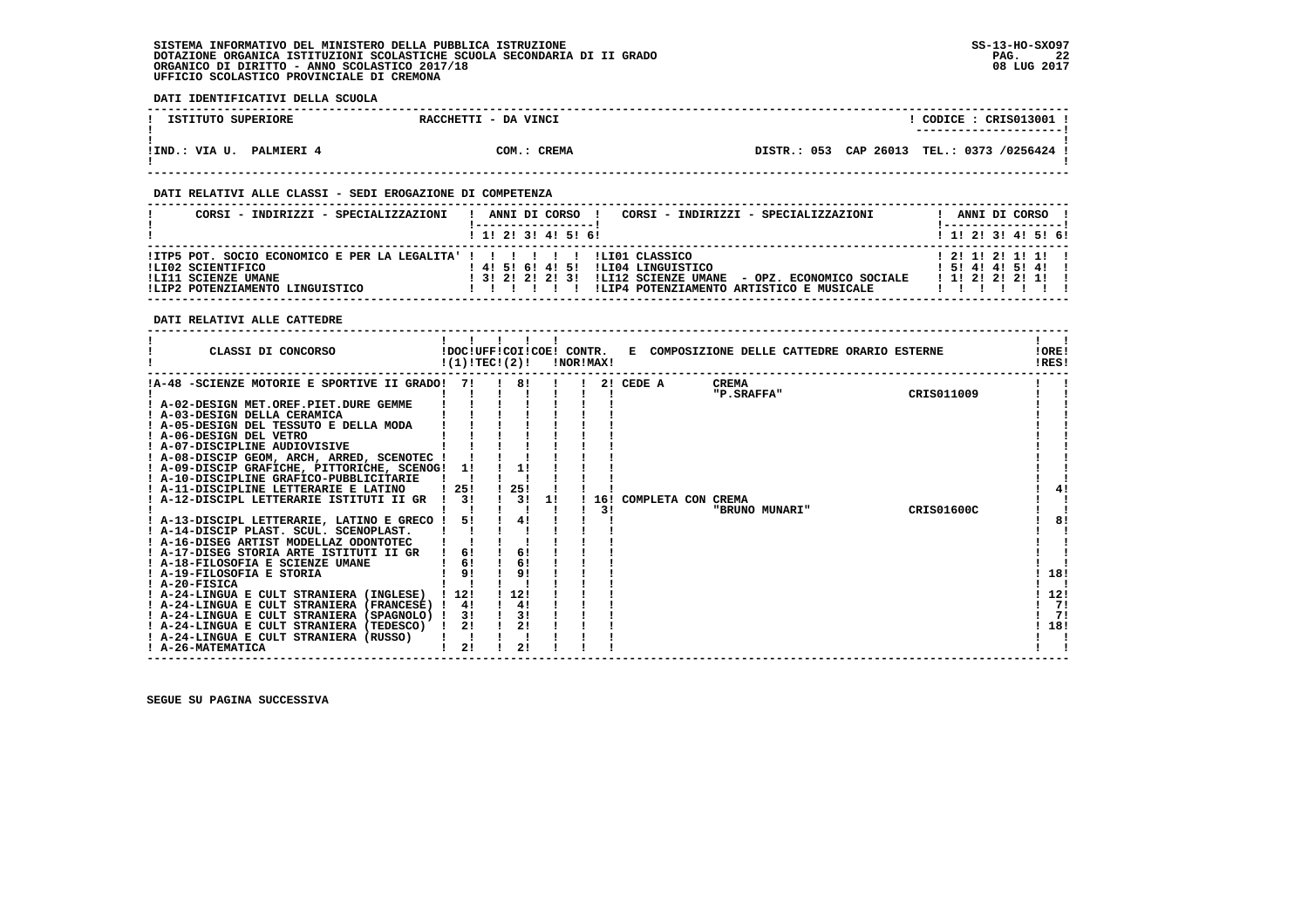**DATI IDENTIFICATIVI DELLA SCUOLA**

| ISTITUTO SUPERIORE                 | RACCHETTI - DA VINCI | CODICE : CRIS013001 !                       |
|------------------------------------|----------------------|---------------------------------------------|
|                                    |                      | ----------------------                      |
| !IND.: VIA U.<br><b>PALMIERI 4</b> | COM.: CREMA          | DISTR.: 053 CAP 26013 TEL.: 0373 /0256424 ! |

 **------------------------------------------------------------------------------------------------------------------------------------**

 **DATI RELATIVI ALLE CATTEDRE**

| CLASSI DI CONCORSO                                                                  |       | !DOC!UFF!COI!COE! CONTR.<br>!(1)!TECI(2)! |       |  | !NOR!MAX! |  |                    |              |  | E COMPOSIZIONE DELLE CATTEDRE ORARIO ESTERNE | ! ORE!<br>!RES! |    |
|-------------------------------------------------------------------------------------|-------|-------------------------------------------|-------|--|-----------|--|--------------------|--------------|--|----------------------------------------------|-----------------|----|
| ! A-27-MATEMATICA E FISICA                                                          | ! 16! |                                           | ! 16! |  |           |  |                    |              |  |                                              | ! 43!           |    |
| ! A-29-MUSICA ISTITUTI II GRADO                                                     |       | 11                                        |       |  |           |  |                    |              |  |                                              |                 |    |
| ! A-37-COSTRUZ TECNOL E TECN RAPPR GRAFICA!                                         |       |                                           |       |  |           |  |                    |              |  |                                              |                 |    |
| ! A-45-SCIENZE ECONOMICO-AZIENDALI                                                  |       |                                           |       |  |           |  |                    |              |  |                                              |                 |    |
| A-46-SCIENZE GIURIDICO-ECONOMICHE                                                   |       | 2!                                        |       |  | 16!       |  | COMPLETA CON CREMA |              |  |                                              |                 |    |
|                                                                                     |       |                                           |       |  | 2!        |  |                    | "G. GALILEI" |  | CRIS009009                                   |                 |    |
| ! A-50-SCIENZE NAT, CHIM E BIOLOG                                                   |       | 8!                                        | 8!    |  |           |  |                    |              |  |                                              |                 | 71 |
| ! A-54-STORIA DELL'ARTE                                                             |       | 21                                        | 21    |  |           |  |                    |              |  |                                              |                 |    |
| A-61-TECNOL E TECN COMUNICAZ MULTIMEDIA                                             |       |                                           |       |  |           |  |                    |              |  |                                              |                 |    |
| ! A-62-TECNOL E TECNICHE PER LA GRAFICA                                             |       |                                           |       |  |           |  |                    |              |  |                                              |                 |    |
| ! A-65-TEORIA E TECNICA<br>COMUNICAZIONE<br>! B-02-CONV LINGUA STRANIERA (FRANCESE) |       |                                           |       |  |           |  |                    |              |  |                                              | 12!             |    |
| ! B-02-CONV LINGUA STRANIERA (INGLESE)                                              |       |                                           |       |  |           |  |                    |              |  |                                              |                 | 4! |
| ! B-02-CONV LINGUA STRANIERA (SPAGNOLO)                                             |       |                                           |       |  |           |  |                    |              |  |                                              | -171            |    |
| ! B-02-CONV LINGUA STRANIERA (TEDESCO)                                              |       |                                           |       |  |           |  |                    |              |  |                                              | ! 15!           |    |
| ! B-02-CONV LINGUA STRANIERA (RUSSO)                                                |       |                                           |       |  |           |  |                    |              |  |                                              |                 |    |
| ! B-08-LAB PRODUZ INDUSTR ARTIG CERAMICA                                            |       |                                           |       |  |           |  |                    |              |  |                                              |                 |    |
| ! B-18-LAB SC E TECNOL TESS ABBIGL MODA                                             |       |                                           |       |  |           |  |                    |              |  |                                              |                 |    |
| ! B-28-LABORATORIO DI TECNOLOGIE ORAFE                                              |       |                                           |       |  |           |  |                    |              |  |                                              |                 |    |

 **(1) TITOLARI/INCARICATI**

 **(2) CATTEDRE/POSTI POTENZ.**

 **IL DIRIGENTE SCOLASTICO: DATA\_\_\_\_\_\_\_\_\_\_ FIRMA\_\_\_\_\_\_\_\_\_\_\_\_\_\_\_\_\_\_ IL RESPONSABILE DELL'UFFICIO: DATA\_\_\_\_\_\_\_\_ FIRMA\_\_\_\_\_\_\_\_\_\_\_\_\_\_\_\_\_\_\_\_**

 **------------------------------------------------------------------------------------------------------------------------------------**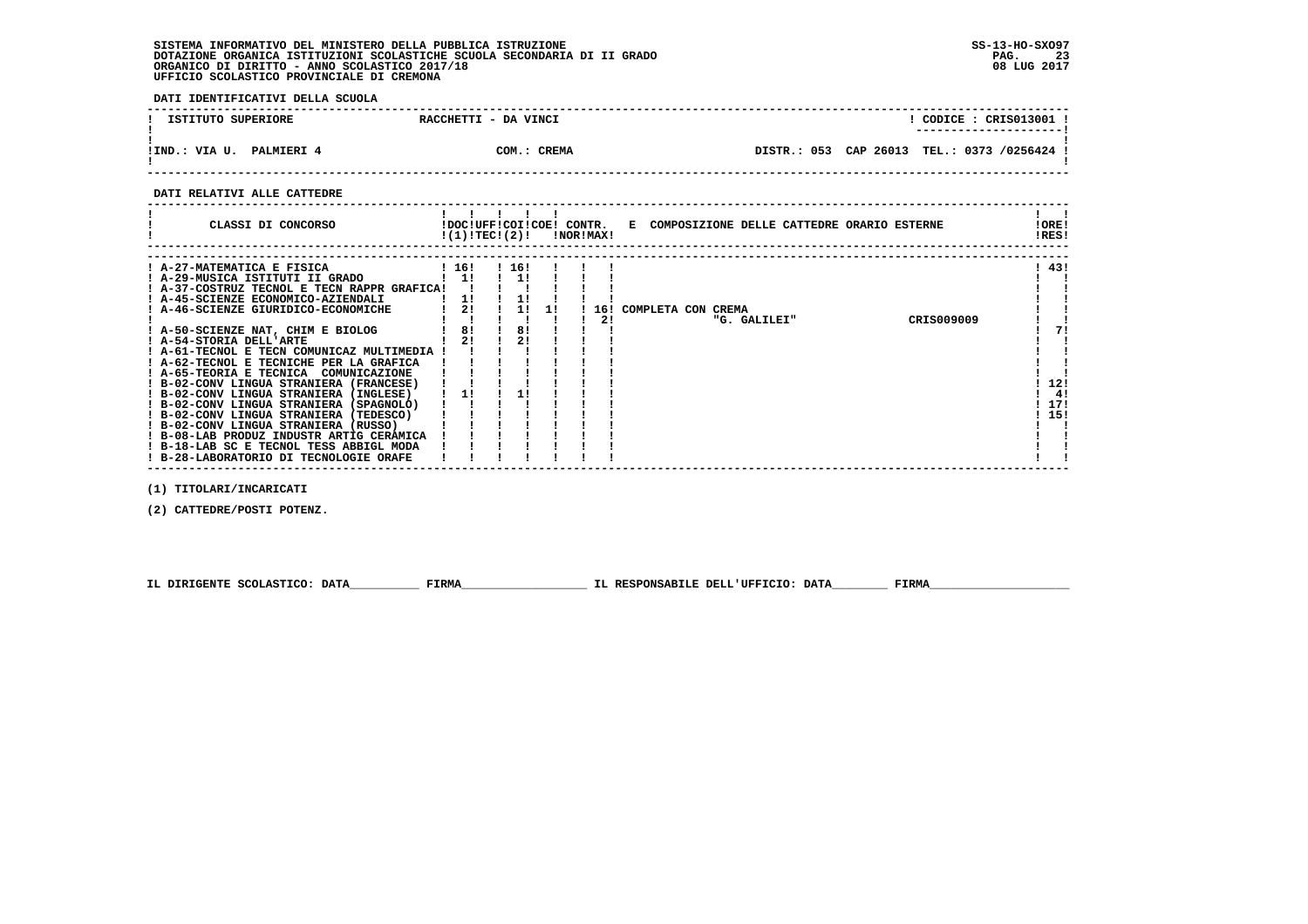**DATI IDENTIFICATIVI DELLA SCUOLA**

| ISTITUTO SUPERIORE         | I.I.S LUCA PACIOLI | CODICE: CRIS01400R !                         |
|----------------------------|--------------------|----------------------------------------------|
|                            |                    | ----------------------                       |
|                            |                    |                                              |
| IIND.: VIA DELLE GRAZIE, 6 | COM.: CREMA        | 80828<br>DISTR.: 053 CAP 26013<br>TEL.: 0373 |
|                            |                    |                                              |

 **------------------------------------------------------------------------------------------------------------------------------------**

### **DATI RELATIVI ALLE CLASSI - SEDI EROGAZIONE DI COMPETENZA**

| CORSI - INDIRIZZI - SPECIALIZZAZIONI                                                                                                                                                                                   | CORSI - INDIRIZZI - SPECIALIZZAZIONI<br>ANNI DI CORSO !<br>1 1! 2! 3! 4! 5! 6!                                                                                                                                                                                                                                                                                          | ANNI DI CORSO !<br>$1$ 1! 2! 3! 4! 5! 6!                  |
|------------------------------------------------------------------------------------------------------------------------------------------------------------------------------------------------------------------------|-------------------------------------------------------------------------------------------------------------------------------------------------------------------------------------------------------------------------------------------------------------------------------------------------------------------------------------------------------------------------|-----------------------------------------------------------|
| !IT01 AMM. FINAN. MARKETING - BIENNIO COMUNE<br>!ITAF AMM.NE FINAN. E MARKETING - TRIENNIO<br>!ITLS OUINTA LINGUA STRANIERA<br>!ITRI REL. INTERNAZIONALI PER IL MARKETING<br>ILI02 SCIENTIFICO<br>ILILS LICEO SPORTIVO | $110!11!$ ! ! $11124$ COSTR., AMB. E TERRITORIO - BIENNIO COM<br>1 1 1 2 1 2 1 2 1<br>$IITCA COSTR. AMB. TERRITORIO - TRIENNIO$ $I I I I I I 2 I I$<br>!ITP5 POT. SOCIO ECONOMICO E PER LA LEGALITA'<br>IITSI SISTEMI INFORMATIVI AZIENDALI<br>1 1 1 5 1 5 1 6 1<br>!LI15 LICEO SCIENTIFICO - SEZIONE SPORTIVA<br>!LIP4 POTENZIAMENTO ARTISTICO E MUSICALE<br>1 1 1 1 1 | 12111 1 1 1 1<br>1 1 1 5 1 4 1 5 1 1<br>1 1 1 1 1 1 1 1 1 |

 **DATI RELATIVI ALLE CATTEDRE**

| CLASSI DI CONCORSO                              |       | !DOC!UFF!COI!COE! CONTR.<br>!(1)!TEC!(2)! | !NOR!MAX! | E COMPOSIZIONE DELLE CATTEDRE ORARIO ESTERNE | !ORE!<br>!RES! |
|-------------------------------------------------|-------|-------------------------------------------|-----------|----------------------------------------------|----------------|
| !A-48 -SCIENZE MOTORIE E SPORTIVE II GRADO! 10! |       | 110!                                      |           |                                              | ! 12!          |
| ! A-02-DESIGN MET.OREF.PIET.DURE GEMME          |       |                                           |           |                                              |                |
| ! A-03-DESIGN DELLA CERAMICA                    |       |                                           |           |                                              |                |
| ! A-05-DESIGN DEL TESSUTO E DELLA MODA          |       |                                           |           |                                              |                |
| ! A-06-DESIGN DEL VETRO                         |       |                                           |           |                                              |                |
| ! A-07-DISCIPLINE AUDIOVISIVE                   |       |                                           |           |                                              |                |
| ! A-08-DISCIP GEOM, ARCH, ARRED, SCENOTEC !     |       |                                           |           |                                              |                |
| ! A-09-DISCIP GRAFICHE, PITTORICHE, SCENOG! 1!  |       | 11                                        |           |                                              |                |
| ! A-10-DISCIPLINE GRAFICO-PUBBLICITARIE         |       |                                           |           |                                              |                |
| ! A-11-DISCIPLINE LETTERARIE E LATINO           |       |                                           |           |                                              |                |
| A-12-DISCIPL LETTERARIE ISTITUTI II GR          | ! 21! | 22!                                       |           |                                              | 10!            |
| ! A-14-DISCIP PLAST. SCUL. SCENOPLAST.          |       |                                           |           |                                              |                |
| ! A-16-DISEG ARTIST MODELLAZ ODONTOTEC          |       |                                           |           |                                              |                |
| ! A-17-DISEG STORIA ARTE ISTITUTI II GR         |       |                                           |           |                                              |                |
| A-18-FILOSOFIA E SCIENZE UMANE                  |       |                                           |           |                                              |                |
| ! A-19-FILOSOFIA E STORIA                       |       |                                           |           |                                              |                |
| $I$ A-20-FISICA                                 | 2!    | 2!                                        |           |                                              | 3!             |
| ! A-21-GEOGRAFIA                                | 21    | 2!                                        |           |                                              |                |
| ! A-24-LINGUA E CULT STRANIERA (FRANCESE) !     | 2!    | 3!                                        |           |                                              | 16!            |
| ! A-24-LINGUA E CULT STRANIERA (INGLESE)        | ! 11! | 112!                                      |           |                                              | 12!            |
| ! A-24-LINGUA E CULT STRANIERA (SPAGNOLO) !     | -31   | 3!                                        |           |                                              | 13!            |
| ! A-24-LINGUA E CULT STRANIERA (TEDESCO)        | 2!    | 2!                                        |           |                                              | 3!             |
| ! A-24-LINGUA E CULT STRANIERA (RUSSO)          |       |                                           |           |                                              |                |
| ! A-24-LINGUA E CULT STRANIERA (ALBANESE)       |       |                                           |           |                                              |                |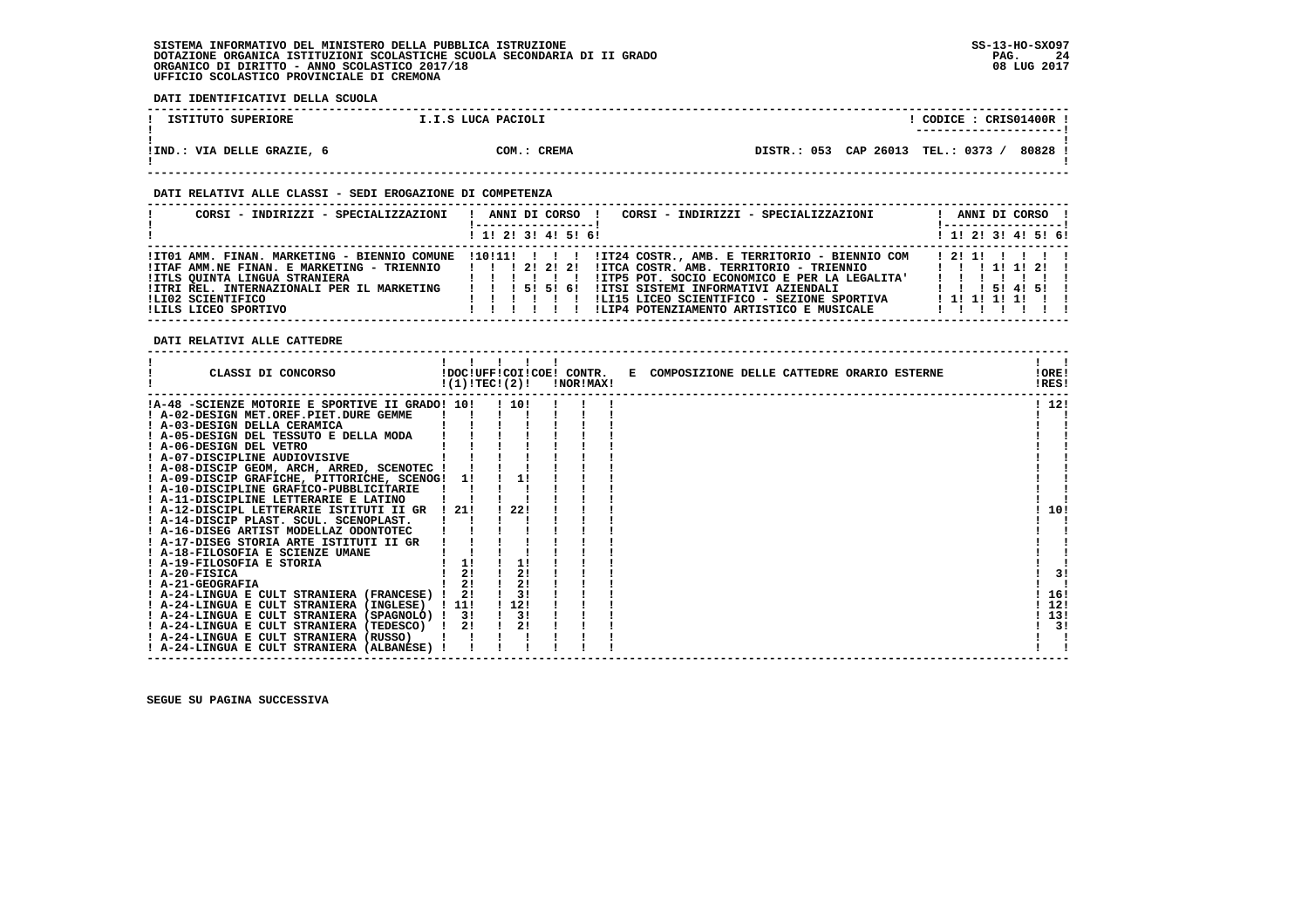**DATI IDENTIFICATIVI DELLA SCUOLA**

| ISTITUTO SUPERIORE        | I.I.S LUCA PACIOLI | CODICE: CRIS01400R<br>---------------------- |
|---------------------------|--------------------|----------------------------------------------|
| IND.: VIA DELLE GRAZIE, 6 | COM.: CREMA        | 80828<br>DISTR.: 053 CAP 26013 TEL.: 0373 /  |

 **------------------------------------------------------------------------------------------------------------------------------------**

### **DATI RELATIVI ALLE CATTEDRE**

| CLASSI DI CONCORSO                                                                                                                                                                                         |                                                                                                                                                                                                                                      | $\begin{array}{ccccccccccccccccc}\n1 & 1 & 1 & 1 & 1\n\end{array}$<br>$!(1)!TEC!(2)!$ $INORIMAX!$ |  |  |  | !DOC!UFF!COI!COE! CONTR. E COMPOSIZIONE DELLE CATTEDRE ORARIO ESTERNE | !ORE!<br>!RES! |                |
|------------------------------------------------------------------------------------------------------------------------------------------------------------------------------------------------------------|--------------------------------------------------------------------------------------------------------------------------------------------------------------------------------------------------------------------------------------|---------------------------------------------------------------------------------------------------|--|--|--|-----------------------------------------------------------------------|----------------|----------------|
| ! A-24-LINGUA E CULT STRANIERA (SLOVENO) !                                                                                                                                                                 |                                                                                                                                                                                                                                      |                                                                                                   |  |  |  |                                                                       |                |                |
| PA-24-LINGUA E CULT STRANIERA (SED-CROATO)          <br>PA-24-LINGUA E CULT STRANIERA (CINESE)          <br>PA-24-LINGUA E CULT STRANIERA (CINESE)          <br>PA-24-LINGUA E CULT STRANIERA (GIAPPONESE) |                                                                                                                                                                                                                                      |                                                                                                   |  |  |  |                                                                       |                |                |
|                                                                                                                                                                                                            |                                                                                                                                                                                                                                      |                                                                                                   |  |  |  |                                                                       |                |                |
|                                                                                                                                                                                                            |                                                                                                                                                                                                                                      |                                                                                                   |  |  |  |                                                                       |                |                |
|                                                                                                                                                                                                            |                                                                                                                                                                                                                                      |                                                                                                   |  |  |  |                                                                       |                |                |
|                                                                                                                                                                                                            |                                                                                                                                                                                                                                      |                                                                                                   |  |  |  |                                                                       |                |                |
|                                                                                                                                                                                                            |                                                                                                                                                                                                                                      |                                                                                                   |  |  |  |                                                                       |                |                |
|                                                                                                                                                                                                            |                                                                                                                                                                                                                                      |                                                                                                   |  |  |  |                                                                       |                |                |
| ! A-26-MATEMATICA                                                                                                                                                                                          | $1 \quad 31 \quad 1$                                                                                                                                                                                                                 | 4!                                                                                                |  |  |  |                                                                       |                | 71             |
| ! A-27-MATEMATICA E FISICA                                                                                                                                                                                 | $\mathbf{1}$ $\mathbf{1}$                                                                                                                                                                                                            |                                                                                                   |  |  |  |                                                                       |                |                |
| A-29-MUSICA ISTITUTI II GRADO                                                                                                                                                                              |                                                                                                                                                                                                                                      |                                                                                                   |  |  |  |                                                                       |                |                |
|                                                                                                                                                                                                            |                                                                                                                                                                                                                                      |                                                                                                   |  |  |  |                                                                       |                |                |
| 1 A-29-MUSICA ISILIVII I VIET DOLOGIA    <br>1 A-32-SCIENZE GEOLOGIA MINERALOGIA    <br>21 A-821-NUTENTE FRONOLOGIE CHIMICHE   21                                                                          |                                                                                                                                                                                                                                      | $\frac{1}{2}$                                                                                     |  |  |  |                                                                       |                |                |
| ! A-37-COSTRUZ TECNOL E TECN RAPPR GRAFICA! 5!                                                                                                                                                             |                                                                                                                                                                                                                                      | 51                                                                                                |  |  |  |                                                                       |                |                |
| ! A-40-TECNOLOGIE ELETTRICHE ELETTRONICHE ! !                                                                                                                                                              |                                                                                                                                                                                                                                      |                                                                                                   |  |  |  |                                                                       |                |                |
| ! A-41-SCIENZE E TECNOLOGIE INFORMATICHE !                                                                                                                                                                 | 61                                                                                                                                                                                                                                   | 61                                                                                                |  |  |  |                                                                       |                | 12!            |
| ! A-42-SCIENZE E TECNOLOGIE MECCANICHE   !                                                                                                                                                                 |                                                                                                                                                                                                                                      |                                                                                                   |  |  |  |                                                                       |                |                |
| ! A-45-SCIENZE ECONOMICO-AZIENDALI                                                                                                                                                                         | 114!                                                                                                                                                                                                                                 | ! 14!                                                                                             |  |  |  |                                                                       | ! 10!          |                |
| ! A-46-SCIENZE GIURIDICO-ECONOMICHE                                                                                                                                                                        | $1 \; 141$                                                                                                                                                                                                                           | ! 15!                                                                                             |  |  |  |                                                                       |                | $\blacksquare$ |
| ! A-47-SCIENZE MATEMATICHE APPLICATE                                                                                                                                                                       | $\frac{1}{1}$ 8!                                                                                                                                                                                                                     | $\frac{1}{1}$ 8!                                                                                  |  |  |  |                                                                       |                | -81            |
| ! A-48-SCIENZE MOTORIE E SPORTIVE II GRADO! 10!                                                                                                                                                            |                                                                                                                                                                                                                                      | ! 10!                                                                                             |  |  |  |                                                                       | ! 12!          |                |
| ! A-50-SCIENZE NAT, CHIM E BIOLOG                                                                                                                                                                          | $1 \quad 51$                                                                                                                                                                                                                         | 51                                                                                                |  |  |  |                                                                       |                |                |
| ! A-51-SCIENZE, TECNOL E TECN AGR                                                                                                                                                                          | $\frac{1}{1}$                                                                                                                                                                                                                        |                                                                                                   |  |  |  |                                                                       | ! 15!          |                |
| ! A-54-STORIA DELL'ARTE                                                                                                                                                                                    |                                                                                                                                                                                                                                      |                                                                                                   |  |  |  |                                                                       |                |                |
| $A - 61 - TECNOL \t E TECN$ COMUNICAZ MULTIMEDIA $I$ $I$ $I$                                                                                                                                               |                                                                                                                                                                                                                                      |                                                                                                   |  |  |  |                                                                       |                |                |
| ! A-62-TECNOL E TECNICHE PER LA GRAFICA                                                                                                                                                                    | $\begin{array}{ccc} \begin{array}{ccc} \text{ } & \text{ } & \text{ } & \text{ } & \text{ } \\ \text{ } & \text{ } & \text{ } & \text{ } & \text{ } \\ \text{ } & \text{ } & \text{ } & \text{ } & \text{ } \end{array} \end{array}$ |                                                                                                   |  |  |  |                                                                       |                |                |
| ! A-65-TEORIA E TECNICA COMUNICAZIONE                                                                                                                                                                      |                                                                                                                                                                                                                                      |                                                                                                   |  |  |  |                                                                       |                |                |
| ! A-66-TRATT TESTI DATI APPLIC INFORMATICA! 1!                                                                                                                                                             |                                                                                                                                                                                                                                      | $\frac{1}{2}$                                                                                     |  |  |  |                                                                       |                |                |
| ! B-02-CONV LINGUA STRANIERA (FRANCESE)                                                                                                                                                                    |                                                                                                                                                                                                                                      |                                                                                                   |  |  |  |                                                                       |                |                |
| ! B-02-CONV LINGUA STRANIERA (INGLESE)                                                                                                                                                                     |                                                                                                                                                                                                                                      |                                                                                                   |  |  |  |                                                                       |                |                |
| ! B-02-CONV LINGUA STRANIERA (SPAGNOLO)                                                                                                                                                                    |                                                                                                                                                                                                                                      |                                                                                                   |  |  |  |                                                                       |                |                |
| ! B-02-CONV LINGUA STRANIERA (TEDESCO)                                                                                                                                                                     |                                                                                                                                                                                                                                      |                                                                                                   |  |  |  |                                                                       |                |                |
| ! B-02-CONV LINGUA STRANIERA (RUSSO)                                                                                                                                                                       |                                                                                                                                                                                                                                      |                                                                                                   |  |  |  |                                                                       |                |                |
| ! B-02-CONV LINGUA STRANIERA (ALBANESE)                                                                                                                                                                    |                                                                                                                                                                                                                                      |                                                                                                   |  |  |  |                                                                       |                |                |
| ! B-02-CONV LINGUA STRANIERA (SLOVENO)                                                                                                                                                                     |                                                                                                                                                                                                                                      |                                                                                                   |  |  |  |                                                                       |                |                |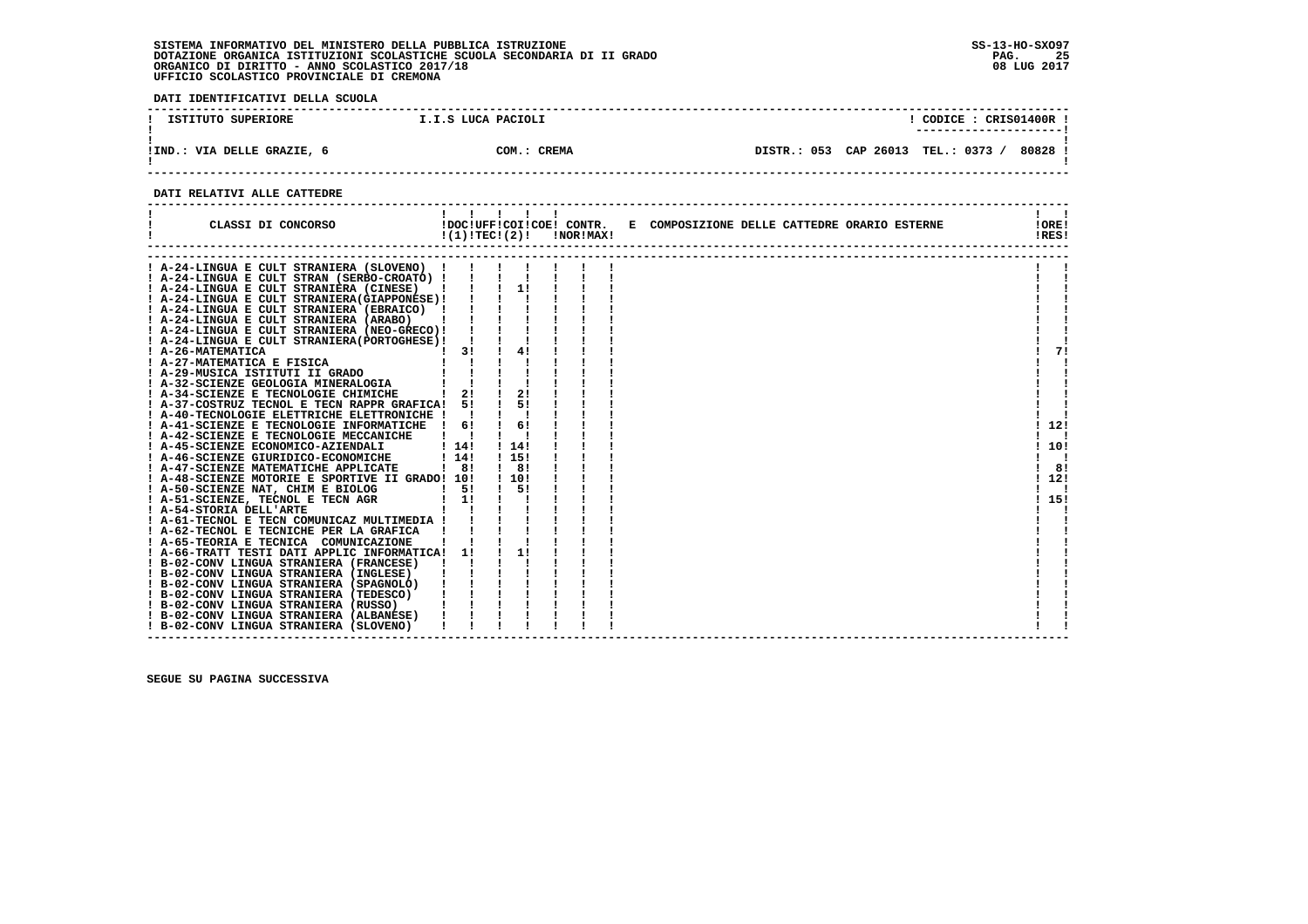**DATI IDENTIFICATIVI DELLA SCUOLA**

| ISTITUTO SUPERIORE         | I.I.S LUCA PACIOLI | CODICE: CRIS01400R                        |
|----------------------------|--------------------|-------------------------------------------|
| IIND.: VIA DELLE GRAZIE, 6 | COM.: CREMA        | 80828<br>DISTR.: 053 CAP 26013 TEL.: 0373 |

 **------------------------------------------------------------------------------------------------------------------------------------**

### **DATI RELATIVI ALLE CATTEDRE**

| CLASSI DI CONCORSO                          | !DOC!UFF!COI!COE! CONTR.<br>!(1)!TECI(2)! |    |    | !NOR!MAX! |    |        | E COMPOSIZIONE DELLE CATTEDRE ORARIO ESTERNE |            |  |            | !ORE!<br>!RES! |
|---------------------------------------------|-------------------------------------------|----|----|-----------|----|--------|----------------------------------------------|------------|--|------------|----------------|
| ! B-02-CONV LINGUA STRANIERA(SERBO-CROATO)! |                                           |    |    |           |    |        |                                              |            |  |            |                |
| ! B-02-CONV LINGUA STRANIERA(CINESE)        |                                           |    |    |           |    |        |                                              |            |  |            |                |
| ! B-02-CONV LINGUA STRANIERA (GIAPPONESE)   |                                           |    |    |           |    |        |                                              |            |  |            |                |
| ! B-02-CONV LINGUA STRANIERA (EBRAICO)      |                                           |    |    |           |    |        |                                              |            |  |            |                |
| ! B-02-CONV LINGUA STRANIERA<br>(ARABO)     |                                           |    |    |           |    |        |                                              |            |  |            |                |
| ! B-02-CONV LINGUA STRANIERA (NEO-GRECO)    |                                           |    |    |           |    |        |                                              |            |  |            |                |
| ! B-02-CONV LINGUA STRANIERA (PORTOGHESE)   |                                           |    |    |           |    |        |                                              |            |  |            |                |
| ! B-03-LABORATORI DI FISICA                 |                                           |    |    |           |    |        |                                              |            |  |            | 31             |
| ! B-08-LAB PRODUZ INDUSTR ARTIG CERAMICA    |                                           |    |    |           |    |        |                                              |            |  |            |                |
| ! B-12-LAB SCIENZE E TECNOL CHIM MICROBIOL! |                                           |    |    |           |    |        |                                              |            |  |            | 3!             |
| ! B-14-LAB SCIENZE E TECNOL COSTRUZIONI     | 21                                        |    | 21 |           |    |        |                                              |            |  |            |                |
| ! B-16-LAB SCIENZE E TECNOL INFORMATICHE    | 21                                        |    | 21 |           |    |        |                                              |            |  |            | 10!            |
| ! B-17-LAB SCIENZE E TECNOL MECCANICHE      | 11                                        | 11 |    |           | 31 | CEDE A | <b>CREMA</b>                                 |            |  |            |                |
| - DI CUI UFFICIO TECNICO                    |                                           |    |    |           |    |        |                                              | "P.SRAFFA" |  | CRIS011009 |                |
| ! B-18-LAB SC E TECNOL TESS ABBIGL MODA     |                                           |    |    |           |    |        |                                              |            |  |            |                |
| ! B-28-LABORATORIO DI TECNOLOGIE ORAFE      |                                           |    |    |           |    |        |                                              |            |  |            |                |

 **(1) TITOLARI/INCARICATI**

 **(2) CATTEDRE/POSTI POTENZ.**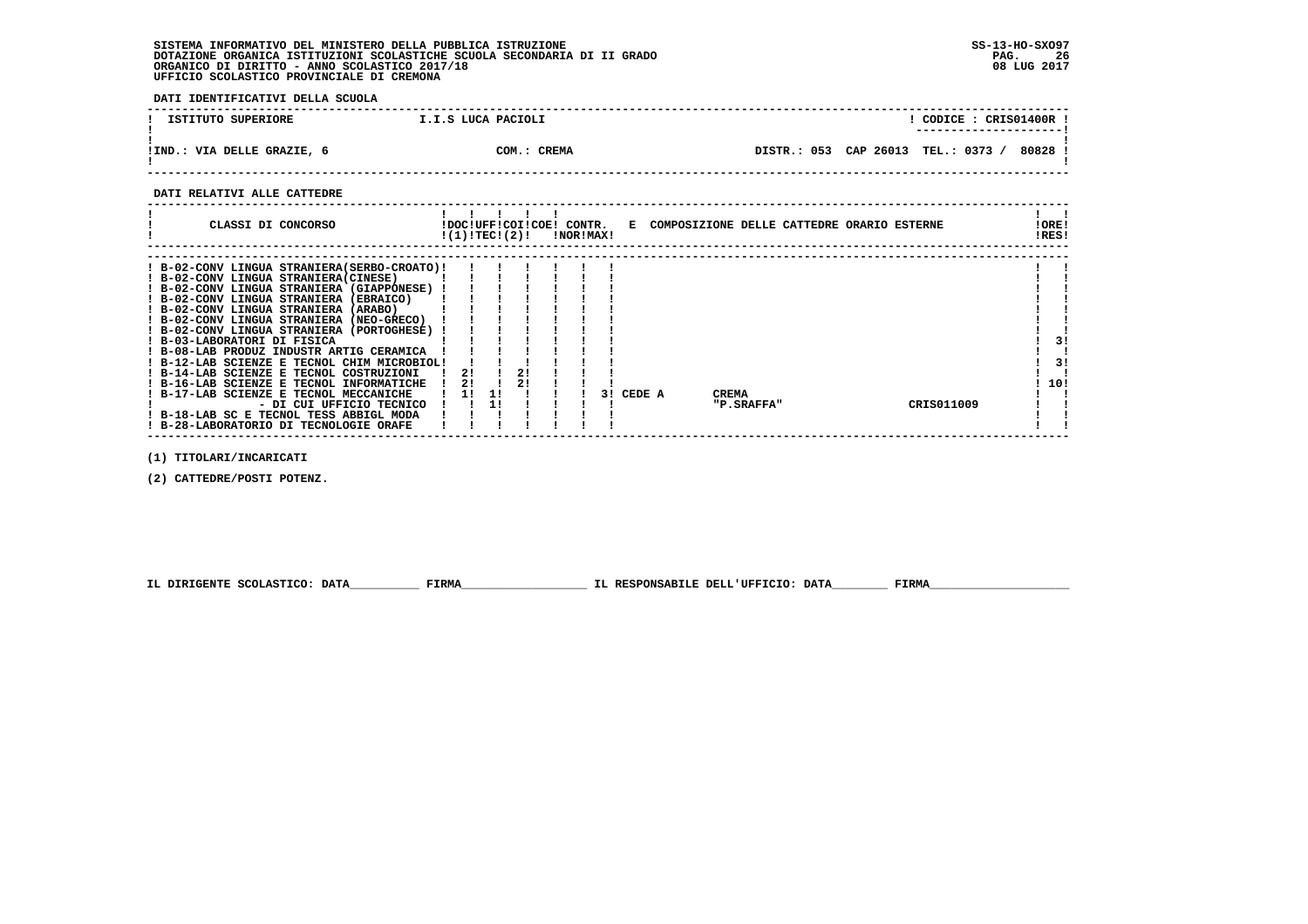**DATI IDENTIFICATIVI DELLA SCUOLA**

| ISTITUTO SUPERIORE      | "BRUNO MUNARI" | CODICE: CRIS01600C!                         |  |
|-------------------------|----------------|---------------------------------------------|--|
|                         |                | ---------------------                       |  |
|                         |                |                                             |  |
| !IND.: VIA PIACENZA 52A | COM.: CREMA    | DISTR.: 053 CAP 26013 TEL.: 0373 /00083458! |  |
|                         |                |                                             |  |

 **------------------------------------------------------------------------------------------------------------------------------------**

### **DATI RELATIVI ALLE CLASSI - SEDI EROGAZIONE DI COMPETENZA**

| CORSI - INDIRIZZI - SPECIALIZZAZIONI                                                                                                                                                                      | CORSI - INDIRIZZI - SPECIALIZZAZIONI<br>ANNI DI CORSO                                                                                                                                                                                                                           | ANNI DI CORSO                                  |  |
|-----------------------------------------------------------------------------------------------------------------------------------------------------------------------------------------------------------|---------------------------------------------------------------------------------------------------------------------------------------------------------------------------------------------------------------------------------------------------------------------------------|------------------------------------------------|--|
|                                                                                                                                                                                                           | ! 1! 2! 3! 4! 5! 6!                                                                                                                                                                                                                                                             | ! 1! 2! 3! 4! 5! 6!                            |  |
| !IT15 GRAF. E COM.NE BIENNIO - TRIENNIO<br>!LI05 ARCHITETTURA E AMBIENTE<br>!LI08 SCENOGRAFIA<br>!LIA6 ARTI FIGURATIVE- PLAST. SCULT.<br>!LIAI INDIRIZZO A ELABORAZIONE MANUALE<br>!LID9 DESIGN-INDUSTRIA | !LI00 ARTISTICO NUOVO ORDINAMENTO - BIENNIO C<br>!!!!!!!!!!!<br>!LI07 AUDIOVISIVO MULTIMEDIA<br>1 1 1 1 1 1 1 1<br>ILI10 GRAFICA<br>111111<br>!LIA9 DESIGN- MET. OREFIC. CORALLO<br>!LIC6 ARTI FIGURATIVE- PLAST. PITTOR.<br>!LIP2 POTENZIAMENTO LINGUISTICO<br>1 1 1 1 1 1 1 1 | 14151 1111<br>1111111<br>1 1 1 1 1 1<br>111111 |  |

 **DATI RELATIVI ALLE CATTEDRE**

| CLASSI DI CONCORSO                          | !(1)!TECI(2)! | !DOC!UFF!COI!COE! CONTR. | !NOR!MAX! |    |        | E COMPOSIZIONE DELLE CATTEDRE ORARIO ESTERNE |              |                      |            | !ORE!<br>!RES! |
|---------------------------------------------|---------------|--------------------------|-----------|----|--------|----------------------------------------------|--------------|----------------------|------------|----------------|
| !A-48 -SCIENZE MOTORIE E SPORTIVE II GRADO! | 3 I           | 31                       |           |    |        |                                              |              |                      |            | -41            |
| ! A-02-DESIGN MET.OREF.PIET.DURE GEMME      |               |                          |           |    |        |                                              |              |                      |            |                |
| ! A-03-DESIGN DELLA CERAMICA                |               |                          |           |    |        |                                              |              |                      |            |                |
| ! A-04-DESIGN DEL LIBRO                     |               |                          |           |    |        |                                              |              |                      |            |                |
| ! A-05-DESIGN DEL TESSUTO E DELLA MODA      |               |                          |           |    |        |                                              |              |                      |            |                |
| ! A-06-DESIGN DEL VETRO                     |               |                          |           |    |        |                                              |              |                      |            |                |
| ! A-07-DISCIPLINE AUDIOVISIVE               |               |                          |           |    |        |                                              |              |                      |            |                |
| ! A-08-DISCIP GEOM, ARCH, ARRED, SCENOTEC ! | 6!            | 6!                       |           |    |        |                                              |              |                      |            | 6!             |
| ! A-09-DISCIP GRAFICHE, PITTORICHE, SCENOG! | 91            | 9!                       |           |    |        |                                              |              |                      |            |                |
| ! A-10-DISCIPLINE GRAFICO-PUBBLICITARIE     | 11            | 1!                       |           |    |        |                                              |              |                      |            | 18!            |
| A-11-DISCIPLINE LETTERARIE E LATINO         |               |                          |           |    |        |                                              |              |                      |            |                |
| ! A-12-DISCIPL LETTERARIE ISTITUTI II GR    | 9!            | 10!                      |           | 31 | CEDE A |                                              | <b>CREMA</b> |                      |            |                |
|                                             |               |                          |           |    |        |                                              |              | RACCHETTI - DA VINCI | CRIS013001 |                |
| ! A-14-DISCIP PLAST. SCUL. SCENOPLAST.      | 51            | 4!                       |           |    |        |                                              |              |                      |            | 13!            |
| ! A-18-FILOSOFIA E SCIENZE UMANE            |               |                          |           |    |        |                                              |              |                      |            | -51            |
| ! A-19-FILOSOFIA E STORIA                   | 11            | 11                       |           |    |        |                                              |              |                      |            | 12!            |
| $I$ A-20-FISICA                             |               |                          |           |    |        |                                              |              |                      |            |                |
| ! A-21-GEOGRAFIA                            |               |                          |           |    |        |                                              |              |                      |            |                |
| ! A-24-LINGUA E CULT STRANIERA (INGLESE)    | 51            | 5!                       |           |    |        |                                              |              |                      |            | 6!             |
| ! A-24-LINGUA E CULT STRANIERA (FRANCESE)   |               |                          |           |    |        |                                              |              |                      |            |                |
| ! A-24-LINGUA E CULT STRANIERA (SPAGNOLO)   |               |                          |           |    |        |                                              |              |                      |            |                |
| ! A-24-LINGUA E CULT STRANIERA (TEDESCO)    |               |                          |           |    |        |                                              |              |                      |            |                |
| ! A-24-LINGUA E CULT STRANIERA (RUSSO)      |               |                          |           |    |        |                                              |              |                      |            |                |
| ! A-26-MATEMATICA                           |               |                          |           |    |        |                                              |              |                      |            |                |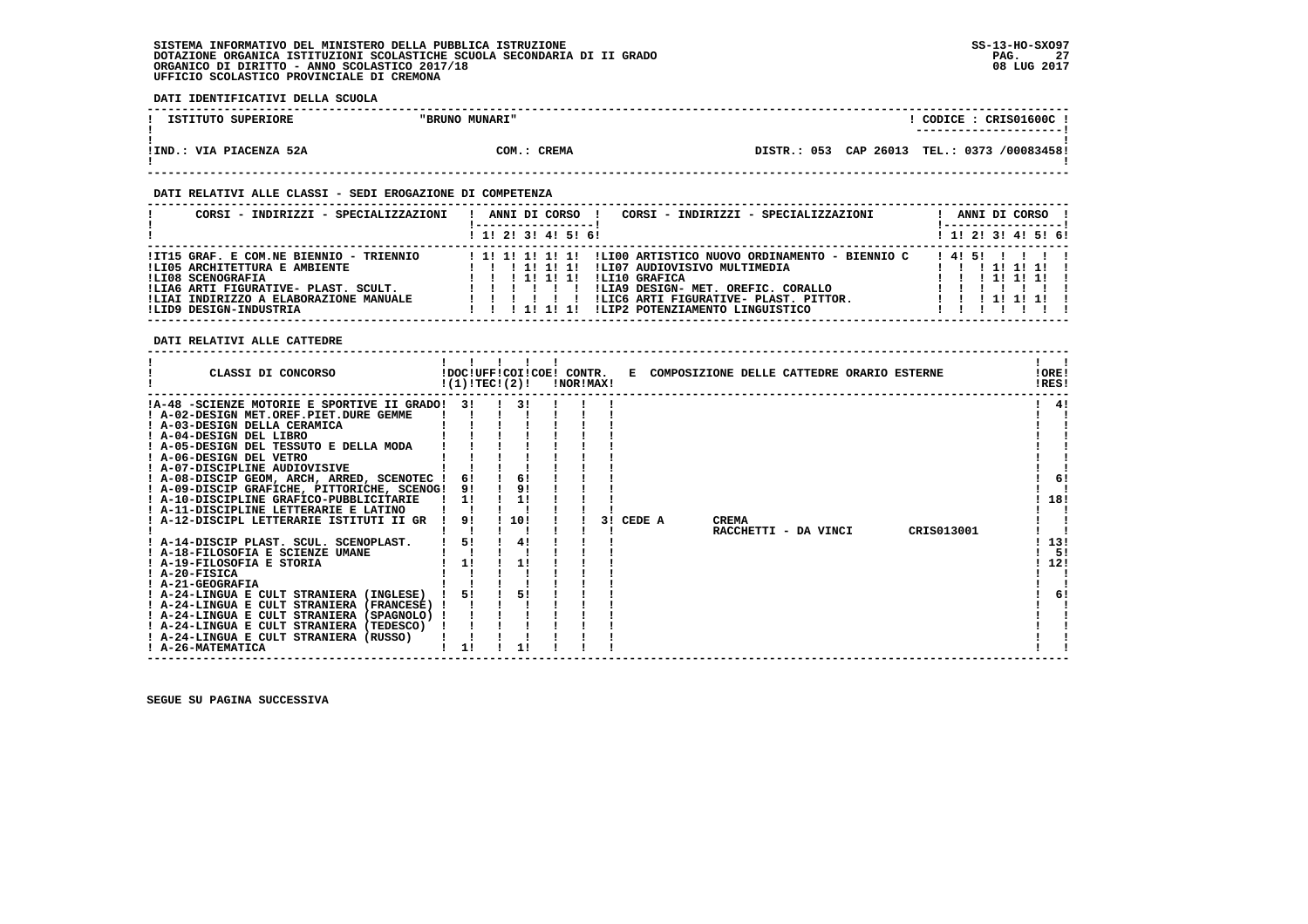**DATI IDENTIFICATIVI DELLA SCUOLA**

| ISTITUTO SUPERIORE      | "BRUNO MUNARI" | CODICE: CRIS01600C:<br>--------------------- |
|-------------------------|----------------|----------------------------------------------|
| !IND.: VIA PIACENZA 52A | COM.: CREMA    | DISTR.: 053 CAP 26013 TEL.: 0373 /00083458!  |

 **------------------------------------------------------------------------------------------------------------------------------------**

### **DATI RELATIVI ALLE CATTEDRE**

| CLASSI DI CONCORSO                          | !(1)!TEC!(2)! |    |    | !DOC!UFF!COI!COE! CONTR. | !NOR!MAX! |    |        | E COMPOSIZIONE DELLE CATTEDRE ORARIO ESTERNE |            |  |            | !ORE!<br>!RES! |
|---------------------------------------------|---------------|----|----|--------------------------|-----------|----|--------|----------------------------------------------|------------|--|------------|----------------|
|                                             |               |    |    |                          |           |    |        |                                              |            |  |            |                |
| A-27-MATEMATICA E FISICA                    |               | 31 | 41 |                          |           |    |        |                                              |            |  |            | ! 15!          |
| ! A-34-SCIENZE E TECNOLOGIE CHIMICHE        |               |    |    |                          |           |    |        |                                              |            |  |            | 20!            |
| ! A-37-COSTRUZ TECNOL E TECN RAPPR GRAFICA! |               |    |    |                          |           |    |        |                                              |            |  |            | 6!             |
| ! A-40-TECNOLOGIE ELETTRICHE ELETTRONICHE ! |               |    |    |                          |           |    |        |                                              |            |  |            |                |
| ! A-41-SCIENZE E TECNOLOGIE INFORMATICHE    |               |    |    |                          |           |    |        |                                              |            |  |            | 17!            |
| A-46-SCIENZE GIURIDICO-ECONOMICHE           |               |    |    |                          |           | 21 | CEDE A |                                              | CREMA      |  |            | 2!             |
|                                             |               |    |    |                          |           |    |        |                                              | "P.SRAFFA" |  | CRIS011009 |                |
| ! A-50-SCIENZE NAT, CHIM E BIOLOG           |               | 2! | 2! |                          |           |    |        |                                              |            |  |            |                |
| ! A-54-STORIA DELL'ARTE                     |               | 4! | 4! |                          |           |    |        |                                              |            |  |            |                |
| ! A-61-TECNOL E TECN COMUNICAZ MULTIMEDIA   |               |    |    |                          |           |    |        |                                              |            |  |            |                |
| ! A-62-TECNOL E TECNICHE PER LA GRAFICA     |               |    |    |                          |           |    |        |                                              |            |  |            | 15!            |
| ! A-65-TEORIA E TECNICA<br>COMUNICAZIONE    |               |    |    |                          |           |    |        |                                              |            |  |            |                |
| ! B-02-CONV LINGUA STRANIERA (FRANCESE)     |               |    |    |                          |           |    |        |                                              |            |  |            |                |
| ! B-02-CONV LINGUA STRANIERA (INGLESE)      |               |    |    |                          |           |    |        |                                              |            |  |            |                |
| ! B-02-CONV LINGUA STRANIERA (TEDESCO)      |               |    |    |                          |           |    |        |                                              |            |  |            |                |
| ! B-02-CONV LINGUA STRANIERA (RUSSO)        |               |    |    |                          |           |    |        |                                              |            |  |            |                |
| ! B-03-LABORATORI DI FISICA                 |               |    |    |                          |           |    |        |                                              |            |  |            | 21             |
| ! B-12-LAB SCIENZE E TECNOL CHIM MICROBIOL! |               |    |    |                          |           |    |        |                                              |            |  |            | 2!             |
| ! B-16-LAB SCIENZE E TECNOL INFORMATICHE    |               |    |    |                          |           |    |        |                                              |            |  |            | 2!             |
| ! B-17-LAB SCIENZE E TECNOL MECCANICHE      |               |    |    |                          |           |    |        |                                              |            |  |            | 2!             |
| ! B-22-LAB TECNOL E TECN COMUNICAZ MULTIME! |               |    |    |                          |           |    |        |                                              |            |  |            | 9!             |

 **(1) TITOLARI/INCARICATI**

 **(2) CATTEDRE/POSTI POTENZ.**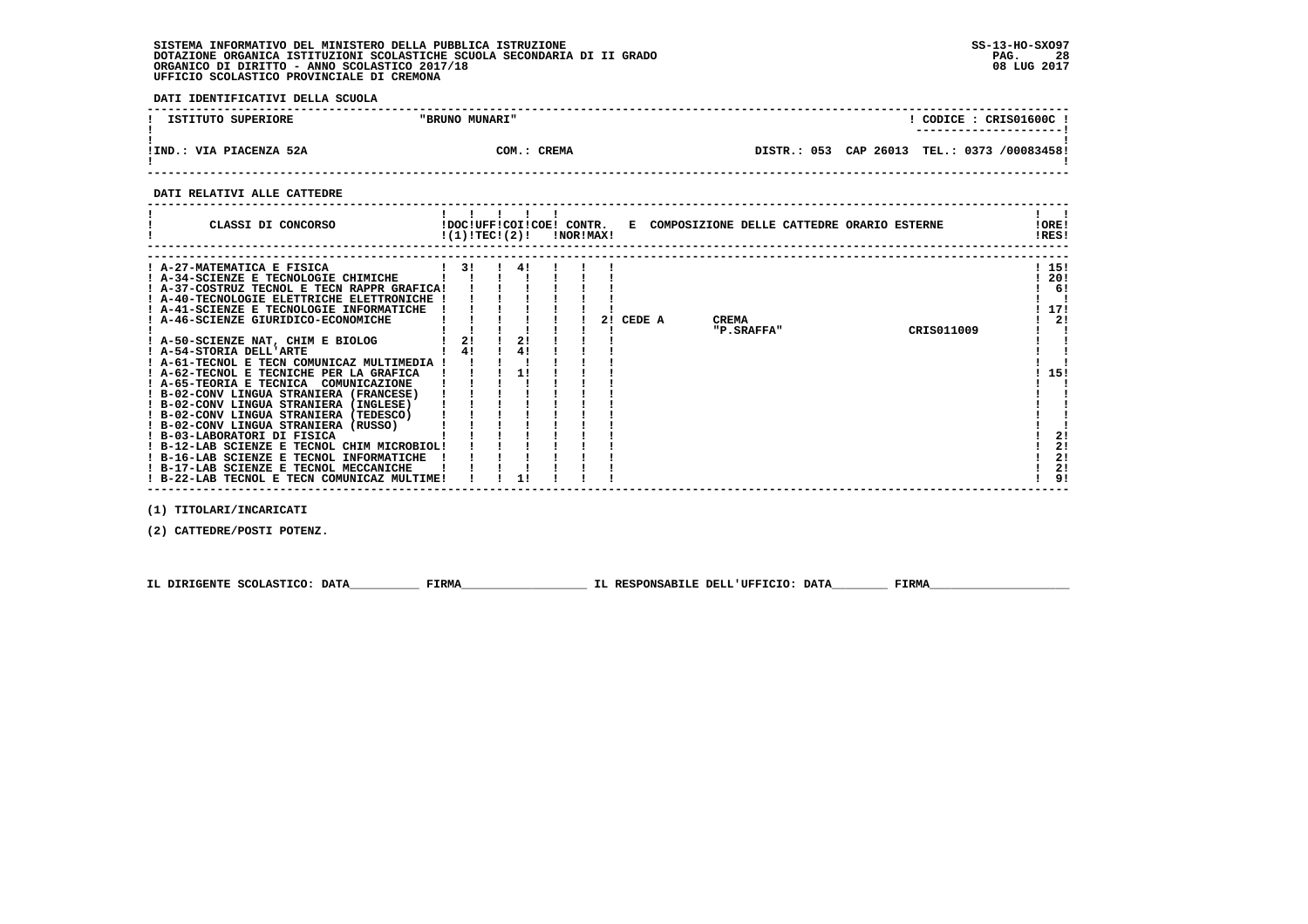**DATI IDENTIFICATIVI DELLA SCUOLA**

|                          |                                                 |  | CODICE: CRPC02000A !<br>---------------------- |
|--------------------------|-------------------------------------------------|--|------------------------------------------------|
| !IND.: VIA CAVALLOTTI, 2 | LICEO CLASSICO "DANIELE MANIN"<br>COM.: CREMONA |  | DISTR.: 051 CAP 26100 TEL.: 0372 /21545        |

 **------------------------------------------------------------------------------------------------------------------------------------**

### **DATI RELATIVI ALLE CLASSI - SEDI EROGAZIONE DI COMPETENZA**

| CORSI - INDIRIZZI - SPECIALIZZAZIONI               | ANNI DI CORSO !<br>CORSI - INDIRIZZI - SPECIALIZZAZIONI<br>1 1 1 2 1 3 1 4 1 5 1 6 1                                                                                                                                                                                                                                                                                                                                                                                                                      | ANNI DI CORSO<br>1 1 1 2 1 3 1 4 1 5 1 6 1 |
|----------------------------------------------------|-----------------------------------------------------------------------------------------------------------------------------------------------------------------------------------------------------------------------------------------------------------------------------------------------------------------------------------------------------------------------------------------------------------------------------------------------------------------------------------------------------------|--------------------------------------------|
| !ITLS QUINTA LINGUA STRANIERA<br>ILT04 LINGUISTICO | $\blacksquare$ $\blacksquare$ $\blacksquare$ $\blacksquare$ $\blacksquare$ $\blacksquare$ $\blacksquare$ $\blacksquare$ $\blacksquare$ $\blacksquare$ $\blacksquare$ $\blacksquare$ $\blacksquare$ $\blacksquare$ $\blacksquare$ $\blacksquare$ $\blacksquare$ $\blacksquare$ $\blacksquare$ $\blacksquare$ $\blacksquare$ $\blacksquare$ $\blacksquare$ $\blacksquare$ $\blacksquare$ $\blacksquare$ $\blacksquare$ $\blacksquare$ $\blacksquare$ $\blacksquare$ $\blacksquare$ $\blacks$<br>15141515151 | $1$ 31 31 31 21 31 1                       |

 **------------------------------------------------------------------------------------------------------------------------------------**

### **DATI RELATIVI ALLE CATTEDRE**

| $\blacksquare$<br>CLASSI DI CONCORSO<br>!DOC!UFF!COI!COE! CONTR.<br>E COMPOSIZIONE DELLE CATTEDRE ORARIO ESTERNE<br>!(1)!TEC!(2)!<br>!NOR!MAX! |                   | !ORE!<br>!RES! |
|------------------------------------------------------------------------------------------------------------------------------------------------|-------------------|----------------|
| !A-48 -SCIENZE MOTORIE E SPORTIVE II GRADO! 4!<br>4!                                                                                           |                   |                |
| 9! 1!<br>110!<br>! A-11-DISCIPLINE LETTERARIE E LATINO<br>15! COMPLETA CON CASALMAGGIORE                                                       |                   |                |
| 3!<br>"G. ROMANI"                                                                                                                              | <b>CRIS00100P</b> |                |
| ! A-12-DISCIPL LETTERARIE ISTITUTI II GR                                                                                                       |                   |                |
| 9!<br>81<br>! A-13-DISCIPL LETTERARIE, LATINO E GRECO !                                                                                        |                   | 41             |
| ! A-17-DISEG STORIA ARTE ISTITUTI II GR                                                                                                        |                   |                |
| ! A-18-FILOSOFIA E SCIENZE UMANE                                                                                                               |                   |                |
| 7!<br>71<br>! A-19-FILOSOFIA E STORIA                                                                                                          |                   |                |
| 71<br>71<br>! A-24-LINGUA E CULT STRANIERA (INGLESE) !                                                                                         |                   | 2!             |
| 5!<br>5!<br>! A-24-LINGUA E CULT STRANIERA (FRANCESE) !                                                                                        |                   |                |
| 2!<br>2!<br>! A-24-LINGUA E CULT STRANIERA (SPAGNOLO) !                                                                                        |                   | 10!            |
| 21<br>31<br>! A-24-LINGUA E CULT STRANIERA (TEDESCO)                                                                                           |                   | 15!            |
| ! A-24-LINGUA E CULT STRANIERA (RUSSO)                                                                                                         |                   |                |
| ! A-24-LINGUA E CULT STRANIERA (ALBANESE) !                                                                                                    |                   |                |
| ! A-24-LINGUA E CULT STRANIERA (SLOVENO)                                                                                                       |                   |                |
| ! A-24-LINGUA E CULT STRAN (SERBO-CROATO) !                                                                                                    |                   |                |
| 1!<br>! A-24-LINGUA E CULT STRANIERA (CINESE)                                                                                                  |                   |                |
| ! A-24-LINGUA E CULT STRANIERA (GIAPPONESE) !                                                                                                  |                   |                |
| ! A-24-LINGUA E CULT STRANIERA (EBRAICO) !                                                                                                     |                   |                |
| ! A-24-LINGUA E CULT STRANIERA (ARABO)                                                                                                         |                   |                |
| ! A-24-LINGUA E CULT STRANIERA (NEO-GRECO)!                                                                                                    |                   |                |
| ! A-24-LINGUA E CULT STRANIERA (PORTOGHESE) !                                                                                                  |                   |                |
| ! A-26-MATEMATICA                                                                                                                              |                   |                |
| 8!<br>8!<br>! A-27-MATEMATICA E FISICA                                                                                                         |                   | 71             |
| 5!<br>4!<br>! A-50-SCIENZE NAT, CHIM E BIOLOG                                                                                                  |                   |                |
| 3!<br>31<br>! A-54-STORIA DELL'ARTE                                                                                                            |                   |                |
| ! B-02-CONV LINGUA STRANIERA (FRANCESE) !<br>1!<br>1!                                                                                          |                   | 3!             |
| 1!<br>1!<br>! B-02-CONV LINGUA STRANIERA (INGLESE)                                                                                             |                   | 6              |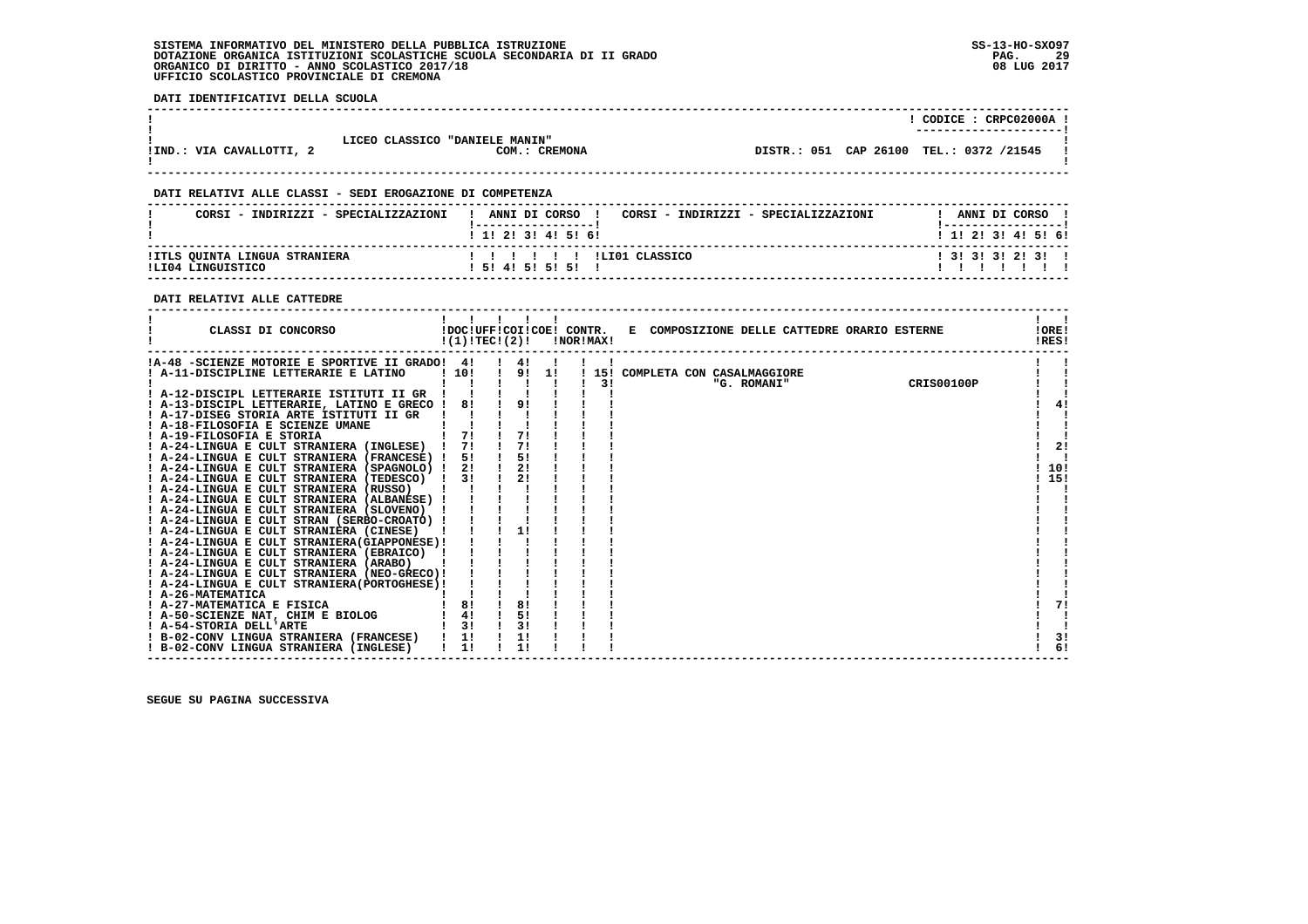**DATI IDENTIFICATIVI DELLA SCUOLA**

|                          |                                                 |  | CODICE: CRPC02000A<br>---------------------- |
|--------------------------|-------------------------------------------------|--|----------------------------------------------|
| !IND.: VIA CAVALLOTTI, 2 | LICEO CLASSICO "DANIELE MANIN"<br>COM.: CREMONA |  | DISTR.: 051 CAP 26100 TEL.: 0372 /21545      |

 **------------------------------------------------------------------------------------------------------------------------------------**

 **DATI RELATIVI ALLE CATTEDRE**

| CLASSI DI CONCORSO                                                              |  | !DOC!UFF!COI!COE! CONTR.<br>!(1)!TEC!(2)! |  |    | !NOR!MAX! |  | E COMPOSIZIONE DELLE CATTEDRE ORARIO ESTERNE |            | ! ORE!<br>!RES! |    |
|---------------------------------------------------------------------------------|--|-------------------------------------------|--|----|-----------|--|----------------------------------------------|------------|-----------------|----|
| ! B-02-CONV LINGUA STRANIERA (SPAGNOLO)                                         |  | 11                                        |  | 11 |           |  | 13! COMPLETA CON CASALMAGGIORE               |            |                 |    |
|                                                                                 |  |                                           |  |    | 51        |  | "G. ROMANI"                                  | CRIS00100P |                 |    |
| ! B-02-CONV LINGUA STRANIERA (TEDESCO)                                          |  |                                           |  |    |           |  |                                              |            |                 | 9! |
| ! B-02-CONV LINGUA STRANIERA (RUSSO)<br>! B-02-CONV LINGUA STRANIERA (ALBANESE) |  |                                           |  |    |           |  |                                              |            |                 |    |
| ! B-02-CONV LINGUA STRANIERA (SLOVENO)                                          |  |                                           |  |    |           |  |                                              |            |                 |    |
| ! B-02-CONV LINGUA STRANIERA(SERBO-CROATO)!                                     |  |                                           |  |    |           |  |                                              |            |                 |    |
| ! B-02-CONV LINGUA STRANIERA (CINESE)                                           |  |                                           |  |    |           |  |                                              |            |                 |    |
| ! B-02-CONV LINGUA STRANIERA (GIAPPONESE) !                                     |  |                                           |  |    |           |  |                                              |            |                 |    |
| ! B-02-CONV LINGUA STRANIERA (EBRAICO)                                          |  |                                           |  |    |           |  |                                              |            |                 |    |
| ! B-02-CONV LINGUA STRANIERA (ARABO)                                            |  |                                           |  |    |           |  |                                              |            |                 |    |
| ! B-02-CONV LINGUA STRANIERA (NEO-GRECO)                                        |  |                                           |  |    |           |  |                                              |            |                 |    |
| ! B-02-CONV LINGUA STRANIERA (PORTOGHESE)                                       |  |                                           |  |    |           |  |                                              |            |                 |    |
|                                                                                 |  |                                           |  |    |           |  |                                              |            |                 |    |
| (1) TITOLARI/INCARICATI                                                         |  |                                           |  |    |           |  |                                              |            |                 |    |
| (2) CATTEDRE/POSTI POTENZ.                                                      |  |                                           |  |    |           |  |                                              |            |                 |    |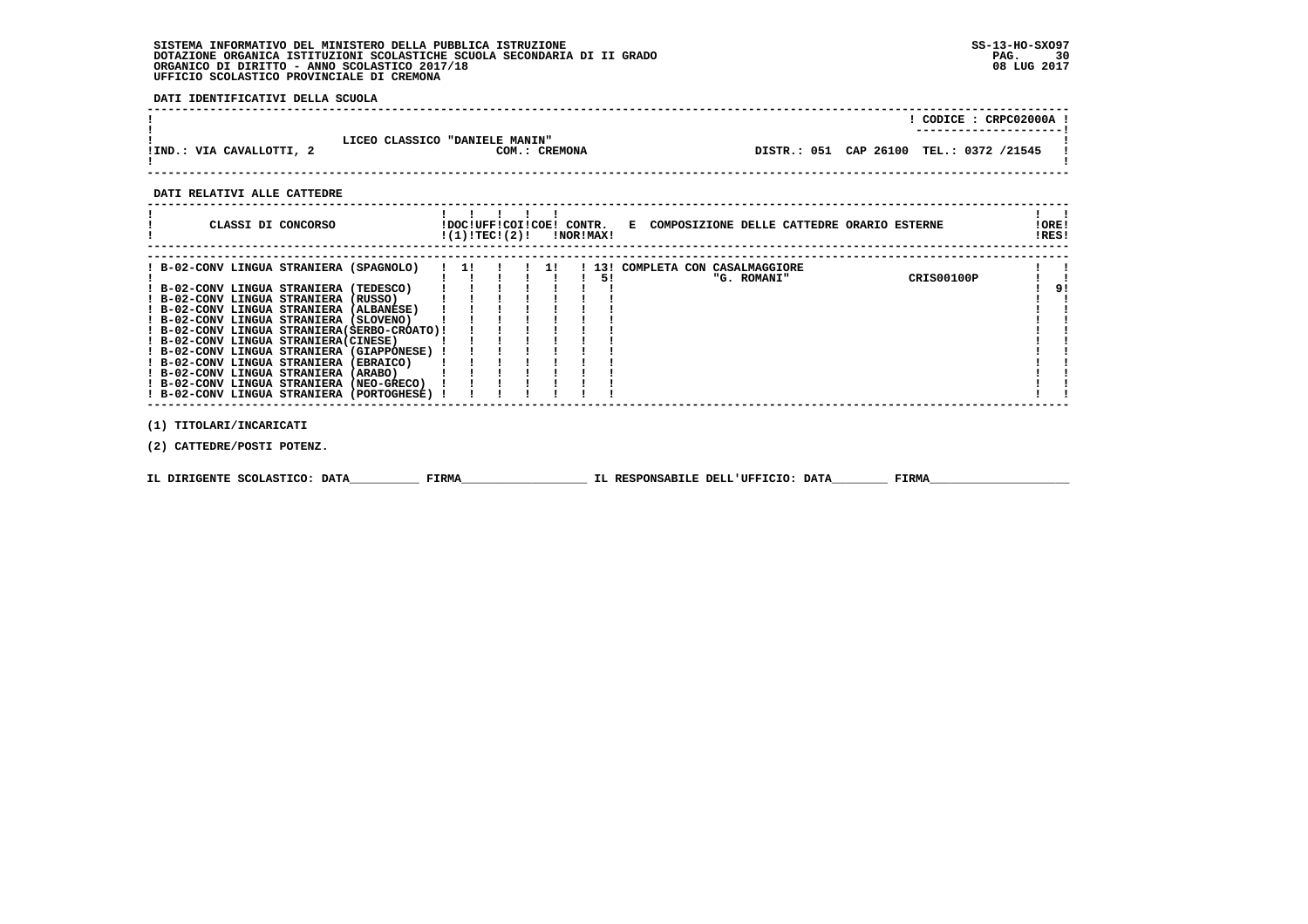**DATI IDENTIFICATIVI DELLA SCUOLA**

|                           |                                                      |                    |                                         | CODICE: CRPM02000E!<br>----------------------- |
|---------------------------|------------------------------------------------------|--------------------|-----------------------------------------|------------------------------------------------|
| IIND.: VIA PALESTRO N. 30 | ISTITUTO MAGISTRALE L. SC. UMANE"S.<br>COM.: CREMONA | <b>ANGUISSOLA"</b> | DISTR.: 051 CAP 26100 TEL.: 0372 /21757 |                                                |

### **DATI RELATIVI ALLE CLASSI - SEDI EROGAZIONE DI COMPETENZA**

| CORSI - INDIRIZZI - SPECIALIZZAZIONI                                       | CORSI - INDIRIZZI - SPECIALIZZAZIONI<br>ANNI DI CORSO<br>$1$ , 1! 2! 3! 4! 5! 6! | ANNI DI CORSO<br>1 1 1 2 1 3 1 4 1 5 1 6 1 |
|----------------------------------------------------------------------------|----------------------------------------------------------------------------------|--------------------------------------------|
| !LI11 SCIENZE UMANE<br>ILT14 MISTCALE E COREITTICO -<br>SEZIONE COREUTIC ! | ! 2! 3! 2! 2! 2! !LI12 SCIENZE UMANE - OPZ. ECONOMICO SOCIALE                    | 14151515151                                |

#### **DATI RELATIVI ALLE CATTEDRE**

| CLASSI DI CONCORSO                             | !DOC!UFF!COI!COE! CONTR.<br>!(1)!TEC!(2)! |           |    | !NOR!MAX! |                            | E COMPOSIZIONE DELLE CATTEDRE ORARIO ESTERNE |                   | !ORE!<br>!RES! |
|------------------------------------------------|-------------------------------------------|-----------|----|-----------|----------------------------|----------------------------------------------|-------------------|----------------|
| !A-48 -SCIENZE MOTORIE E SPORTIVE II GRADO! 4! |                                           | . . 3. 1. |    |           | ! 16! COMPLETA CON CREMONA |                                              |                   |                |
|                                                |                                           |           |    | 21        |                            | "L.EINAUDI"                                  | CRIS00600T        |                |
| A-11-DISCIPLINE LETTERARIE E LATINO            | 1141                                      | 113!      | 11 |           | 17! COMPLETA CON CREMONA   |                                              |                   |                |
|                                                |                                           |           |    | 11        | L.S.                       | "G. ASELLI"                                  | CRPS01000V        |                |
| ! A-12-DISCIPL LETTERARIE ISTITUTI II GR       |                                           |           |    |           |                            |                                              |                   |                |
| A-17-DISEG STORIA ARTE ISTITUTI II GR          | 31                                        | 31        |    |           |                            |                                              |                   |                |
| ! A-18-FILOSOFIA E SCIENZE UMANE               | 110!                                      | 110!      |    |           | 6! CEDE A                  | <b>CREMONA</b>                               |                   |                |
| A-19-FILOSOFIA E STORIA                        |                                           |           |    |           |                            | "J. TORRIANI"                                | CRIS004006        |                |
| A-24-LINGUA E CULT STRANIERA (INGLESE)         | 5!                                        | 5!        | 1! |           | 15! COMPLETA CON CREMONA   |                                              |                   |                |
|                                                |                                           |           |    | 31        | L.S.                       | "G. ASELLI"                                  | CRPS01000V        |                |
| A-24-LINGUA E CULT STRANIERA (FRANCESE) !      | 31                                        | 31        |    | 31        | CEDE A                     | <b>CREMONA</b>                               |                   |                |
|                                                |                                           |           |    |           |                            | "A. GHISLERI - BELTRAMI"                     | CRIS00300A        |                |
| A-24-LINGUA E CULT STRANIERA (SPAGNOLO) !      | 1!                                        |           | 1! |           | 15! COMPLETA CON CREMONA   |                                              |                   |                |
|                                                |                                           |           |    | 31        |                            | "A. GHISLERI - BELTRAMI"                     | <b>CRIS00300A</b> |                |
| A-26-MATEMATICA                                |                                           |           |    |           |                            |                                              |                   |                |
| ! A-27-MATEMATICA E FISICA                     | 6!                                        | 8!        |    |           |                            |                                              |                   | 9!             |
| ! A-46-SCIENZE GIURIDICO-ECONOMICHE            | 51                                        |           |    |           |                            |                                              |                   | 10!            |
| ! A-50-SCIENZE NAT, CHIM E BIOLOG              | 31                                        | 31        |    |           |                            |                                              |                   | 41             |
| ! A-53-STORIA DELLA MUSICA                     |                                           |           |    |           |                            |                                              |                   |                |
| ! A-54-STORIA DELL'ARTE                        |                                           |           |    |           |                            |                                              |                   |                |
| ! A-57-TECNICA DELLA DANZA CLASSICA            |                                           |           |    |           |                            |                                              |                   |                |
| ! A-58-TECNICA DELLA DANZA CONTEMPORANEA       |                                           |           |    |           |                            |                                              |                   |                |
| ! A-59-TECN ACCOMP DANZA<br>PRAT MUSIC DANZA!  |                                           |           |    |           |                            |                                              |                   |                |

 **(1) TITOLARI/INCARICATI**

 **(2) CATTEDRE/POSTI POTENZ.**

 **IL DIRIGENTE SCOLASTICO: DATA\_\_\_\_\_\_\_\_\_\_ FIRMA\_\_\_\_\_\_\_\_\_\_\_\_\_\_\_\_\_\_ IL RESPONSABILE DELL'UFFICIO: DATA\_\_\_\_\_\_\_\_ FIRMA\_\_\_\_\_\_\_\_\_\_\_\_\_\_\_\_\_\_\_\_**

 **------------------------------------------------------------------------------------------------------------------------------------**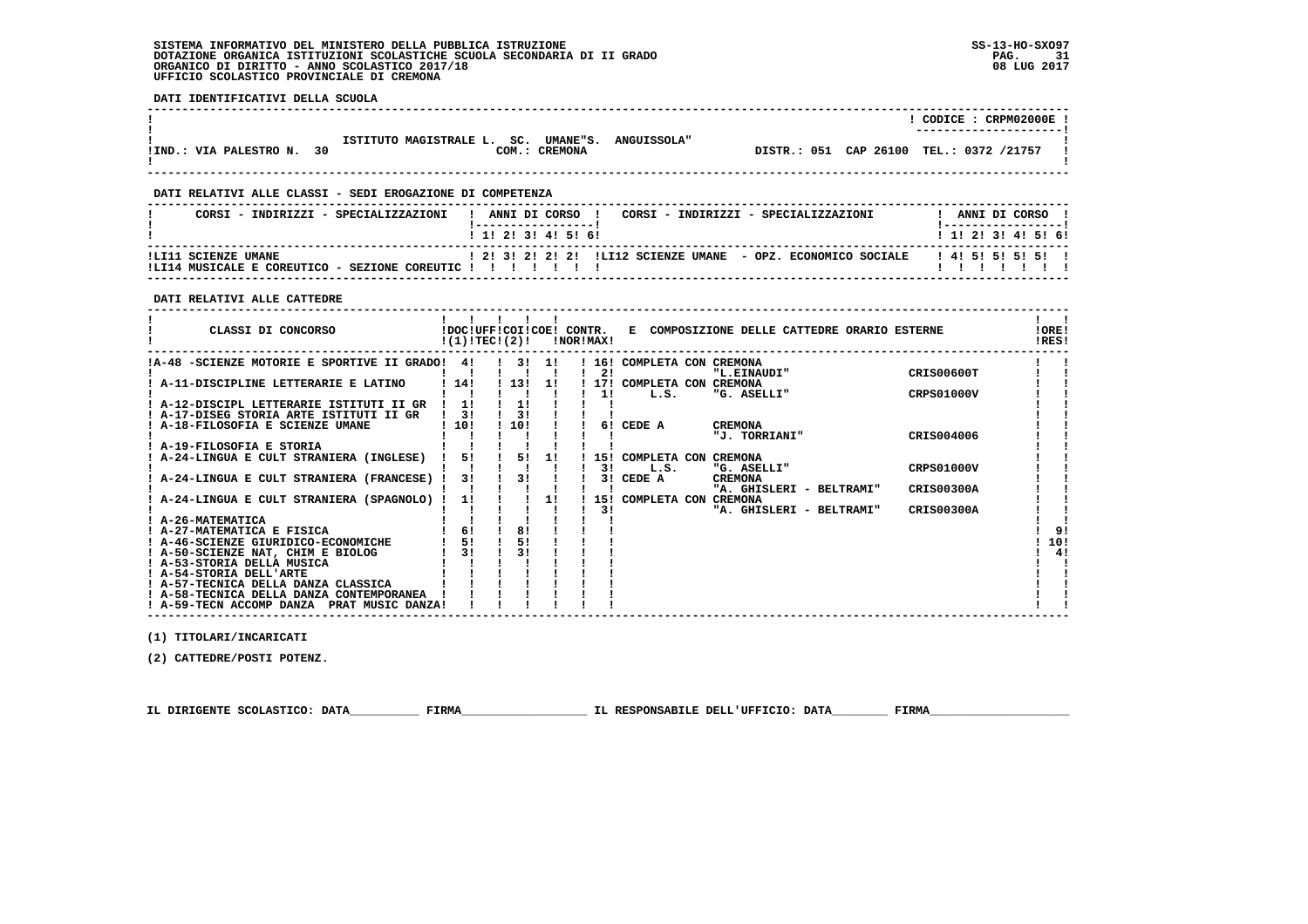**DATI IDENTIFICATIVI DELLA SCUOLA**

|                              |                       |                                 |                                    | CODICE: CRPS01000V:<br>---------------------- |
|------------------------------|-----------------------|---------------------------------|------------------------------------|-----------------------------------------------|
| 31<br>!IND.: VIA PALESTRO N. | LICEO SCIENTIFICO "G. | <b>ASELLI"</b><br>COM.: CREMONA | DISTR.: 051 CAP 26100 TEL.: 0372 / | 22051 !                                       |

### **DATI RELATIVI ALLE CLASSI - SEDI EROGAZIONE DI COMPETENZA**

| CORSI - INDIRIZZI - SPECIALIZZAZIONI                                                               | ANNI DI CORSO<br>CORSI - INDIRIZZI - SPECIALIZZAZIONI<br>1 1 1 2 1 3 1 4 1 5 1 6 1 | ANNI DI CORSO<br>1 1 1 2 1 3 1 4 1 5 1 6 1 |
|----------------------------------------------------------------------------------------------------|------------------------------------------------------------------------------------|--------------------------------------------|
| !ITP5 POT. SOCIO ECONOMICO E PER LA LEGALITA' ! ! !! !! ! !LI02 SCIENTIFICO<br>ILIO3 SCIENTIFICO - | OPZIONE SCIENZE APPLICAT ! 4! 5! 4! 6! 3! !LIP2 POTENZIAMENTO LINGUISTICO          | 15141414141                                |

 **------------------------------------------------------------------------------------------------------------------------------------**

### **DATI RELATIVI ALLE CATTEDRE**

| CLASSI DI CONCORSO                                                                                                                                                                                                                                                                                                                                                                                                                                                                                                                                                                       | 11111<br>$!(1)!TEC!(2)!$ $ NOR MAX!$ |                                    |  |                   | !DOC!UFF!COI!COE! CONTR. E COMPOSIZIONE DELLE CATTEDRE ORARIO ESTERNE | IORE <sub>1</sub><br>!RES! |
|------------------------------------------------------------------------------------------------------------------------------------------------------------------------------------------------------------------------------------------------------------------------------------------------------------------------------------------------------------------------------------------------------------------------------------------------------------------------------------------------------------------------------------------------------------------------------------------|--------------------------------------|------------------------------------|--|-------------------|-----------------------------------------------------------------------|----------------------------|
| !A-48 -SCIENZE MOTORIE E SPORTIVE II GRADO! 4!<br>! A-11-DISCIPLINE LETTERARIE E LATINO<br>! A-12-DISCIPL LETTERARIE ISTITUTI II GR<br>! A-16-DISEG ARTIST MODELLAZ ODONTOTEC<br>! A-17-DISEG STORIA ARTE ISTITUTI II GR<br>! A-18-FILOSOFIA E SCIENZE UMANE<br>! A-19-FILOSOFIA E STORIA<br>$I$ A-20-FISICA                                                                                                                                                                                                                                                                             | 115!<br>4!<br>61                     | $\frac{1}{4}$<br>! 17!<br>5!<br>61 |  | 1! CEDE A<br>I.M. | <b>CREMONA</b><br>CRPM02000E<br>L.SC.UMANE"S. ANGUISSOLA"             | 1141                       |
| ! A-24-LINGUA E CULT STRANIERA (INGLESE) !<br>! A-24-LINGUA E CULT STRANIERA (FRANCESE) !<br>! A-24-LINGUA E CULT STRANIERA (SPAGNOLO) !<br>! A-24-LINGUA E CULT STRANIERA (TEDESCO)<br>! A-24-LINGUA E CULT STRANIERA (RUSSO)<br>! A-26-MATEMATICA<br>! A-27-MATEMATICA E FISICA<br>! A-34-SCIENZE E TECNOLOGIE CHIMICHE<br>! A-37-COSTRUZ TECNOL E TECN RAPPR GRAFICA!<br>! A-40-TECNOLOGIE ELETTRICHE ELETTRONICHE !<br>! A-41-SCIENZE E TECNOLOGIE INFORMATICHE<br>! A-45-SCIENZE ECONOMICO-AZIENDALI<br>! A-46-SCIENZE GIURIDICO-ECONOMICHE<br>! A-47-SCIENZE MATEMATICHE APPLICATE | 71<br>31<br>111<br>1!<br>1!          | 8!<br>31<br>114!<br>2!<br>1!       |  | 3! CEDE A<br>I.M. | <b>CREMONA</b><br>CRPM02000E<br>L.SC.UMANE"S. ANGUISSOLA"             | 8!                         |
| ! A-50-SCIENZE NAT, CHIM E BIOLOG<br>! A-65-TEORIA E TECNICA COMUNICAZIONE<br>! B-02-CONV LINGUA STRANIERA (FRANCESE)<br>! B-02-CONV LINGUA STRANIERA (INGLESE)                                                                                                                                                                                                                                                                                                                                                                                                                          | 91                                   | 9!                                 |  |                   |                                                                       | 31                         |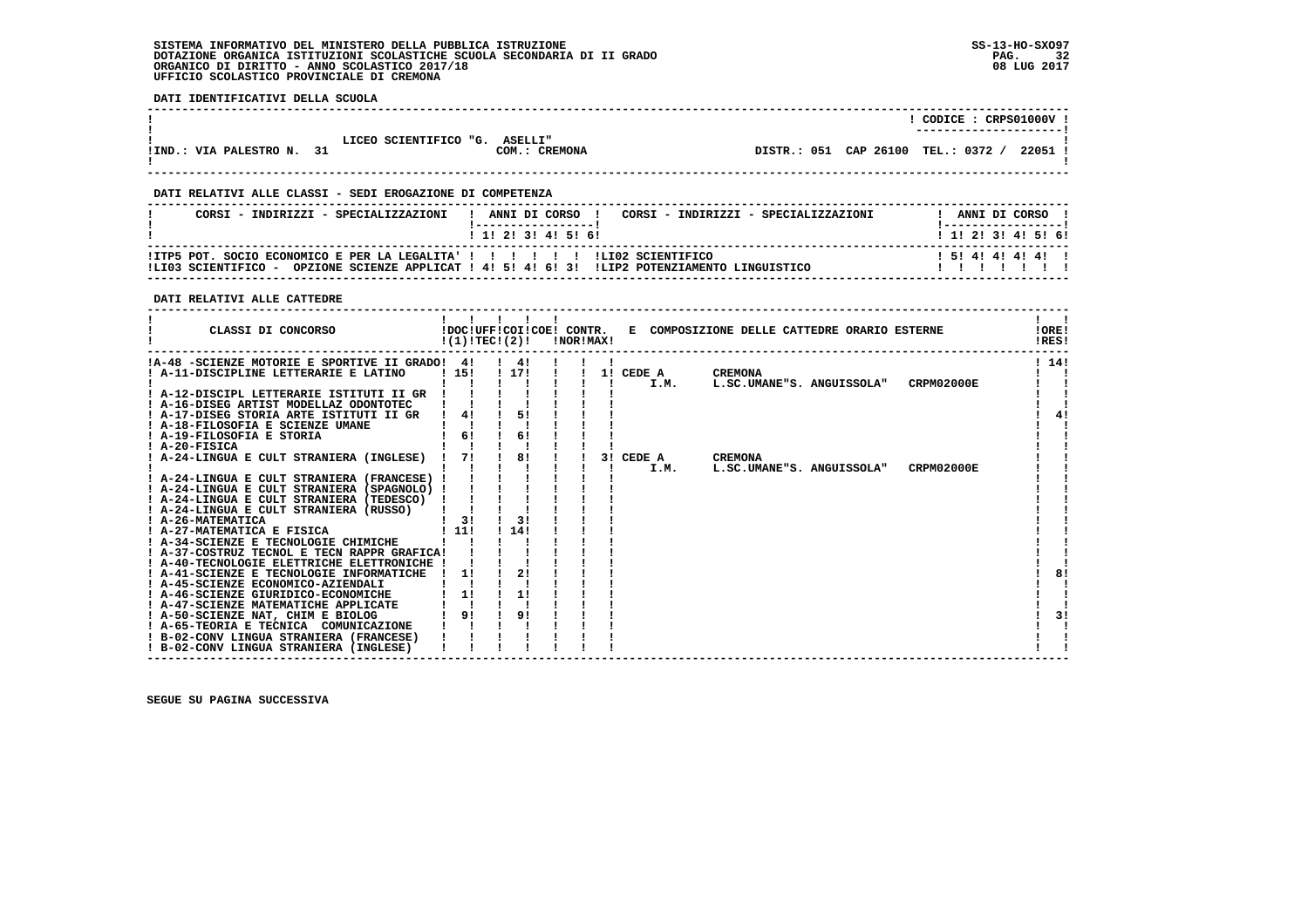**DATI IDENTIFICATIVI DELLA SCUOLA**

|                                                                                |                                                | $!$ CODICE : CRPS01000V !                                             |                |
|--------------------------------------------------------------------------------|------------------------------------------------|-----------------------------------------------------------------------|----------------|
| IIND.: VIA PALESTRO N. 31                                                      | LICEO SCIENTIFICO "G. ASELLI"<br>COM.: CREMONA | DISTR.: 051 CAP 26100 TEL.: 0372 / 22051 !                            |                |
| DATI RELATIVI ALLE CATTEDRE                                                    |                                                |                                                                       |                |
| CLASSI DI CONCORSO                                                             | $!(1)!TEC!(2)!$ $INORIMAX!$                    | !DOC!UFF!COI!COE! CONTR. E COMPOSIZIONE DELLE CATTEDRE ORARIO ESTERNE | !ORE!<br>!RES! |
| ! B-02-CONV LINGUA STRANIERA (TEDESCO)<br>! B-02-CONV LINGUA STRANIERA (RUSSO) |                                                |                                                                       |                |
| (1) TITOLARI/INCARICATI                                                        |                                                |                                                                       |                |
| (2) CATTEDRE/POSTI POTENZ.                                                     |                                                |                                                                       |                |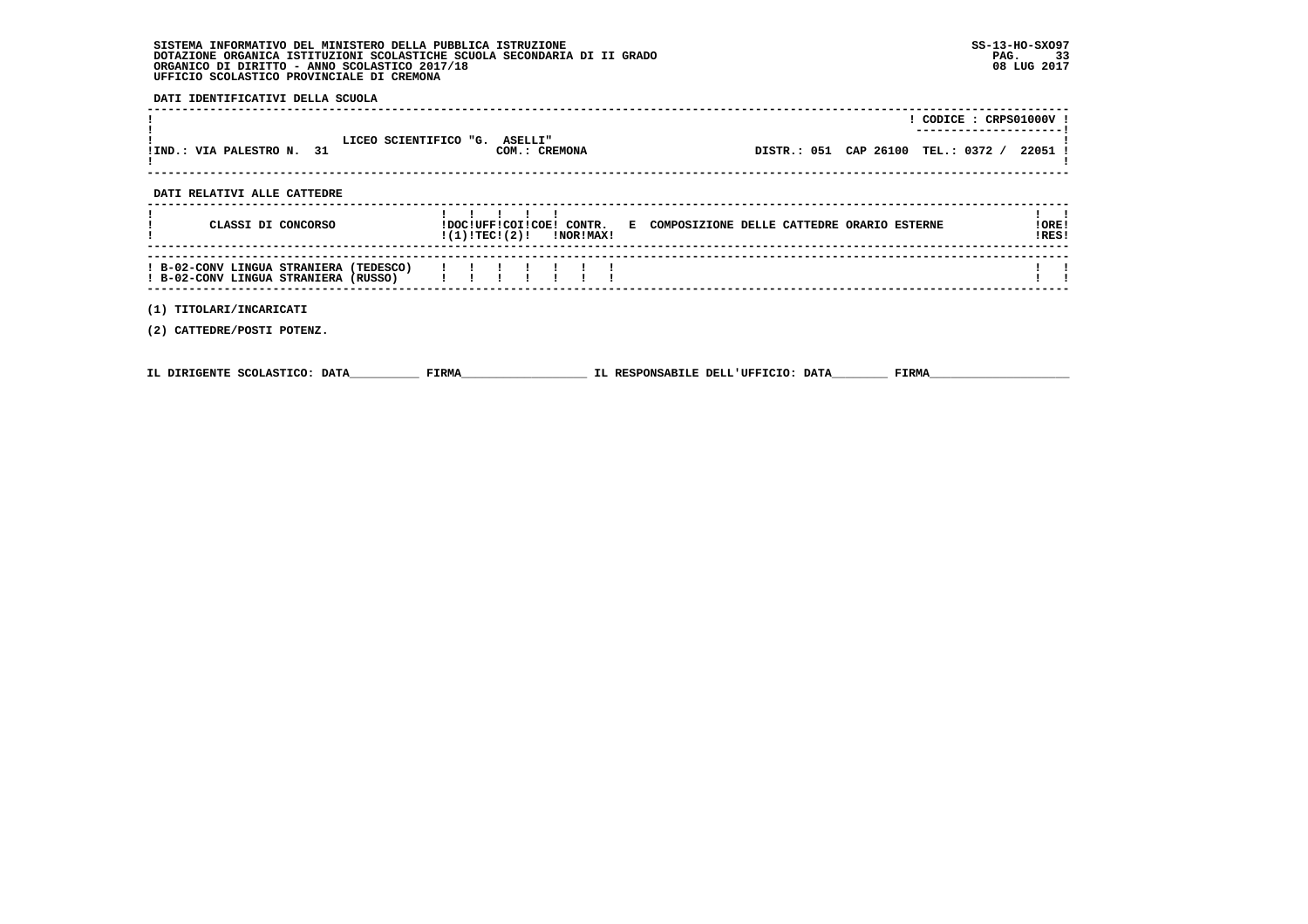**DATI IDENTIFICATIVI DELLA SCUOLA**

| <b>PROF</b><br>IST                               | PER I SERVIZI COMMERCIAL I.P. "L. EINAUDI" SERALE |               |                                                                                                                     | CODICE: CRRC006505 !<br>---------------------- |
|--------------------------------------------------|---------------------------------------------------|---------------|---------------------------------------------------------------------------------------------------------------------|------------------------------------------------|
| <b>!CORSO SERALE</b><br>!IND.: VIA BISSOLATI, 96 |                                                   | COM.: CREMONA | DELL' IST PROF PER I SERVIZI COMMERCIALI E TURISTICI I. P. - "L. EINAUDI" DI CREMONA<br>DISTR.: 051 CAP 26100 TEL.: |                                                |

 **------------------------------------------------------------------------------------------------------------------------------------**

### **DATI RELATIVI ALLE CLASSI - SEDI EROGAZIONE DI COMPETENZA**

| CORSI - INDIRIZZI - SPECIALIZZAZIONI                                                                                                         |  |  | ANNI DI CORSO<br>1 1 2 3 3 4 5 6 1 |  | CORSI - INDIRIZZI - SPECIALIZZAZIONI |  | ANNI DI CORSO  |  | 1 1 1 2 1 3 1 4 1 5 1 6 1 |
|----------------------------------------------------------------------------------------------------------------------------------------------|--|--|------------------------------------|--|--------------------------------------|--|----------------|--|---------------------------|
| IIP05 SER. ENOG. OSP. ALBERG. - BIENNIO COMUN ! ! ! ! ! ! ! IIP06 SERVIZI DI SALA E DI VENDITA - TRIENNIO<br>ITPEN ENOGASTRONOMIA - TRIENNIO |  |  |                                    |  |                                      |  | $\blacksquare$ |  |                           |

#### **DATI RELATIVI ALLE CATTEDRE**

| CLASSI DI CONCORSO                          | !(1)!TEC!(2)! |  | !NOR!MAX! | !DOC!UFF!COI!COE! CONTR. E COMPOSIZIONE DELLE CATTEDRE ORARIO ESTERNE | ! ORE!<br>IRES! |  |
|---------------------------------------------|---------------|--|-----------|-----------------------------------------------------------------------|-----------------|--|
| !A-48 -SCIENZE MOTORIE E SPORTIVE II GRADO! |               |  |           |                                                                       |                 |  |
| ! A-12-DISCIPL LETTERARIE ISTITUTI II GR    |               |  |           |                                                                       |                 |  |
| $I$ A-20-FISICA                             |               |  |           |                                                                       |                 |  |
| ! A-21-GEOGRAFIA                            |               |  |           |                                                                       |                 |  |
| ! A-26-MATEMATICA                           |               |  |           |                                                                       |                 |  |
| ! A-27-MATEMATICA E FISICA                  |               |  |           |                                                                       |                 |  |
| ! A-31-SCIENZE DEGLI ALIMENTI               |               |  |           |                                                                       |                 |  |
| ! A-34-SCIENZE E TECNOLOGIE CHIMICHE        |               |  |           |                                                                       |                 |  |
| ! A-45-SCIENZE ECONOMICO-AZIENDALI          |               |  |           |                                                                       |                 |  |
| ! A-46-SCIENZE GIURIDICO-ECONOMICHE         |               |  |           |                                                                       |                 |  |
| ! A-47-SCIENZE MATEMATICHE APPLICATE        |               |  |           |                                                                       |                 |  |
| ! A-50-SCIENZE NAT, CHIM E BIOLOG           |               |  |           |                                                                       |                 |  |
| ! B-19-LAB SERVIZI RICETTIVITA' ALBERGHIER! |               |  |           |                                                                       |                 |  |
| ! B-20-LAB SERV ENOGASTRON, SETT CUCINA     |               |  |           |                                                                       |                 |  |
| ! B-21-LAB SERV ENOGASTRON, SETT SALA VEND! |               |  |           |                                                                       |                 |  |
|                                             |               |  |           |                                                                       |                 |  |

 **(1) TITOLARI/INCARICATI**

 **(2) CATTEDRE/POSTI POTENZ.**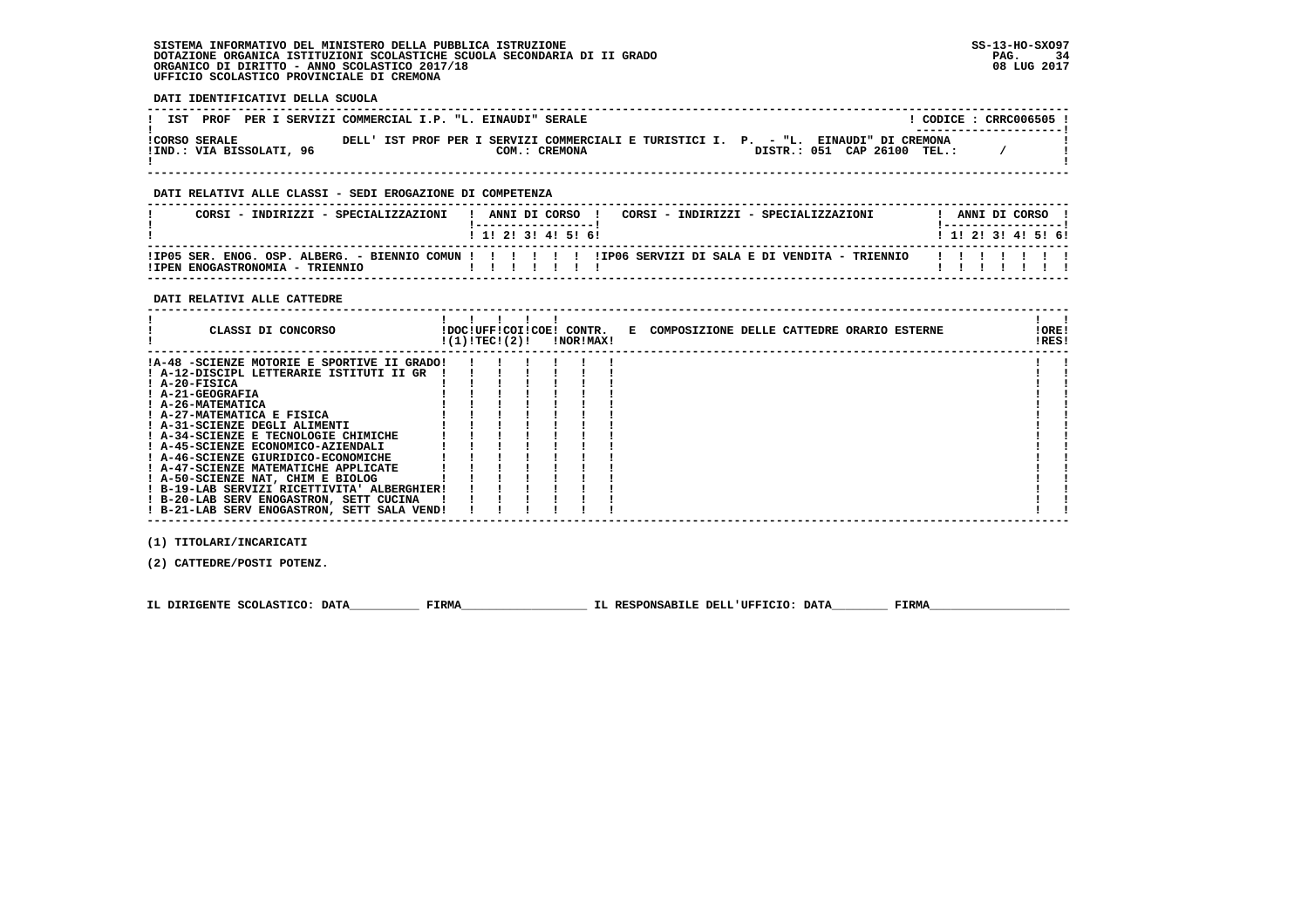**DATI IDENTIFICATIVI DELLA SCUOLA**

| IST PROF PER I SERVIZI COMMERCIALI I.P. "P. SRAFFA" SERALE |  |  |             |                                                                                 |  |                                          |  | CODICE: CRRC01151N !<br>--------------------- |
|------------------------------------------------------------|--|--|-------------|---------------------------------------------------------------------------------|--|------------------------------------------|--|-----------------------------------------------|
| <b>!CORSO SERALE</b><br>!IND.: VIA PIACENZA 52/C           |  |  | COM.: CREMA | DELL' IST PROF PER I SERVIZI COMMERCIALI E TURISTICI I. P. "P. SRAFFA" DI CREMA |  | DISTR.: 053 CAP 26013 TEL.: 0373 /257802 |  |                                               |

 **------------------------------------------------------------------------------------------------------------------------------------**

### **DATI RELATIVI ALLE CLASSI - SEDI EROGAZIONE DI COMPETENZA**

| CORSI - INDIRIZZI - SPECIALIZZAZIONI                                                                   |  |  | ANNI DI CORSO ! |  |  |  | CORSI - INDIRIZZI - SPECIALIZZAZIONI |         |  |  | ANNI DI CORSO !           |  |
|--------------------------------------------------------------------------------------------------------|--|--|-----------------|--|--|--|--------------------------------------|---------|--|--|---------------------------|--|
|                                                                                                        |  |  | 1 1 2 3 3 4 5 6 |  |  |  |                                      |         |  |  | 1 1 2 2 1 3 1 4 1 5 1 6 1 |  |
| IPO02 SERVIZI SOCIO-SANITARI BIENNIO-TRIENNIO ! ! ! ! ! ! IPO5 SER. ENOG. OSP. ALBERG. - BIENNIO COMUN |  |  |                 |  |  |  |                                      | 1111111 |  |  |                           |  |
|                                                                                                        |  |  |                 |  |  |  |                                      |         |  |  |                           |  |
| !IPEN ENOGASTRONOMIA - TRIENNIO                                                                        |  |  |                 |  |  |  |                                      |         |  |  |                           |  |

 **DATI RELATIVI ALLE CATTEDRE**

| CLASSI DI CONCORSO                          | !DOC!UFF!COI!COE! CONTR.<br>!(1)!TECI(2)! | $\blacksquare$<br>$\mathbf{I}$ |    | !NOR!MAX! |      |                    |            | E COMPOSIZIONE DELLE CATTEDRE ORARIO ESTERNE | !ORE!<br>!RES! |
|---------------------------------------------|-------------------------------------------|--------------------------------|----|-----------|------|--------------------|------------|----------------------------------------------|----------------|
| !A-48 -SCIENZE MOTORIE E SPORTIVE II GRADO! |                                           |                                |    |           |      |                    |            |                                              |                |
| ! A-10-DISCIPLINE GRAFICO-PUBBLICITARIE     |                                           |                                |    |           |      |                    |            |                                              |                |
| A-12-DISCIPL LETTERARIE ISTITUTI II GR      | 2!                                        |                                | 11 | 11 121    |      | COMPLETA CON CREMA |            |                                              |                |
|                                             |                                           |                                |    |           | 110! |                    | "P.SRAFFA" | CRIS011009                                   |                |
| ! A-15-DISCIPLINE SANITARIE                 |                                           |                                |    |           |      |                    |            |                                              |                |
| ! A-17-DISEG STORIA ARTE ISTITUTI II GR     |                                           |                                |    |           |      |                    |            |                                              |                |
| ! A-18-FILOSOFIA E SCIENZE UMANE            | 1!                                        |                                |    |           |      |                    |            |                                              | 6!             |
| ! A-20-FISICA<br><b>A-21-GEOGRAFIA</b>      |                                           |                                |    |           |      |                    |            |                                              |                |
| ! A-24-LINGUA E CULT STRANIERA (FRANCESE)   | 11                                        |                                |    | 1! 13!    |      | COMPLETA CON CREMA |            |                                              |                |
|                                             |                                           |                                |    |           | 51   |                    | "P.SRAFFA" | CRIS011009                                   |                |
| ! A-24-LINGUA E CULT STRANIERA (INGLESE)    |                                           |                                |    |           |      |                    |            |                                              | 12!            |
| ! A-26-MATEMATICA                           |                                           | 1!                             |    |           |      |                    |            |                                              |                |
| ! A-27-MATEMATICA E FISICA                  |                                           |                                |    |           |      |                    |            |                                              |                |
| ! A-29-MUSICA ISTITUTI II GRADO             |                                           |                                |    |           |      |                    |            |                                              |                |
| ! A-31-SCIENZE DEGLI ALIMENTI               |                                           |                                |    |           |      |                    |            |                                              | 71             |
| ! A-34-SCIENZE E TECNOLOGIE CHIMICHE        |                                           |                                |    |           |      |                    |            |                                              |                |
| ! A-41-SCIENZE E TECNOLOGIE INFORMATICHE    |                                           |                                |    |           |      |                    |            |                                              |                |
| ! A-45-SCIENZE ECONOMICO-AZIENDALI          | 21                                        |                                |    |           |      |                    |            |                                              | 8!             |
| ! A-46-SCIENZE GIURIDICO-ECONOMICHE         | 1!                                        |                                |    |           |      |                    |            |                                              | 8!             |
| ! A-47-SCIENZE MATEMATICHE APPLICATE        |                                           |                                |    |           |      |                    |            |                                              |                |
| A-50-SCIENZE NAT, CHIM E BIOLOG             |                                           |                                |    |           |      |                    |            |                                              |                |
| ! A-66-TRATT TESTI DATI APPLIC INFORMATICA! |                                           |                                |    |           |      |                    |            |                                              |                |
| ! B-16-LAB SCIENZE E TECNOL INFORMATICHE    |                                           |                                |    |           |      |                    |            |                                              |                |
| ! B-19-LAB SERVIZI RICETTIVITA' ALBERGHIER! |                                           |                                |    |           |      |                    |            |                                              |                |
| ! B-20-LAB SERV ENOGASTRON, SETT CUCINA     |                                           |                                |    |           |      |                    |            |                                              | 10!            |
| ! B-21-LAB SERV ENOGASTRON, SETT SALA VEND! |                                           |                                |    |           |      |                    |            |                                              | 4!             |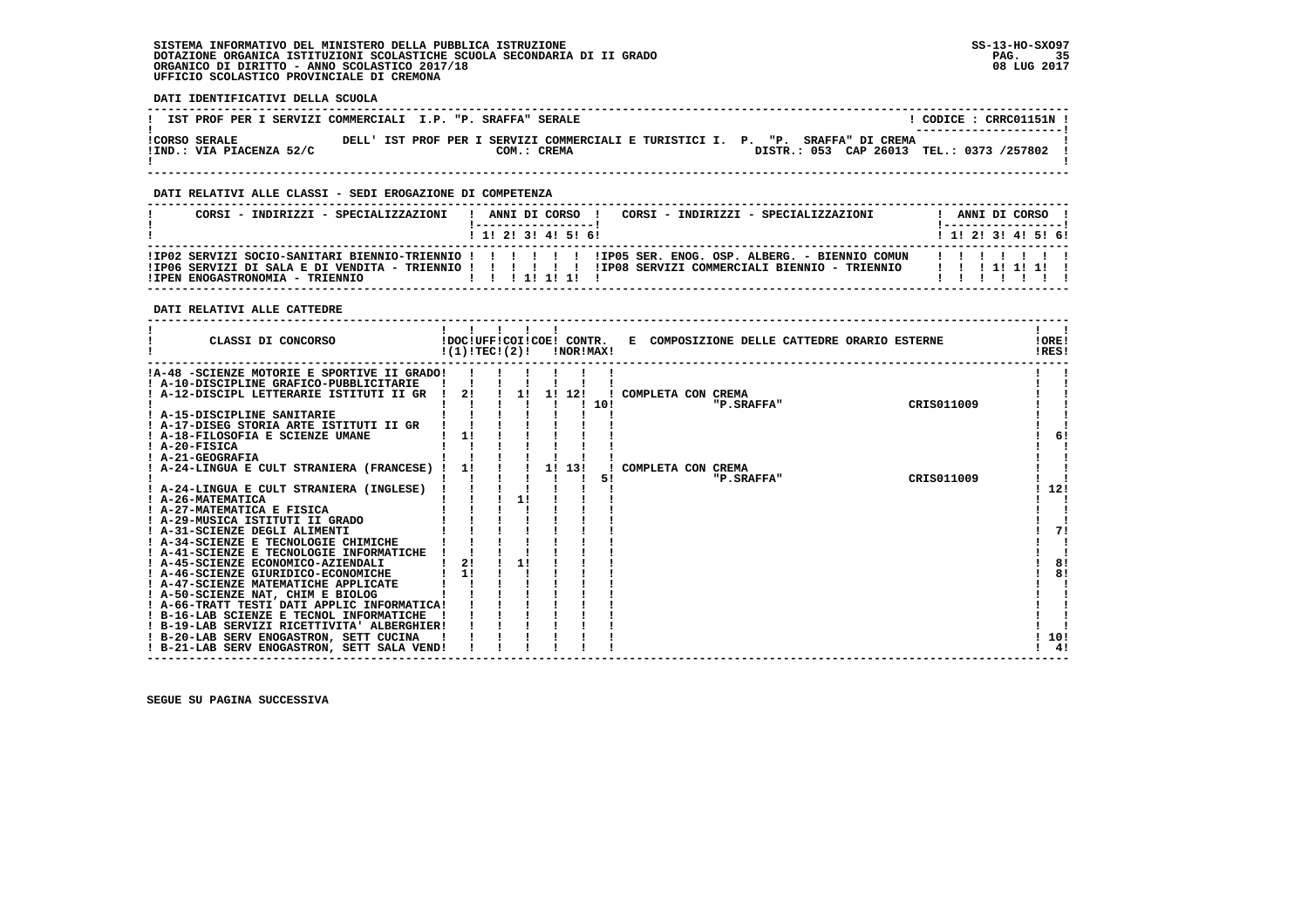### **DATI IDENTIFICATIVI DELLA SCUOLA**

|                      | IST PROF PER I SERVIZI COMMERCIALI I.P. "P. SRAFFA" SERALE |  |  |                                                                                                |  |  |  | CODICE: CRRC01151N !                                                |  |
|----------------------|------------------------------------------------------------|--|--|------------------------------------------------------------------------------------------------|--|--|--|---------------------------------------------------------------------|--|
| <b>ICORSO SERALE</b> | !IND.: VIA PIACENZA 52/C                                   |  |  | DELL' IST PROF PER I SERVIZI COMMERCIALI E TURISTICI I. P. "P. SRAFFA" DI CREMA<br>COM.: CREMA |  |  |  | ---------------------- <br>DISTR.: 053 CAP 26013 TEL.: 0373 /257802 |  |
|                      |                                                            |  |  |                                                                                                |  |  |  |                                                                     |  |

### **DATI RELATIVI ALLE CATTEDRE**

| CLASSI DI CONCORSO                                                               | !DOC!UFF!COI!COE! CONTR.<br>!(1)!TEC!(2)!                                                                       |  | INORIMAXI |  | E COMPOSIZIONE DELLE CATTEDRE ORARIO ESTERNE | !ORE!<br>IRES! |
|----------------------------------------------------------------------------------|-----------------------------------------------------------------------------------------------------------------|--|-----------|--|----------------------------------------------|----------------|
| ! B-22-LAB TECNOL E TECN COMUNICAZ MULTIME!<br>! B-23-LAB SERVIZI SOCIO-SANITARI | and the state of the state of the state of the state of the state of the state of the state of the state of the |  | 1111111   |  |                                              |                |

 **------------------------------------------------------------------------------------------------------------------------------------**

### **(1) TITOLARI/INCARICATI**

 **(2) CATTEDRE/POSTI POTENZ.**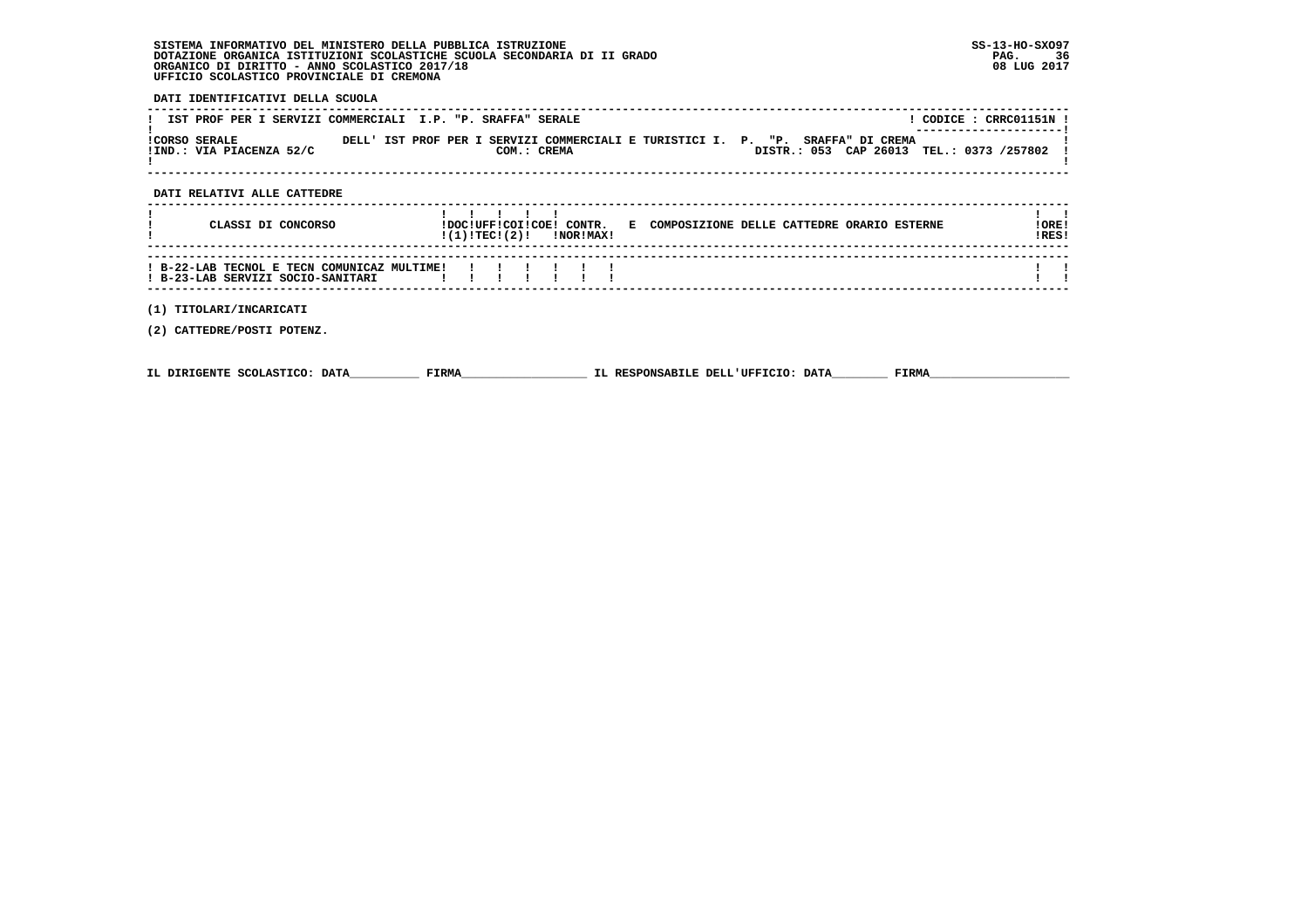**DATI IDENTIFICATIVI DELLA SCUOLA**

| IST PROF INDUSTRIA E ARTIGIANATO                           | I.P. ALA PONZONE CIMINO (SERALE) |                                                                                                                       | $CODE: CRRI004517$ !<br>---------------------- |
|------------------------------------------------------------|----------------------------------|-----------------------------------------------------------------------------------------------------------------------|------------------------------------------------|
| <b>!CORSO SERALE</b><br>!IND.: VIA GEROLAMO DA CREMONA, 23 | COM.: CREMONA                    | DELL' IST PROF INDUSTRIA E ARTIGIANATO I. P. ALA PONZONE CIMINO DI CREMONA<br>DISTR.: 051 CAP 26100 TEL.: 0372 /35179 |                                                |

 **------------------------------------------------------------------------------------------------------------------------------------**

### **DATI RELATIVI ALLE CLASSI - SEDI EROGAZIONE DI COMPETENZA**

| CORST - INDIRIZZI - SPECIALIZZAZIONI                                                                                              | 1 1 2 3 3 4 5 6 1 | ANNI DI CORSO |  |  |                           | CORST - INDIRIZZI - SPECIALIZZAZIONI | ANNI DI CORSO<br>1 1 1 2 1 3 1 4 1 5 1 6 1 |  |  |
|-----------------------------------------------------------------------------------------------------------------------------------|-------------------|---------------|--|--|---------------------------|--------------------------------------|--------------------------------------------|--|--|
| IPO9 MAN.NE ASSIS.ZA TEC. BIENNIO - TRIENNIO ! ! ! ! ! ! IIPC1 INDIRIZZO A ELABORAZIONE MANUALE!<br>!IPQ2 MANUT. ASS. TEC. - IEFP | .                 |               |  |  | IIPOP OPERATORE MECCANICO |                                      |                                            |  |  |

#### **DATI RELATIVI ALLE CATTEDRE**

| CLASSI DI CONCORSO                          | !(1)!TECI(2)! |  | !NOR!MAX! | !DOC!UFF!COI!COE! CONTR. E COMPOSIZIONE DELLE CATTEDRE ORARIO ESTERNE | !ORE!<br>!RES! |
|---------------------------------------------|---------------|--|-----------|-----------------------------------------------------------------------|----------------|
| !A-48 -SCIENZE MOTORIE E SPORTIVE II GRADO! |               |  |           |                                                                       |                |
| ! A-12-DISCIPL LETTERARIE ISTITUTI II GR    |               |  |           |                                                                       |                |
| ! A-14-DISCIP PLAST. SCUL. SCENOPLAST.      |               |  |           |                                                                       |                |
| ! A-16-DISEG ARTIST MODELLAZ ODONTOTEC      |               |  |           |                                                                       |                |
| ! A-17-DISEG STORIA ARTE ISTITUTI II GR     |               |  |           |                                                                       |                |
| $I$ A-20-FISICA                             |               |  |           |                                                                       |                |
| ! A-21-GEOGRAFIA                            |               |  |           |                                                                       |                |
| ! A-24-LINGUA E CULT STRANIERA (FRANCESE) ! |               |  |           |                                                                       |                |
| ! A-24-LINGUA E CULT STRANIERA (INGLESE)    |               |  |           |                                                                       |                |
| ! A-24-LINGUA E CULT STRANIERA (SPAGNOLO) ! |               |  |           |                                                                       |                |
| A-24-LINGUA E CULT STRANIERA (TEDESCO)      |               |  |           |                                                                       |                |
| ! A-26-MATEMATICA                           |               |  |           |                                                                       |                |
| ! A-27-MATEMATICA E FISICA                  |               |  |           |                                                                       |                |
| ! A-34-SCIENZE E TECNOLOGIE CHIMICHE        |               |  |           |                                                                       |                |
| ! A-37-COSTRUZ TECNOL E TECN RAPPR GRAFICA! |               |  |           |                                                                       |                |
| ! A-38-TECNOL COSTR AERONAUTICHE            |               |  |           |                                                                       |                |
| ! A-40-TECNOLOGIE ELETTRICHE ELETTRONICHE ! |               |  |           |                                                                       |                |
| ! A-41-SCIENZE E TECNOLOGIE INFORMATICHE    |               |  |           |                                                                       |                |
| ! A-42-SCIENZE E TECNOLOGIE MECCANICHE      |               |  |           |                                                                       |                |
| A-46-SCIENZE GIURIDICO-ECONOMICHE           |               |  |           |                                                                       |                |
| ! A-47-SCIENZE MATEMATICHE APPLICATE        |               |  |           |                                                                       |                |
| ! A-50-SCIENZE NAT, CHIM E BIOLOG           |               |  |           |                                                                       |                |
| ! A-61-TECNOL E TECN COMUNICAZ MULTIMEDIA ! |               |  |           |                                                                       |                |
| ! A-66-TRATT TESTI DATI APPLIC INFORMATICA! |               |  |           |                                                                       |                |
| ! B-03-LABORATORI DI FISICA                 |               |  |           |                                                                       |                |
| ! B-04-LABORATORI DI LIUTERIA               |               |  |           |                                                                       |                |
| ! B-07-LABORATORIO DI OTTICA                |               |  |           |                                                                       |                |
| ! B-08-LAB PRODUZ INDUSTR ARTIG CERAMICA    |               |  |           |                                                                       |                |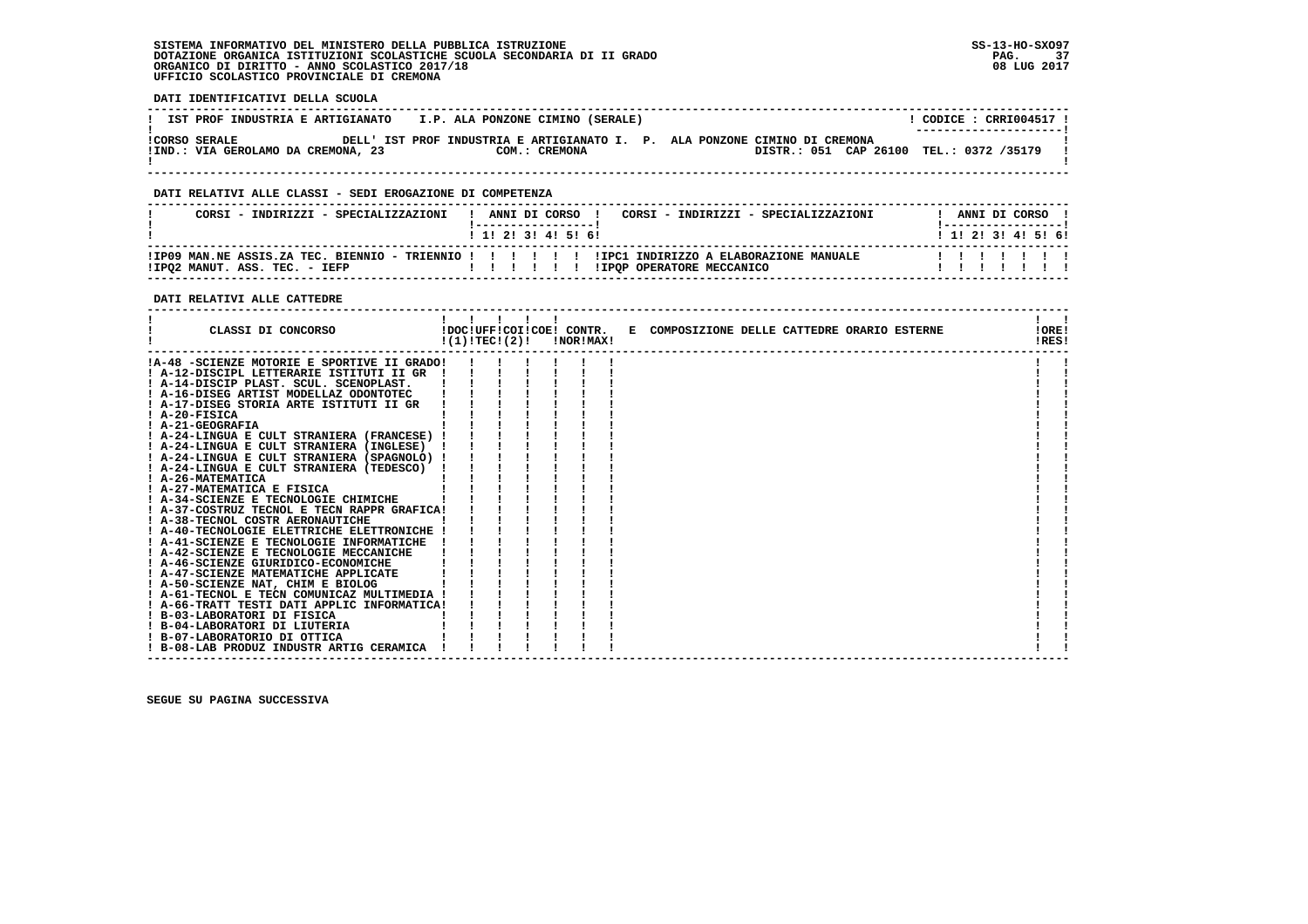**DATI IDENTIFICATIVI DELLA SCUOLA**

| IST PROF INDUSTRIA E ARTIGIANATO                           | I.P. ALA PONZONE CIMINO (SERALE) |                                                                                                                       | $CODE: CRRI004517$ !<br>---------------------- |
|------------------------------------------------------------|----------------------------------|-----------------------------------------------------------------------------------------------------------------------|------------------------------------------------|
| <b>!CORSO SERALE</b><br>!IND.: VIA GEROLAMO DA CREMONA, 23 | COM.: CREMONA                    | DELL' IST PROF INDUSTRIA E ARTIGIANATO I. P. ALA PONZONE CIMINO DI CREMONA<br>DISTR.: 051 CAP 26100 TEL.: 0372 /35179 |                                                |

 **------------------------------------------------------------------------------------------------------------------------------------**

#### **DATI RELATIVI ALLE CATTEDRE**

| CLASSI DI CONCORSO                          | !(1)!TEC!(2)! |  | !DOC!UFF!COI!COE! CONTR.<br>!NOR!MAX! | E COMPOSIZIONE DELLE CATTEDRE ORARIO ESTERNE | !ORE!<br>!RES! |  |
|---------------------------------------------|---------------|--|---------------------------------------|----------------------------------------------|----------------|--|
| ! B-10-LAB SCIENZE E TECNOL COSTR AERON     |               |  |                                       |                                              |                |  |
| ! B-12-LAB SCIENZE E TECNOL CHIM MICROBIOL! |               |  |                                       |                                              |                |  |
| ! B-14-LAB SCIENZE E TECNOL COSTRUZIONI     |               |  |                                       |                                              |                |  |
| ! B-15-LAB SC E TECNOL ELETTR ELETTRONIC    |               |  |                                       |                                              |                |  |
| ! B-16-LAB SCIENZE E TECNOL INFORMATICHE    |               |  |                                       |                                              |                |  |
| ! B-17-LAB SCIENZE E TECNOL MECCANICHE      |               |  |                                       |                                              |                |  |
| ! B-18-LAB SC E TECNOL TESS ABBIGL MODA     |               |  |                                       |                                              |                |  |
| ! B-20-LAB SERV ENOGASTRON, SETT CUCINA     |               |  |                                       |                                              |                |  |
| ! B-22-LAB TECNOL E TECN COMUNICAZ MULTIME! |               |  |                                       |                                              |                |  |
| ! B-24-LAB SCIENZE E TECNOL NAUTICHE        |               |  |                                       |                                              |                |  |
| ! B-25-LAB SCIENZE E TECNOLCOSTR NAVALI     |               |  |                                       |                                              |                |  |
| ! B-26-LABORATORIO DI TECNOLOGIE DEL LEGNO! |               |  |                                       |                                              |                |  |
| ! B-27-LABORATORIO DI TECNOLOGIE DEL MARMO! |               |  |                                       |                                              |                |  |
| ! B-28-LABORATORIO DI TECNOLOGIE ORAFE      |               |  |                                       |                                              |                |  |
|                                             |               |  |                                       |                                              |                |  |
| (1) TITOLARI/INCARICATI                     |               |  |                                       |                                              |                |  |

 **(2) CATTEDRE/POSTI POTENZ.**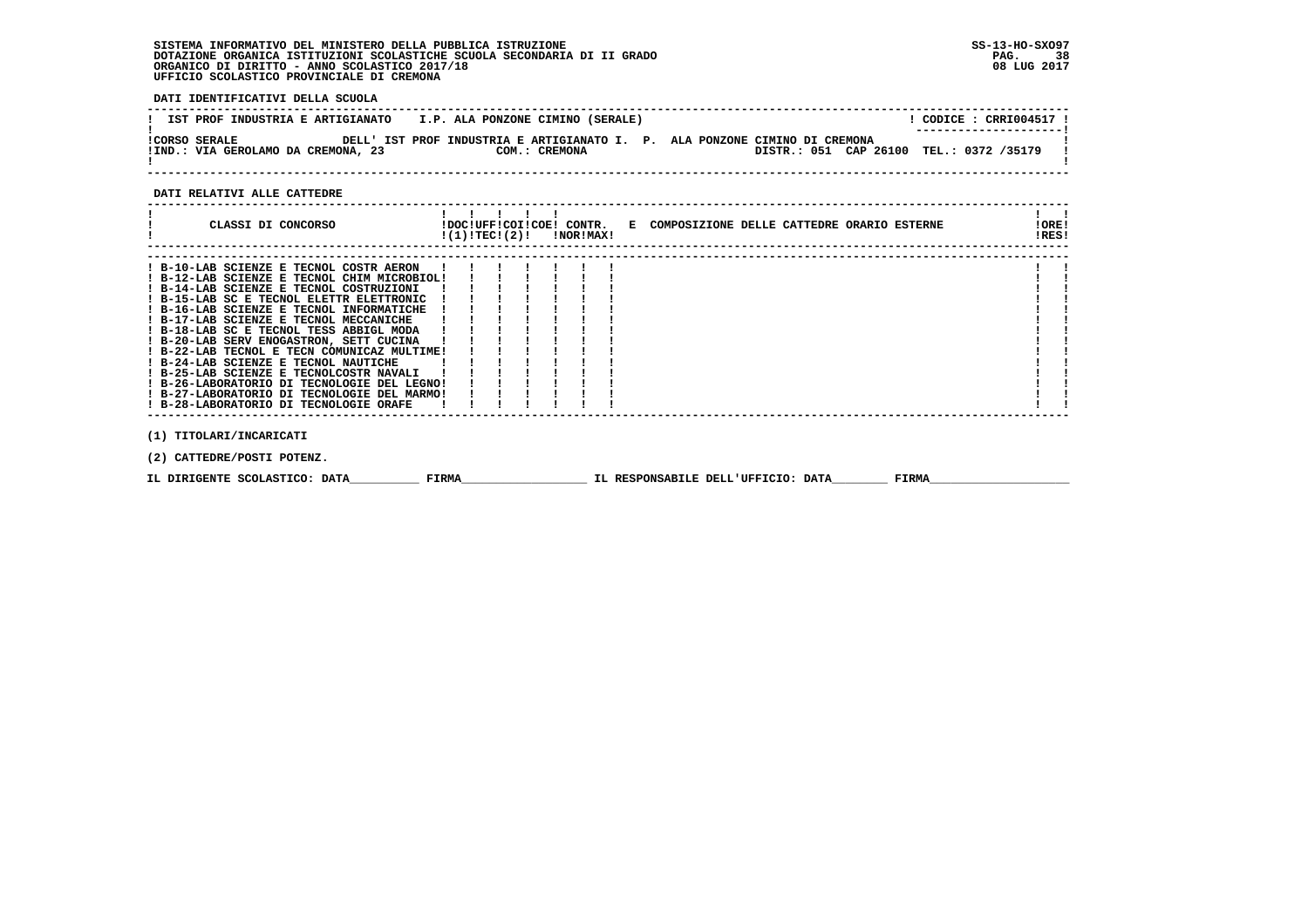**DATI IDENTIFICATIVI DELLA SCUOLA**

| IST PROF INDUSTRIA E ARTIGIANATO I.P. "MARAZZI" SERALE |  |             |  |                                                                                                   |  | CODICE: CRRIO1151A !<br>--------------------- |  |
|--------------------------------------------------------|--|-------------|--|---------------------------------------------------------------------------------------------------|--|-----------------------------------------------|--|
| <b>!CORSO SERALE</b><br>!IND.: INZOLI, 1               |  | COM.: CREMA |  | DELL' IST PROF INDUSTRIA E ARTIGIANATO I. P. "F. MARAZZI" DI CREMA<br>DISTR.: 053 CAP 26013 TEL.: |  |                                               |  |

 **------------------------------------------------------------------------------------------------------------------------------------**

### **DATI RELATIVI ALLE CLASSI - SEDI EROGAZIONE DI COMPETENZA**

| CORSI - INDIRIZZI - SPECIALIZZAZIONI | ANNI DI CORSO !<br>CORSI - INDIRIZZI - SPECIALIZZAZIONI<br>1 1 1 2 1 3 1 4 1 5 1 6 1                                             | ANNI DI CORSO<br>1 1 1 2 1 3 1 4 1 5 1 6 1 |
|--------------------------------------|----------------------------------------------------------------------------------------------------------------------------------|--------------------------------------------|
| !IPO2 MANUT. ASS. TEC. - IEFP        | IPO9 MAN.NE ASSIS.ZA TEC. BIENNIO - TRIENNIO ! ! ! ! ! !IPC1 INDIRIZZO A ELABORAZIONE MANUALE!<br>IIPOP OPERATORE MECCANICO<br>. | 1111111                                    |

 **------------------------------------------------------------------------------------------------------------------------------------**

### **DATI RELATIVI ALLE CATTEDRE**

| CLASSI DI CONCORSO                          | !(1)!TECI(2)! |  | !DOC!UFF!COI!COE! CONTR.<br>!NOR!MAX! | E COMPOSIZIONE DELLE CATTEDRE ORARIO ESTERNE | !ORE!<br>!RES! |  |
|---------------------------------------------|---------------|--|---------------------------------------|----------------------------------------------|----------------|--|
| !A-48 -SCIENZE MOTORIE E SPORTIVE II GRADO! |               |  |                                       |                                              |                |  |
| ! A-12-DISCIPL LETTERARIE ISTITUTI II GR    |               |  |                                       |                                              |                |  |
| ! A-14-DISCIP PLAST. SCUL. SCENOPLAST.      |               |  |                                       |                                              |                |  |
| ! A-16-DISEG ARTIST MODELLAZ ODONTOTEC      |               |  |                                       |                                              |                |  |
| ! A-17-DISEG STORIA ARTE ISTITUTI II GR     |               |  |                                       |                                              |                |  |
| $I$ A-20-FISICA                             |               |  |                                       |                                              |                |  |
| ! A-21-GEOGRAFIA                            |               |  |                                       |                                              |                |  |
| ! A-24-LINGUA E CULT STRANIERA (FRANCESE) ! |               |  |                                       |                                              |                |  |
| ! A-24-LINGUA E CULT STRANIERA (INGLESE)    |               |  |                                       |                                              |                |  |
| ! A-24-LINGUA E CULT STRANIERA (SPAGNOLO) ! |               |  |                                       |                                              |                |  |
| ! A-24-LINGUA E CULT STRANIERA (TEDESCO)    |               |  |                                       |                                              |                |  |
| ! A-26-MATEMATICA                           |               |  |                                       |                                              |                |  |
| ! A-27-MATEMATICA E FISICA                  |               |  |                                       |                                              |                |  |
| ! A-34-SCIENZE E TECNOLOGIE CHIMICHE        |               |  |                                       |                                              |                |  |
| ! A-37-COSTRUZ TECNOL E TECN RAPPR GRAFICA! |               |  |                                       |                                              |                |  |
| ! A-38-TECNOL COSTR AERONAUTICHE            |               |  |                                       |                                              |                |  |
| ! A-40-TECNOLOGIE ELETTRICHE ELETTRONICHE ! |               |  |                                       |                                              |                |  |
| ! A-41-SCIENZE E TECNOLOGIE INFORMATICHE    |               |  |                                       |                                              |                |  |
| ! A-42-SCIENZE E TECNOLOGIE MECCANICHE      |               |  |                                       |                                              |                |  |
| A-46-SCIENZE GIURIDICO-ECONOMICHE           |               |  |                                       |                                              |                |  |
| ! A-47-SCIENZE MATEMATICHE APPLICATE        |               |  |                                       |                                              |                |  |
| ! A-50-SCIENZE NAT, CHIM E BIOLOG           |               |  |                                       |                                              |                |  |
| ! A-61-TECNOL E TECN COMUNICAZ MULTIMEDIA ! |               |  |                                       |                                              |                |  |
| ! A-66-TRATT TESTI DATI APPLIC INFORMATICA! |               |  |                                       |                                              |                |  |
| ! B-03-LABORATORI DI FISICA                 |               |  |                                       |                                              |                |  |
| ! B-04-LABORATORI DI LIUTERIA               |               |  |                                       |                                              |                |  |
| ! B-07-LABORATORIO DI OTTICA                |               |  |                                       |                                              |                |  |
| ! B-08-LAB PRODUZ INDUSTR ARTIG CERAMICA    |               |  |                                       |                                              |                |  |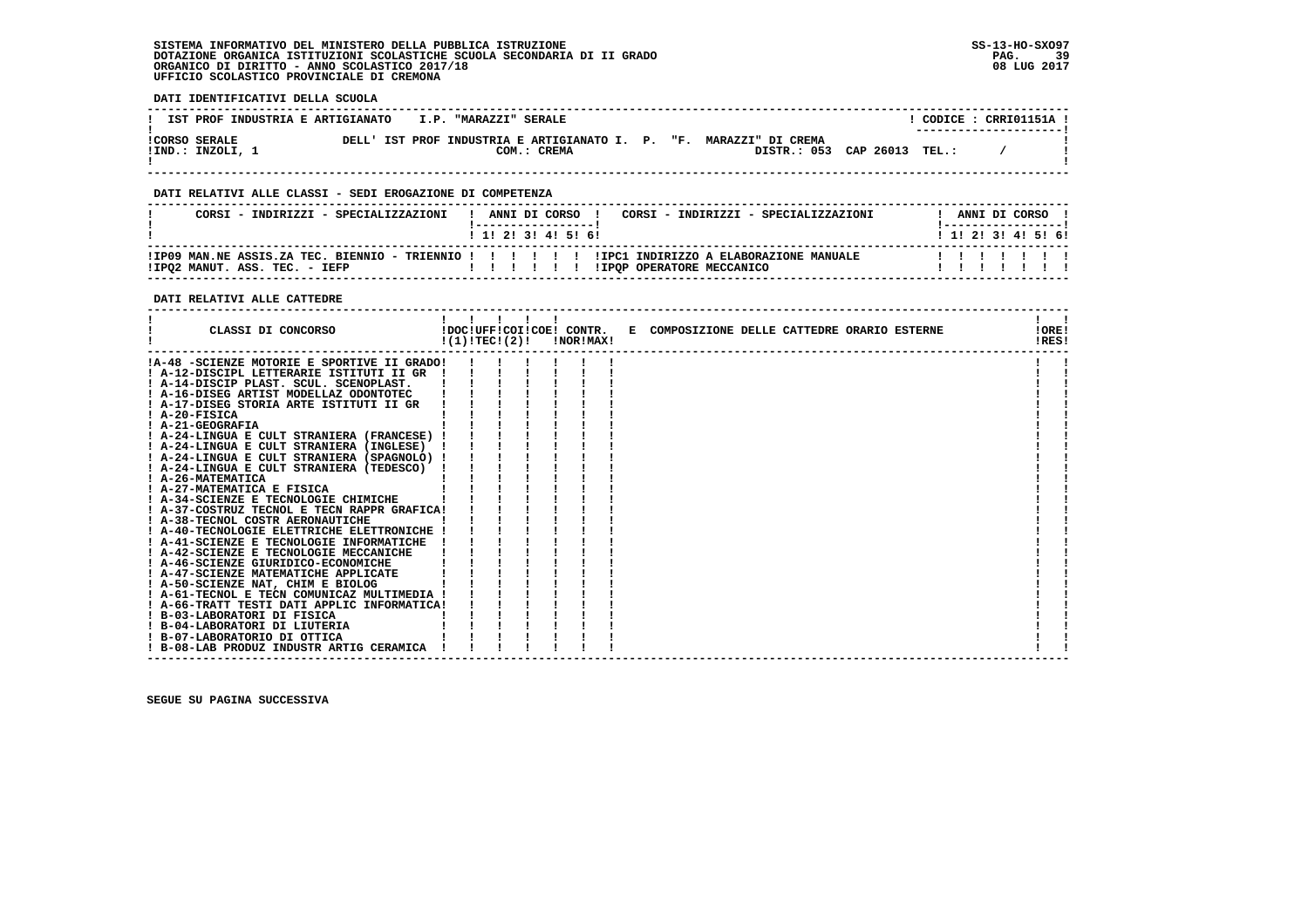**DATI IDENTIFICATIVI DELLA SCUOLA**

| IST PROF INDUSTRIA E ARTIGIANATO         |  | I.P. "MARAZZI" SERALE |             |  |                                                                                                   |  | CODICE: CRRI01151A !<br>---------------------- |  |
|------------------------------------------|--|-----------------------|-------------|--|---------------------------------------------------------------------------------------------------|--|------------------------------------------------|--|
| <b>!CORSO SERALE</b><br>!IND.: INZOLI, 1 |  |                       | COM.: CREMA |  | DELL' IST PROF INDUSTRIA E ARTIGIANATO I. P. "F. MARAZZI" DI CREMA<br>DISTR.: 053 CAP 26013 TEL.: |  |                                                |  |

 **------------------------------------------------------------------------------------------------------------------------------------**

### **DATI RELATIVI ALLE CATTEDRE**

| CLASSI DI CONCORSO                                    | !(1)!TEC!(2)! |  | !NOR!MAX! | !DOC!UFF!COI!COE! CONTR. E COMPOSIZIONE DELLE CATTEDRE ORARIO ESTERNE |  |  |  | !ORE!<br>!RES! |  |
|-------------------------------------------------------|---------------|--|-----------|-----------------------------------------------------------------------|--|--|--|----------------|--|
|                                                       |               |  |           |                                                                       |  |  |  |                |  |
| ! B-10-LAB SCIENZE E TECNOL COSTR AERON               |               |  |           |                                                                       |  |  |  |                |  |
| ! B-12-LAB SCIENZE E TECNOL CHIM MICROBIOL!           |               |  |           |                                                                       |  |  |  |                |  |
| ! B-14-LAB SCIENZE E TECNOL COSTRUZIONI               |               |  |           |                                                                       |  |  |  |                |  |
| ! B-15-LAB SC E TECNOL ELETTR ELETTRONIC              |               |  |           |                                                                       |  |  |  |                |  |
| ! B-16-LAB SCIENZE E TECNOL INFORMATICHE              |               |  |           |                                                                       |  |  |  |                |  |
| ! B-17-LAB SCIENZE E TECNOL MECCANICHE                |               |  |           |                                                                       |  |  |  |                |  |
| ! B-18-LAB SC E TECNOL TESS ABBIGL MODA               |               |  |           |                                                                       |  |  |  |                |  |
| ! B-20-LAB SERV ENOGASTRON, SETT CUCINA               |               |  |           |                                                                       |  |  |  |                |  |
| ! B-22-LAB TECNOL E TECN COMUNICAZ MULTIME!           |               |  |           |                                                                       |  |  |  |                |  |
| ! B-24-LAB SCIENZE E TECNOL NAUTICHE                  |               |  |           |                                                                       |  |  |  |                |  |
| ! B-25-LAB SCIENZE E TECNOLCOSTR NAVALI               |               |  |           |                                                                       |  |  |  |                |  |
| ! B-26-LABORATORIO DI TECNOLOGIE DEL LEGNO!           |               |  |           |                                                                       |  |  |  |                |  |
| ! B-27-LABORATORIO DI TECNOLOGIE DEL MARMO!           |               |  |           |                                                                       |  |  |  |                |  |
| ! B-28-LABORATORIO DI TECNOLOGIE ORAFE                |               |  |           |                                                                       |  |  |  |                |  |
|                                                       |               |  |           |                                                                       |  |  |  |                |  |
| (1) TITOLARI/INCARICATI<br>(2) CATTEDRE/POSTI POTENZ. |               |  |           |                                                                       |  |  |  |                |  |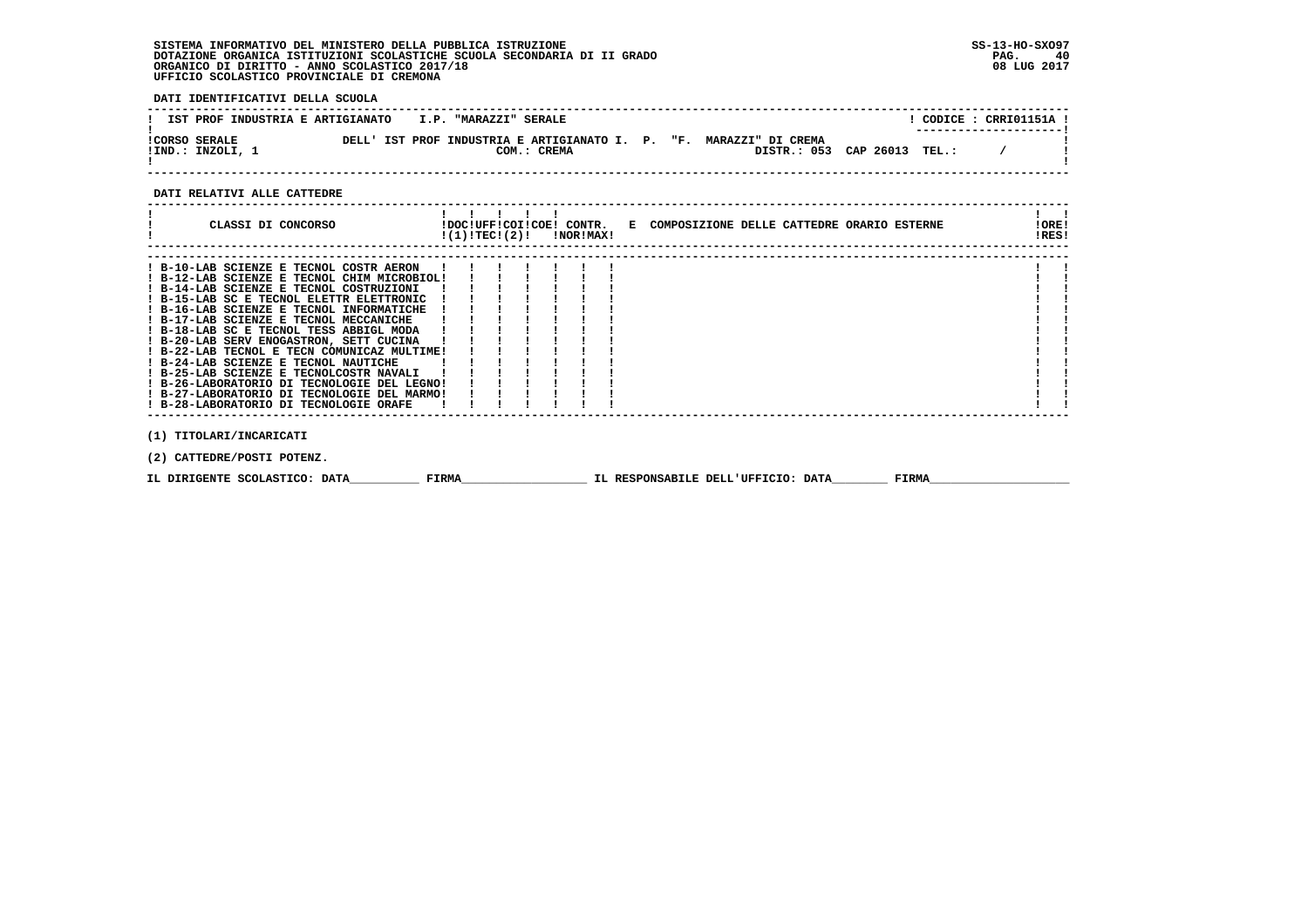| DATI IDENTIFICATIVI DELLA SCUOLA                                                                                                                                                                                                                                                                                                                                                                                                                                                                                                                          |                                    |
|-----------------------------------------------------------------------------------------------------------------------------------------------------------------------------------------------------------------------------------------------------------------------------------------------------------------------------------------------------------------------------------------------------------------------------------------------------------------------------------------------------------------------------------------------------------|------------------------------------|
| IST TEC COMMERCIALE E PER GEOMETRI "A. PONZINI"                                                                                                                                                                                                                                                                                                                                                                                                                                                                                                           | $!$ CODICE : CRTD003501 !          |
| ICORSO SERALE DELL' IST TEC COMMERCIALE E PER GEOMETRI "A. PONZINI" DI SORESINA<br>!IND.: VIA ZUCCHI FALCINA,1 (2001) COM.: SORESINA (2001) DISTR.: 051 CAP 26015 TEL.: 0374 /342258 [                                                                                                                                                                                                                                                                                                                                                                    |                                    |
| DATI RELATIVI ALLE CLASSI - SEDI EROGAZIONE DI COMPETENZA                                                                                                                                                                                                                                                                                                                                                                                                                                                                                                 |                                    |
| CORSI - INDIRIZZI - SPECIALIZZAZIONI   ANNI DI CORSO   CORSI - INDIRIZZI - SPECIALIZZAZIONI     ANNI DI CORSO                                                                                                                                                                                                                                                                                                                                                                                                                                             |                                    |
| 1 1 2 3 3 4 5 5 6 9                                                                                                                                                                                                                                                                                                                                                                                                                                                                                                                                       |                                    |
|                                                                                                                                                                                                                                                                                                                                                                                                                                                                                                                                                           |                                    |
| DATI RELATIVI ALLE CATTEDRE<br>--------------------------<br>CLASSI DI CONCORSO           IDOC!UFF!COI!COE! CONTR.   E COMPOSIZIONE DELLE CATTEDRE ORARIO ESTERNE                                                                                                                                                                                                                                                                                                                                                                                         | $\mathbf{1}$ $\mathbf{1}$<br>!ORE! |
| $!(1)!TEC!(2)!$ $INORIMAX!$<br>!A-48 -SCIENZE MOTORIE E SPORTIVE II GRADO! ! ! ! ! ! !                                                                                                                                                                                                                                                                                                                                                                                                                                                                    | !RES!                              |
| ! A-12-DISCIPL LETTERARIE ISTITUTI II GR !!!<br>! A-20-FISICA<br>! A-21-GEOGRAFIA<br>! A-26-MATEMATICA<br>! A-27-MATEMATICA E FISICA<br>$1 \quad 1 \quad 1 \quad 1$<br>! A-32-SCIENZE GEOLOGIA MINERALOGIA<br>! A-34-SCIENZE E TECNOLOGIE CHIMICHE<br>! A-37-COSTRUZ TECNOL E TECN RAPPR GRAFICA!<br>! A-40-TECNOLOGIE ELETTRICHE ELETTRONICHE !<br>! A-41-SCIENZE E TECNOLOGIE INFORMATICHE !<br>! A-42-SCIENZE E TECNOLOGIE MECCANICHE<br>! A-46-SCIENZE GIURIDICO-ECONOMICHE<br>! A-50-SCIENZE NAT, CHIM E BIOLOG<br>! A-51-SCIENZE, TECNOL E TECN AGR |                                    |
| ! B-03-LABORATORI DI FISICA<br>! B-12-LAB SCIENZE E TECNOL CHIM MICROBIOL!<br>! B-14-LAB SCIENZE E TECNOL COSTRUZIONI                                                                                                                                                                                                                                                                                                                                                                                                                                     |                                    |

 **(1) TITOLARI/INCARICATI**

 **(2) CATTEDRE/POSTI POTENZ.**

 **------------------------------------------------------------------------------------------------------------------------------------**

 **IL DIRIGENTE SCOLASTICO: DATA\_\_\_\_\_\_\_\_\_\_ FIRMA\_\_\_\_\_\_\_\_\_\_\_\_\_\_\_\_\_\_ IL RESPONSABILE DELL'UFFICIO: DATA\_\_\_\_\_\_\_\_ FIRMA\_\_\_\_\_\_\_\_\_\_\_\_\_\_\_\_\_\_\_\_**

 **! B-16-LAB SCIENZE E TECNOL INFORMATICHE ! ! ! ! ! ! ! ! ! ! B-17-LAB SCIENZE E TECNOL MECCANICHE ! ! ! ! ! ! ! ! !**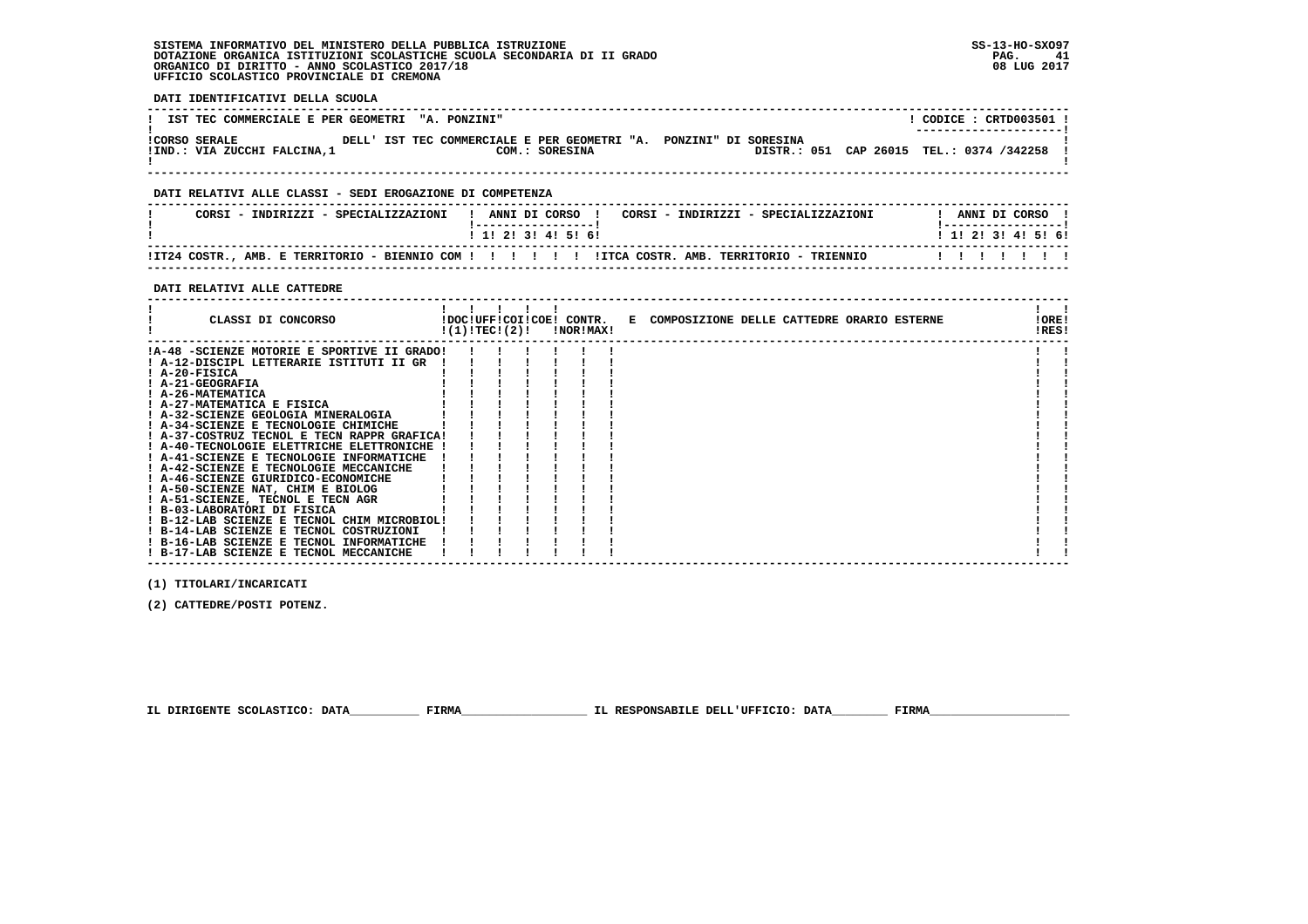**DATI IDENTIFICATIVI DELLA SCUOLA**

| ISTITUTO TECNICO COMMERCIALE                   |       | "E. BELTRAMI"                                                                |  |  |                       |                | $CODE: CRTD003512$ !<br>--------------------- |
|------------------------------------------------|-------|------------------------------------------------------------------------------|--|--|-----------------------|----------------|-----------------------------------------------|
| <b>!CORSO SERALE</b><br>!IND.: VIA PALESTRO 29 | DELL' | ISTITUTO TECNICO COMMERCIALE "GHISLERI-BELTRAMI" DI CREMONA<br>COM.: CREMONA |  |  | DISTR.: 051 CAP 26100 | TEL.: 0372 $/$ | 30549                                         |

 **------------------------------------------------------------------------------------------------------------------------------------**

### **DATI RELATIVI ALLE CLASSI - SEDI EROGAZIONE DI COMPETENZA**

| CORSI - INDIRIZZI - SPECIALIZZAZIONI | ! ANNI DI CORSO !<br>CORSI - INDIRIZZI - SPECIALIZZAZIONI<br>1 1 2 3 3 4 5 5 6                                                                                                                                                  | ANNI DI CORSO<br>1 1 1 2 1 3 1 4 1 5 1 6 1 |
|--------------------------------------|---------------------------------------------------------------------------------------------------------------------------------------------------------------------------------------------------------------------------------|--------------------------------------------|
|                                      | ! ITO1 AMM. FINAN. MARKETING - BIENNIO COMUNE ! ! ! !! !! !IT24 COSTR., AMB. E TERRITORIO - BIENNIO COM ! ! !!! !! !!<br>!ITAF AMM.NE FINAN. E MARKETING - TRIENNIO   !!!!!!!!!!ITCA COSTR. AMB. TERRITORIO - TRIENNIO   !!!!!! |                                            |

#### **DATI RELATIVI ALLE CATTEDRE**

| CLASSI DI CONCORSO                          | !(1)!TEC!(2)! |  | !NOR!MAX! | !DOC!UFF!COI!COE! CONTR. E COMPOSIZIONE DELLE CATTEDRE ORARIO ESTERNE |  |  | IORE <sub>1</sub><br>!RES! |  |
|---------------------------------------------|---------------|--|-----------|-----------------------------------------------------------------------|--|--|----------------------------|--|
| !A-48 -SCIENZE MOTORIE E SPORTIVE II GRADO! |               |  |           |                                                                       |  |  |                            |  |
| ! A-12-DISCIPL LETTERARIE ISTITUTI II GR    |               |  |           |                                                                       |  |  |                            |  |
| $I$ A-20-FISICA                             |               |  |           |                                                                       |  |  |                            |  |
| ! A-21-GEOGRAFIA                            |               |  |           |                                                                       |  |  |                            |  |
| ! A-24-LINGUA E CULT STRANIERA (FRANCESE) ! |               |  |           |                                                                       |  |  |                            |  |
| ! A-24-LINGUA E CULT STRANIERA (INGLESE)    |               |  |           |                                                                       |  |  |                            |  |
| ! A-26-MATEMATICA                           |               |  |           |                                                                       |  |  |                            |  |
| ! A-27-MATEMATICA E FISICA                  |               |  |           |                                                                       |  |  |                            |  |
| ! A-32-SCIENZE GEOLOGIA MINERALOGIA         |               |  |           |                                                                       |  |  |                            |  |
| ! A-34-SCIENZE E TECNOLOGIE CHIMICHE        |               |  |           |                                                                       |  |  |                            |  |
| ! A-37-COSTRUZ TECNOL E TECN RAPPR GRAFICA! |               |  |           |                                                                       |  |  |                            |  |
| ! A-40-TECNOLOGIE ELETTRICHE ELETTRONICHE ! |               |  |           |                                                                       |  |  |                            |  |
| ! A-41-SCIENZE E TECNOLOGIE INFORMATICHE    |               |  |           |                                                                       |  |  |                            |  |
| ! A-42-SCIENZE E TECNOLOGIE MECCANICHE      |               |  |           |                                                                       |  |  |                            |  |
| ! A-45-SCIENZE ECONOMICO-AZIENDALI          |               |  |           |                                                                       |  |  |                            |  |
| ! A-46-SCIENZE GIURIDICO-ECONOMICHE         |               |  |           |                                                                       |  |  |                            |  |
| ! A-47-SCIENZE MATEMATICHE APPLICATE        |               |  |           |                                                                       |  |  |                            |  |
| ! A-50-SCIENZE NAT, CHIM E BIOLOG           |               |  |           |                                                                       |  |  |                            |  |
| ! A-51-SCIENZE, TECNOL E TECN AGR           |               |  |           |                                                                       |  |  |                            |  |
| ! A-66-TRATT TESTI DATI APPLIC INFORMATICA! |               |  |           |                                                                       |  |  |                            |  |
| ! B-03-LABORATORI DI FISICA                 |               |  |           |                                                                       |  |  |                            |  |
| ! B-12-LAB SCIENZE E TECNOL CHIM MICROBIOL! |               |  |           |                                                                       |  |  |                            |  |
| ! B-14-LAB SCIENZE E TECNOL COSTRUZIONI     |               |  |           |                                                                       |  |  |                            |  |
| ! B-16-LAB SCIENZE E TECNOL INFORMATICHE    |               |  |           |                                                                       |  |  |                            |  |
| ! B-17-LAB SCIENZE E TECNOL MECCANICHE      |               |  |           |                                                                       |  |  |                            |  |
|                                             |               |  |           |                                                                       |  |  |                            |  |

 **(1) TITOLARI/INCARICATI**

 **(2) CATTEDRE/POSTI POTENZ.**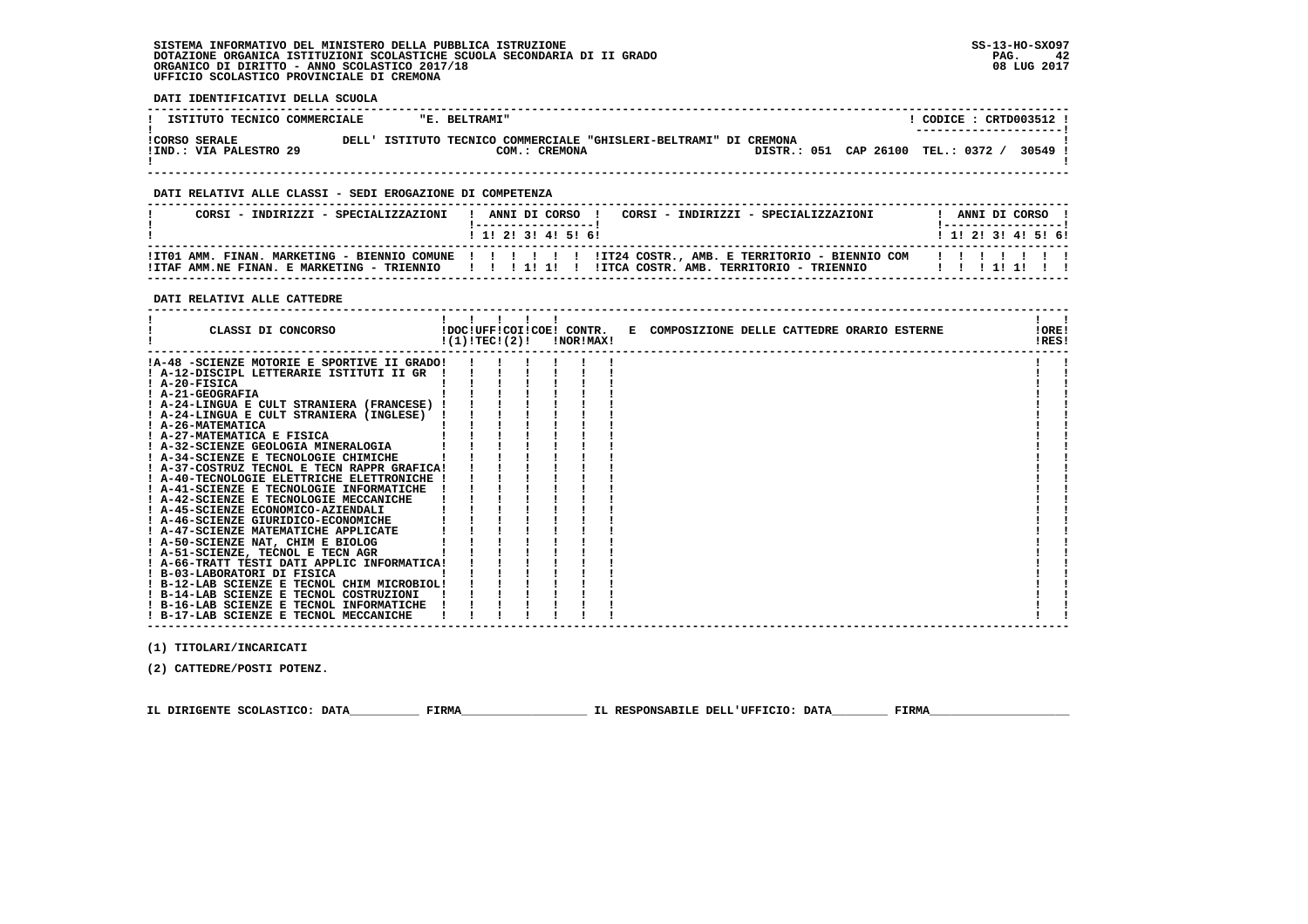**DATI IDENTIFICATIVI DELLA SCUOLA**

| ISTITUTO TECNICO INDUSTRIALE                             | I.T. G. GALILEI" SERALE                                                            |  |                                          | CODICE: CRTF009517 !<br>--------------------- |  |
|----------------------------------------------------------|------------------------------------------------------------------------------------|--|------------------------------------------|-----------------------------------------------|--|
| <b>!CORSO SERALE</b><br>!IND.: VIA MATILDE DI CANOSSA 21 | DELL' ISTITUTO TECNICO INDUSTRIALE I. T. TEC. "G. GALILEI" DI CREMA<br>COM.: CREMA |  | DISTR.: 053 CAP 26013 TEL.: 0373 /256939 |                                               |  |

 **------------------------------------------------------------------------------------------------------------------------------------**

### **DATI RELATIVI ALLE CLASSI - SEDI EROGAZIONE DI COMPETENZA**

| CORSI - INDIRIZZI - SPECIALIZZAZIONI                                                |  | ANNI DI CORSO<br>! 1! 2! 3! 4! 5! 6! |  | CORSI - INDIRIZZI - SPECIALIZZAZIONI                                     | ANNI DI CORSO !<br>$1 \; 1 \; 2 \; 3 \; 1 \; 4 \; 5 \; 6 \; 6$ |  |  |
|-------------------------------------------------------------------------------------|--|--------------------------------------|--|--------------------------------------------------------------------------|----------------------------------------------------------------|--|--|
| !IPC1 INDIRIZZO A ELABORAZIONE MANUALE<br>!ITAT AUTOMAZIONE<br>!ITET ELETTROTECNICA |  | 111111                               |  | !IT10 ELETTR. ED ELETTROTEC.- BIENNIO COMUNE<br><b>!ITEC ELETTRONICA</b> |                                                                |  |  |

### **DATI RELATIVI ALLE CATTEDRE**

| CLASSI DI CONCORSO                          | !(1)!TECI(2)! | $\blacksquare$ |  | <b>!NOR!MAX!</b> | !DOC!UFF!COI!COE! CONTR. E COMPOSIZIONE DELLE CATTEDRE ORARIO ESTERNE | IOREI<br>!RES! |  |
|---------------------------------------------|---------------|----------------|--|------------------|-----------------------------------------------------------------------|----------------|--|
| !A-48 -SCIENZE MOTORIE E SPORTIVE II GRADO! |               |                |  |                  |                                                                       |                |  |
| ! A-12-DISCIPL LETTERARIE ISTITUTI II GR    |               |                |  |                  |                                                                       |                |  |
| $I$ A-20-FISICA                             |               |                |  |                  |                                                                       |                |  |
| ! A-21-GEOGRAFIA                            |               |                |  |                  |                                                                       |                |  |
| ! A-26-MATEMATICA                           |               |                |  |                  |                                                                       |                |  |
| ! A-27-MATEMATICA E FISICA                  |               |                |  |                  |                                                                       |                |  |
| ! A-34-SCIENZE E TECNOLOGIE CHIMICHE        |               |                |  |                  |                                                                       |                |  |
| ! A-37-COSTRUZ TECNOL E TECN RAPPR GRAFICA! |               |                |  |                  |                                                                       |                |  |
| ! A-40-TECNOLOGIE ELETTRICHE ELETTRONICHE   |               |                |  |                  |                                                                       |                |  |
| ! A-41-SCIENZE E TECNOLOGIE INFORMATICHE    |               |                |  |                  |                                                                       |                |  |
| ! A-46-SCIENZE GIURIDICO-ECONOMICHE         |               |                |  |                  |                                                                       |                |  |
| ! A-50-SCIENZE NAT, CHIM E BIOLOG           |               |                |  |                  |                                                                       |                |  |
| ! B-03-LABORATORI DI FISICA                 |               |                |  |                  |                                                                       |                |  |
| ! B-04-LABORATORI DI LIUTERIA               |               |                |  |                  |                                                                       |                |  |
| ! B-07-LABORATORIO DI OTTICA                |               |                |  |                  |                                                                       |                |  |
| ! B-08-LAB PRODUZ INDUSTR ARTIG CERAMICA    |               |                |  |                  |                                                                       |                |  |
| ! B-12-LAB SCIENZE E TECNOL CHIM MICROBIOL! |               |                |  |                  |                                                                       |                |  |
| ! B-14-LAB SCIENZE E TECNOL COSTRUZIONI     |               |                |  |                  |                                                                       |                |  |
| ! B-15-LAB SC E TECNOL ELETTR ELETTRONIC    |               |                |  |                  |                                                                       |                |  |
| ! B-16-LAB SCIENZE E TECNOL INFORMATICHE    |               |                |  |                  |                                                                       |                |  |
| ! B-17-LAB SCIENZE E TECNOL MECCANICHE      |               |                |  |                  |                                                                       |                |  |
| ! B-18-LAB SC E TECNOL TESS ABBIGL MODA     |               |                |  |                  |                                                                       |                |  |
| ! B-20-LAB SERV ENOGASTRON, SETT CUCINA     |               |                |  |                  |                                                                       |                |  |
| ! B-22-LAB TECNOL E TECN COMUNICAZ MULTIME! |               |                |  |                  |                                                                       |                |  |
| ! B-24-LAB SCIENZE E TECNOL NAUTICHE        |               |                |  |                  |                                                                       |                |  |
| ! B-25-LAB SCIENZE E TECNOLCOSTR NAVALI     |               |                |  |                  |                                                                       |                |  |
| ! B-26-LABORATORIO DI TECNOLOGIE DEL LEGNO! |               |                |  |                  |                                                                       |                |  |